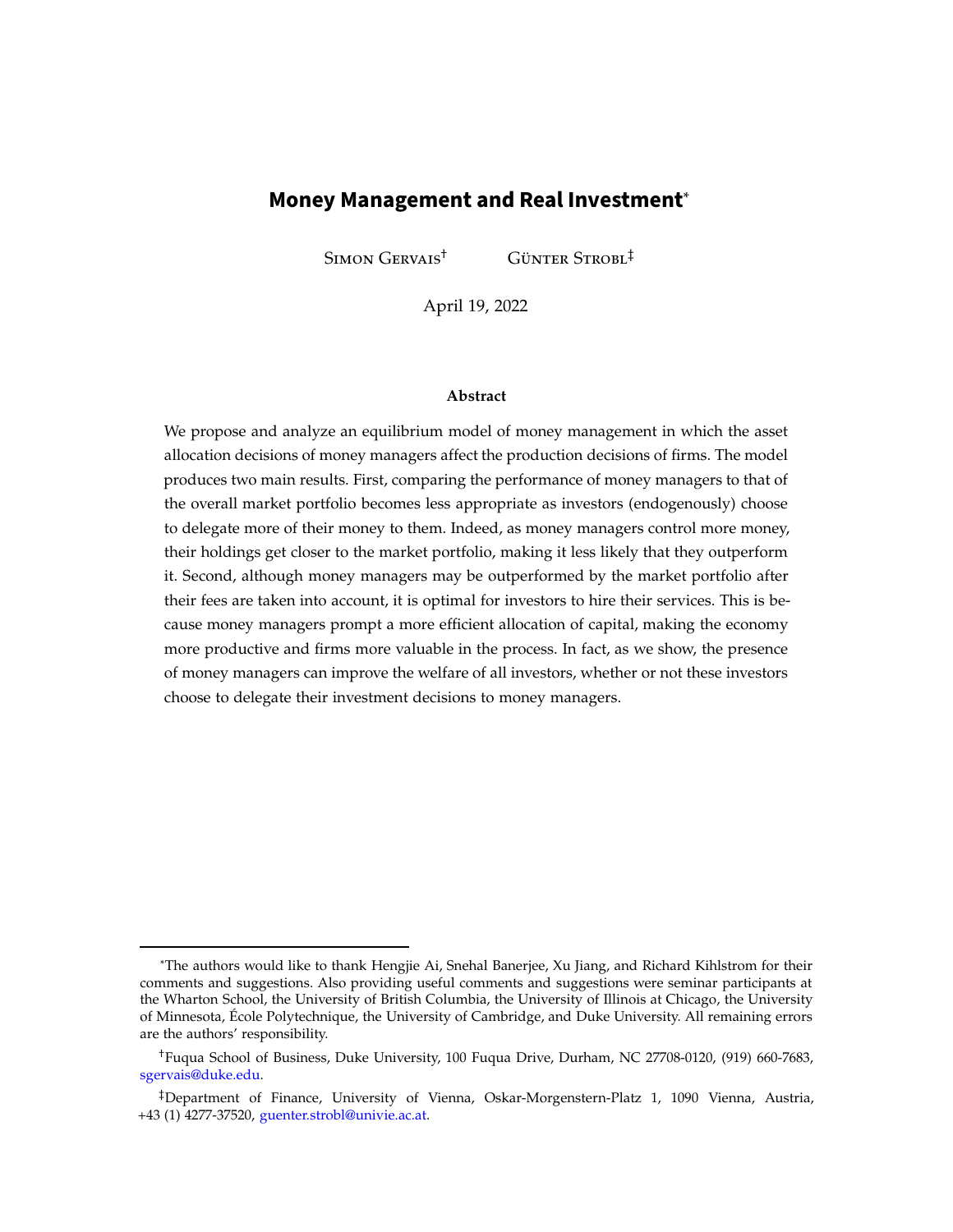## **1. Introduction**

<span id="page-1-1"></span>Over the years, a great deal of attention has been devoted to the study of the performance of active money management. Much of this abundant literature, including the work of Jensen [\(1968](#page-44-0)), Malkiel [\(1995\)](#page-44-1), Gruber [\(1996\)](#page-44-2), Carhart [\(1997](#page-43-0)), Fama and French [\(2010\)](#page-43-1) to name a few, concludes that actively managed mutual funds do not generate excess returns after accounting for fees and expenses. Wermers [\(2000](#page-45-0)), in particular, documents that mutual funds outperform the market before fees are taken into account, but that their net-of-fees returns underperform. French [\(2008](#page-43-2)) concludes that the annual return performance of the average investor in actively managed mutual funds would have improved by 67 basis points over 1980-2006 if they had instead opted for a passive market portfolio. At the same time, studies by Grinblatt, Titman, and Wermers [\(1995\)](#page-44-3), Daniel et al. [\(1997](#page-43-3)), Ibbotson, Chen, and Zhu [\(2011](#page-44-4)), Petajisto [\(2013](#page-44-5)) all find some evidence that active money management yields positive alphas to investors. More than that, Berk and van Binsbergen [\(2015](#page-42-0), [2016](#page-42-1)), arguing that the correct measure of fund manager skill is not alpha but value added, show that active money management creates value for investors despite average alphas being near zero.

A different strand of the literature is concerned with the informational and allocative role of financial market prices. Starting with the seminal work of Hayek [\(1945](#page-44-6)), this literature argues that the combined information of market participants is aggregated and reflected by asset prices, thereby allowing a more efficient allocation of resources and better real investment decisions. This role of financial markets is in fact nicely summarized by Fama and Miller [\(1972,](#page-43-4) p.335): "at any point in time, market prices of securities provide accurate signals for resource allocation; that is, firms can make production-investment decisions..." Since then, models of financial markets informing the real investment decisions of firms (through a "feedback effect") have been proposed by Dow and Gorton [\(1997\)](#page-43-5), Dow and Rahi [\(2003](#page-43-6)), Goldstein and Guembel [\(2008](#page-43-7)), Goldstein, Ozdenoren, and Yuan [\(2013\)](#page-43-8), and Sockin and Xiong [\(2015\)](#page-45-1), and their validity has been confirmed by a number of empirical studies, including those of Chen, Goldstein, and Jiang [\(2007](#page-43-9)) and Bakke and Whited [\(2010](#page-42-2)) for example.[1](#page-1-0) More broadly, Levine and Zervos [\(1998](#page-44-7)), Levine, Loayza, and Beck [\(2000\)](#page-44-8), and Wurgler [\(2000](#page-45-2)) document that countries with better-functioning financial markets and financial intermediaries experience stronger long-term growth and better allocate their capital across firms.

The main objective of this paper is to combine these two literatures and show, within a rational expectations equilibrium model that includes money management and firm pro-

<span id="page-1-0"></span><sup>&</sup>lt;sup>1</sup>Bond, Edmans, and Goldstein [\(2012](#page-43-10)) provide an extensive survey of this literature.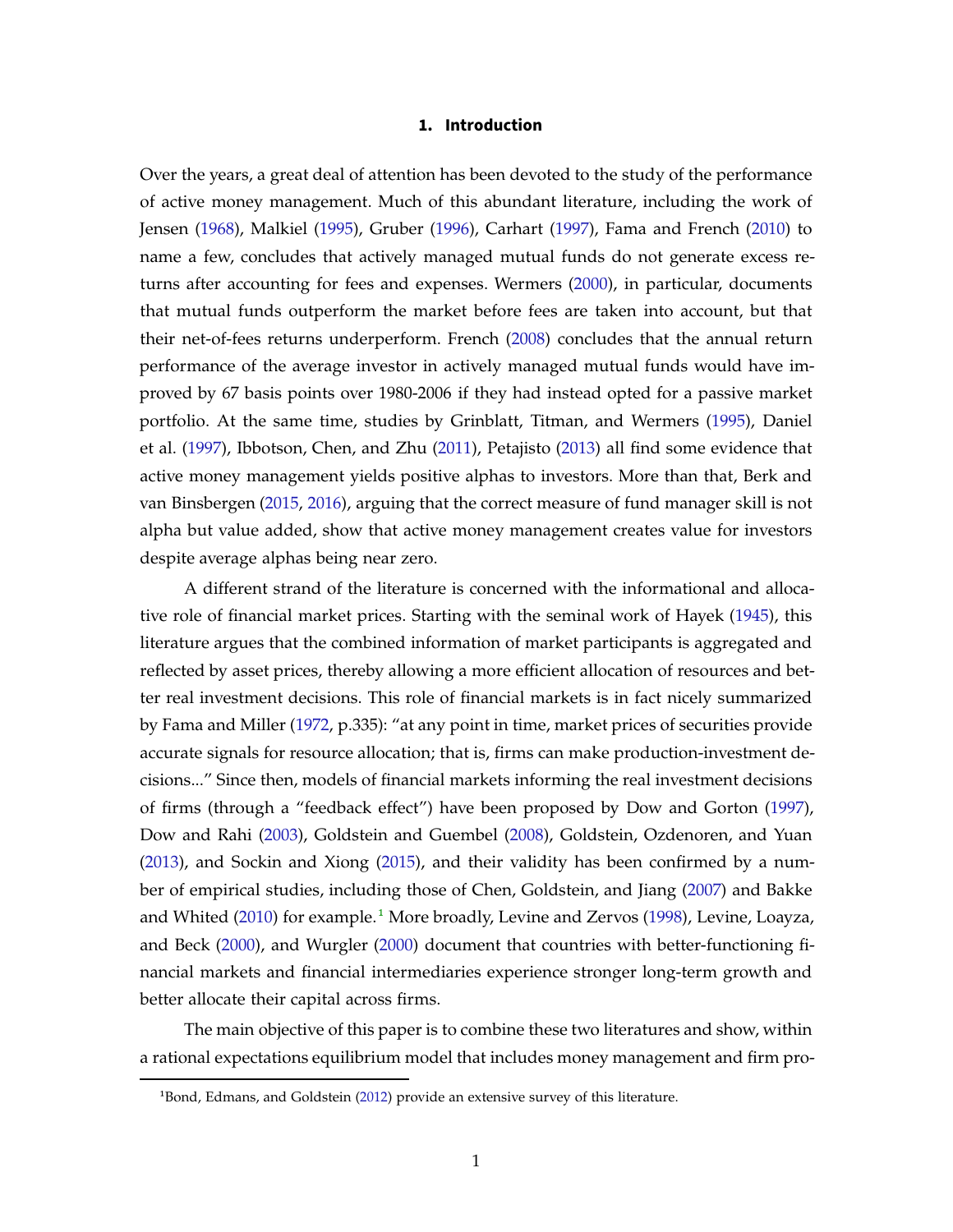<span id="page-2-1"></span>duction, how the feedback effect of financial markets onto the real investments of firms is affected by the presence of active money managers. Specifically, we propose and analyze a model in the same spirit as those of Grossman and Stiglitz [\(1980\)](#page-44-9) and Hellwig [\(1980\)](#page-44-10), in which prices partially reveal the aggregate information that some market participants possess.<sup>[2](#page-2-0)</sup> We add two key components to the model. First, instead of assuming an exogenously specified payoff for each firm's securities, we assume that the stock of each firm is a claim on their production process, and that firms can affect this production by endogenously choosing their investment. Importantly, as in the aforementioned literature on the feedback effects of prices, we let firms learn from prices in financial markets as they make such decisions. Second, we assume that money managers can (imperfectly) learn about the production process of firms, and that the information that gets aggregated in financial markets originates from these money managers selling their services to otherwise uninformed investors.

The model goes as follows. First, a monopolistic fund manager who is imperfectly informed about the productivity of all *N* firms in the economy chooses the fee that he charges risk-averse investors for helping them with their portfolio of financial investments and who thus benefit from the fund manager's information. Investors choose whether or not to pay this fee knowing that equilibrium prices will partially reflect the fund manager's information, making it less valuable as more investors choose to do so. Next, before investors take positions in the financial market, a fraction of them (called hedgers) experience a nontradable shock that is correlated with the production process of firms. Ultimately, fund investors, hedgers, and uninformed investors trade in the financial market through a risk-neutral market maker and, subsequently, firms make their real investment decisions. Both investor portfolios and firms' real investment decisions are informed by equilibrium prices which partially reveal the fund's information.

The model produces three main results. One, the market portfolio and the performance of the (actively managed) fund relative to it both depend on the fraction of investors who choose to hire the fund manager. That is, as more investors delegate their financial investment to the fund, the market portfolio more closely resembles the fund's portfolio. As such, beating this market portfolio becomes harder for the fund. Two, in equilibrium, while the gross-of-fees alpha of the fund is positive, its net-of-fees alpha can be negative. This happens when the hedging needs of investors are larger, as the trades from such needs help the fund camouflage its own trading, making its information more valuable and expensive and thereby reducing its net-of-fees performance. This also hap-

<span id="page-2-0"></span><sup>&</sup>lt;sup>2</sup> And these papers have their own antecedents in the work of Kihlstrom and Mirman [\(1975](#page-44-11)) and Grossman [\(1976\)](#page-44-12), who show that prices can fully aggregate and reveal the private information of investors in rational expectations models.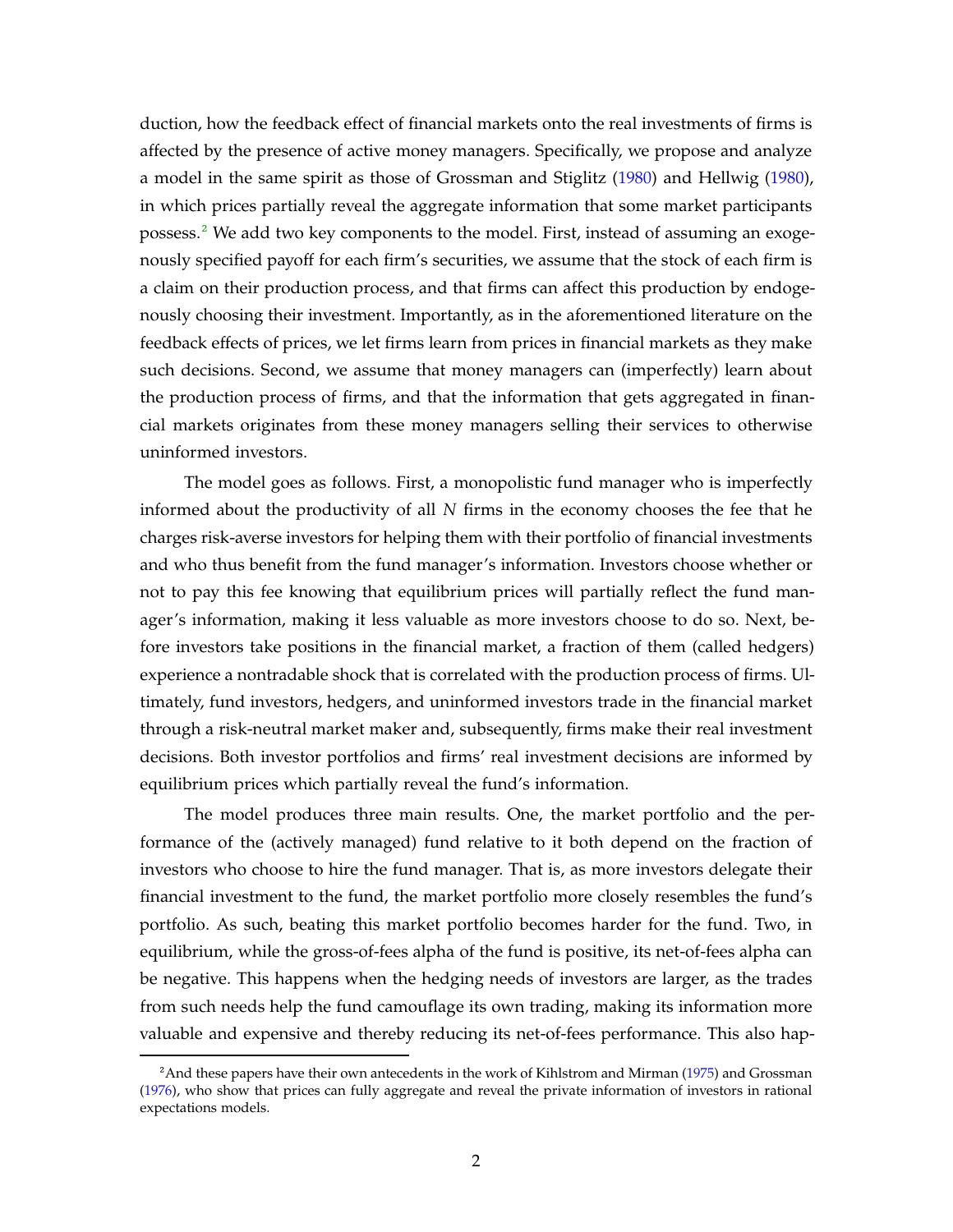<span id="page-3-1"></span>pens when the productivity of firms is noisy and difficult to learn about, as investors then more greatly value the risk reduction provided by the fund.

Three, despite the fund's negative alpha, it is possible for all investors to be better off in an economy with money management than one without money management. This is because the fund's information about each firm's productivity percolates through financial market prices and eventually imperfectly informs their real investment decisions. This adjustment to their investment makes every firm more valuable and, while the fund manager captures some of the economic surplus that his information creates through the fees that he charges investors, he must leave some surplus on the table in order to compensate fund investors for the increased risk that the fund's trading strategy imposes on them. Thus, as in the work of Berk and van Binsbergen [\(2015](#page-42-0), [2016](#page-42-1)), the proper measure of the fund's performance is not its alpha; in contrast to their work, however, the performance of active money management is best measured by the increase in welfare that its presence prompts, not just the value added. In other words, the fund manager's presence has an impact on productivity, value, and risk, all of which affect the investor's expected utility.

As mentioned above, our paper links the money management literature with the feedback effect literature to argue that the role of actively managed funds is to provide the economy with a better allocation of resources. The idea that active money management makes the financial market more efficient by impounding more information into equilibrium prices is also found in recent work by Gârleanu and Pedersen [\(2018](#page-43-11), [2019\)](#page-43-12), Bond and García [\(2020\)](#page-43-13), Buss and Sundaresan [\(2020](#page-43-14)), and Lee [\(2020\)](#page-44-13). As in our model, these papers endogenize the size of the active money management industry as well as the fees that it charges investors. Our model differs from theirs not only because it jointly endogenizes the production decisions of firms, but also because it provides a novel way to measure the value of active money management in a rational expectations equilibrium. Likewise, the idea that financial markets inform the production decisions of firms is a key aspect of the aforementioned work by Dow and Gorton [\(1997](#page-43-5)), Dow and Rahi [\(2003\)](#page-43-6), Goldstein and Guembel [\(2008\)](#page-43-7), Goldstein, Ozdenoren, and Yuan [\(2013](#page-43-8)), and Sockin and Xiong [\(2015\)](#page-45-1), but none of these papers consider the endogenous role and impact of active money management on this feedback effect.<sup>[3](#page-3-0)</sup>

Closer and complementary to our paper is the work by Baker, Chapman, and Gallmeyer [\(2021\)](#page-42-3), who incorporate mutual fund intermediation into a dynamic model of a production economy. As in our work, their model shows that active money manage-

<span id="page-3-0"></span><sup>&</sup>lt;sup>3</sup>It is worth noting that David, Hopenhayn, and Venkateswaran [\(2016\)](#page-43-15), Sockin [\(2017](#page-44-14)), Benhabib, Liu, and Wang [\(2019\)](#page-42-4), and Neuhann and Sockin [\(2020\)](#page-44-15) also propose and analyze models of financial markets that affect the real economy in various manners.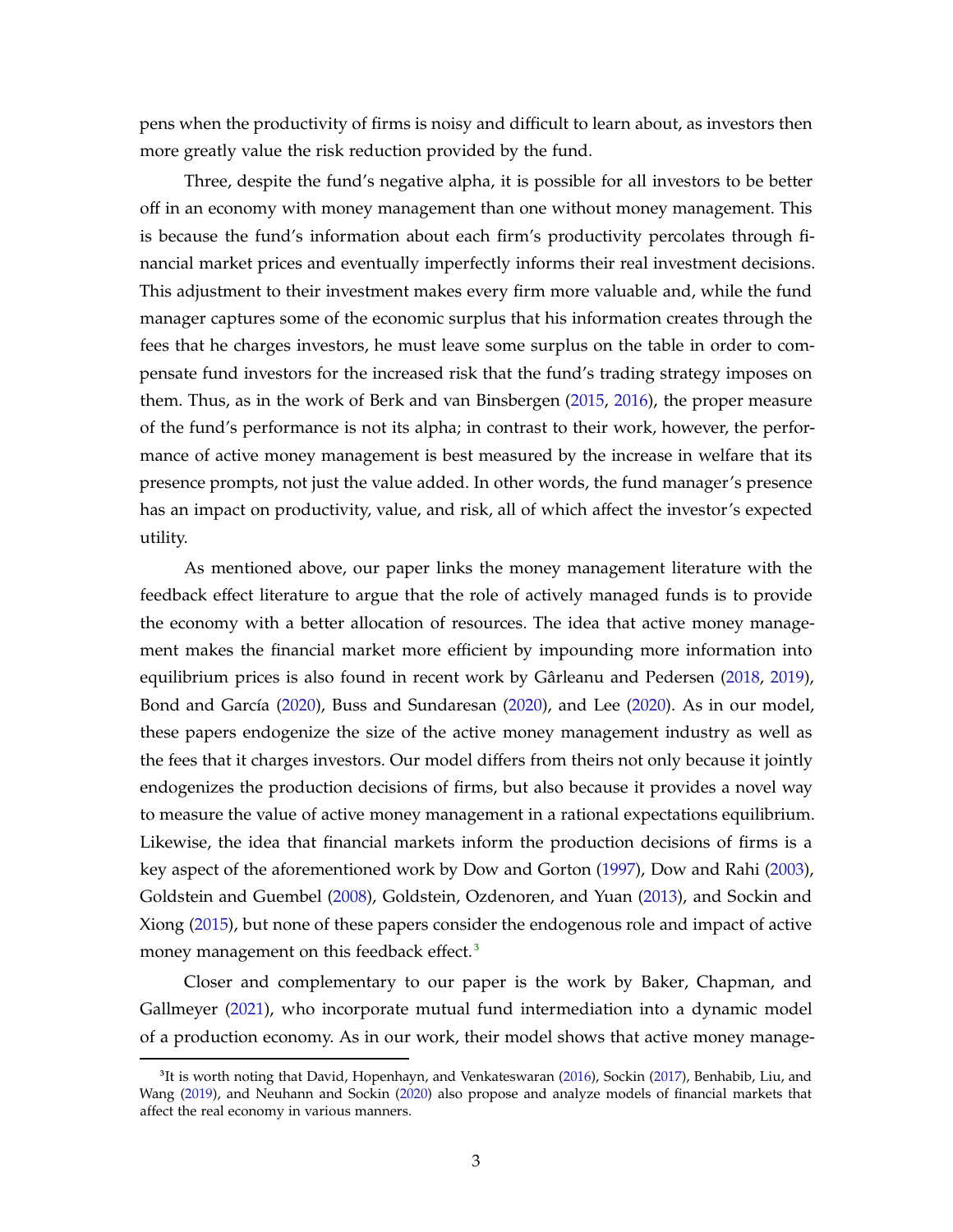<span id="page-4-1"></span>ment can improve productive efficiency and that this can benefit even those investors who do not invest in actively managed funds. The channel is different, however, as the better allocation of capital is not done through the feedback effect of stock prices in financial markets but through the direct intervention of activist funds. Likewise, the emphasis of their paper is different from ours: while we focus on the performance and role of active money management, they concentrate on the interactions and externalities between active and passive money management.

In terms of modeling techniques, our paper is probably closest to that of Dow and Rahi [\(2003](#page-43-6)) who add hedgers, risk-neutral market making, and firms' real investment decisions to the classic rational expectations models of Grossman and Stiglitz [\(1980](#page-44-9)), Hellwig [\(1980](#page-44-10)), and Diamond and Verrecchia [\(1981](#page-43-16)). As in their model, the replacement of supply noise by hedgers enables a formal welfare analysis, while the risk-neutral market maker is introduced in such a way that it not only makes the treatment of endogenous firm production decisions tractable, but it also allows investors to submit (limit) orders that condition on prices. In our case, we follow Gârleanu and Pedersen [\(2018](#page-43-11), [2019](#page-43-12)) and also add the possibility of an informed market participant (i.e., an active fund manager) to charge uninformed participants an endogenously chosen fee for his services.

The rest of the paper is organized as follows. We set up the model in section [2.](#page-4-0) Then, in section [3,](#page-7-0) we solve for the equilibrium in financial markets, the equilibrium fraction of investors who choose to invest in the fund, and the fund manager's equilibrium choice of fees. Finally, section [4](#page-15-0) contains the derivation and discussion of our results concerning the fund's performance relative to the market portfolio, as well as the welfare and performance of investors. This section also contrasts an economy with money management to one without money management. The proofs to all the results are contained in Appendix [A.](#page-26-0)

## **2. Model Setup**

<span id="page-4-0"></span>The economy has three dates. At date 0, investors who are endowed with the market portfolio decide whether or not to delegate their subsequent portfolio choice to an active money manager. At date 1, the firms' shares are traded in a competitive market-making system. Based on the observed stock prices, firms simultaneously make a real investment decision. At date 2, payoffs are realized and consumption takes place. Throughout, the risk-free rate is normalized to zero.

There are *N* firms, indexed by  $n \in \{1, ..., N\}$ . The date-2 payoff of firm *n* is given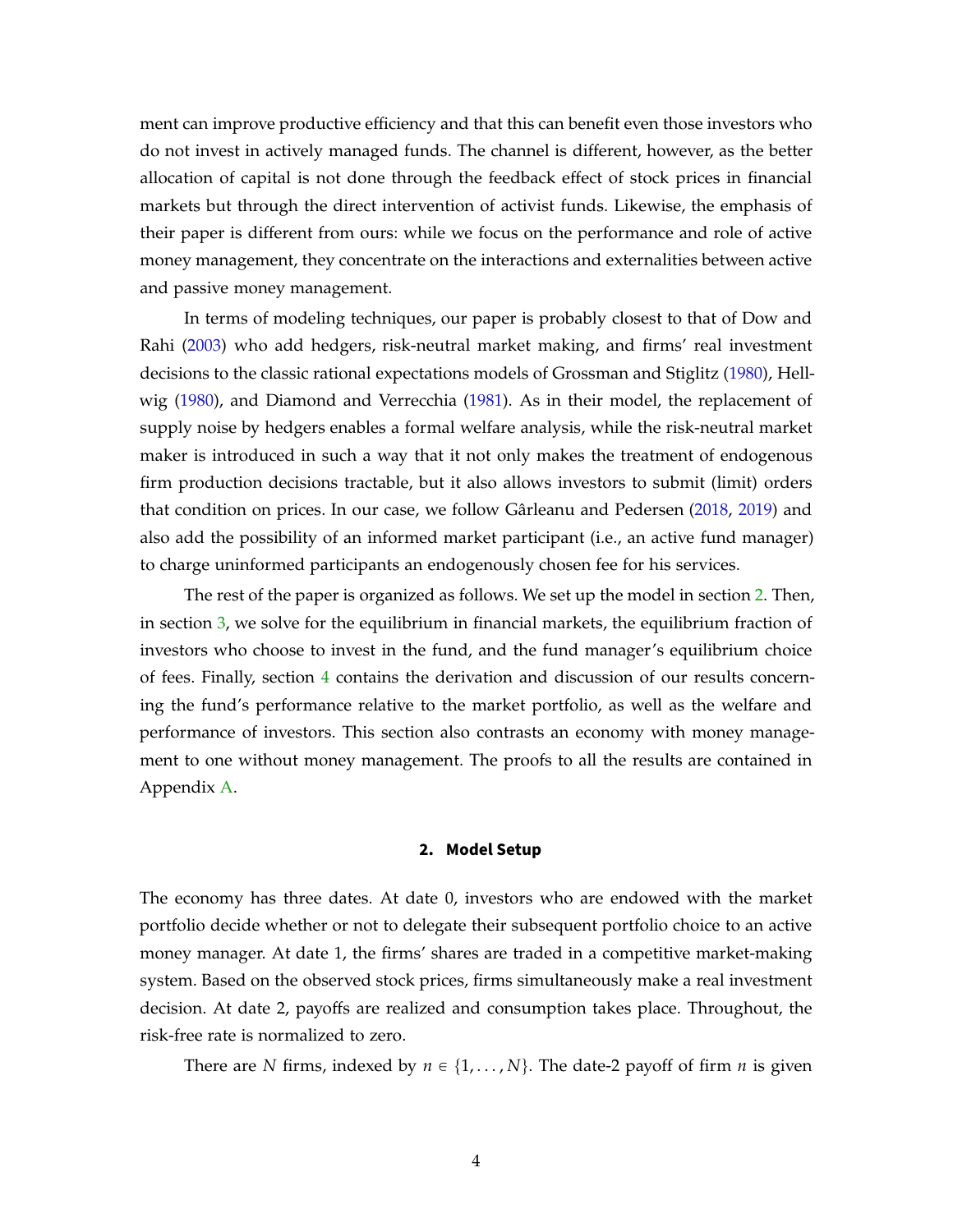by

<span id="page-5-0"></span>
$$
v_n = k_n(\theta_n + \varepsilon_n) - \frac{\varepsilon}{2} k_n^2, \tag{1}
$$

where  $k_n$  represents the firm's real investment choice,  $\theta_n + \varepsilon_n$  denotes its profitability per unit of investment, and  $c > 0$  is an investment cost parameter. The manager of firm  $n$ chooses the investment level  $k_n$  to maximize the firm's expected payoff after observing the firm's date-1 stock price  $p_n$  and total trading activity  $x_n$ , both of which will be endogenized later. The manager cannot directly observe *θ<sup>n</sup>* or *εn*, which are known to be independently normally distributed, with each other and across all *N* firms:

$$
\theta_n \sim \mathcal{N}\left(\frac{\mu}{\sqrt{N}}, \frac{\sigma_\theta^2}{N}\right)
$$
 and  $\varepsilon_n \sim \mathcal{N}\left(0, \sigma_\varepsilon^2\right)$ .

We assume that  $\mathbb{E}(\theta_n + \varepsilon_n) = \mathbb{E}(\theta_n) = \frac{\mu}{\sqrt{N}}$  goes to zero at the same rate as  $\frac{1}{\sqrt{N}}$  $\frac{1}{N}$  so that the expected value of the total economy remains constant as the number *N* of firms increases. This happens because the equilibrium investment choice  $k_n$  made by each firm will itself be proportional to  $\frac{1}{\sqrt{2}}$  $\frac{1}{N}$  making the product of productivity and investment proportional to 1 *N*. Also, as we will see later, the ratio  $\frac{\text{Var}(\theta_n)}{\text{Var}(\varepsilon_n)} = \frac{1}{N}$  $\frac{\sigma_{\theta}^2}{\sigma_{\epsilon}^2}$  effectively measures the informational advantage of the money manager as it relates to each stock. With these distributions, therefore, the informational advantage of the money manager about any one stock goes to zero as *N* grows large but, since he is then informed about a larger number of stocks, his overall informational advantage stays constant. As we show later, this will also ensure that the fees charged by the money manager in equilibrium remain finite.

The fact that  $\theta_n$ ,  $\varepsilon_n$ , and  $\theta_n + \varepsilon_n$  can take on negative values is immaterial for the model. In particular, the production function in [**[1](#page-5-0)**] can be thought of as an adjustment that each firm *n* can make in its investment policy to become more productive and more valuable. That is,  $\theta_n + \varepsilon_n$  essentially represents the changes in firm  $n$ 's profitability and, if this quantity is expected to be negative, the firm can increase its value by divesting (i.e., choosing  $k_n < 0$ ) at a cost of  $\frac{c}{2}k_n^2$ . In this light, in fact, a choice of  $k_n = 0$  simply represents the status quo in which the firm does not see any reason to change its existing investment policy.[4](#page-5-1)

There is a continuum of risk-averse investors, indexed by  $i \in [0, 1]$ . Investors have CARA preferences with a common risk aversion coefficient of  $\gamma > 0$ ; that is, investor *i*'s utility over final wealth *W<sup>i</sup>* is

$$
u(W_i) = -e^{-\gamma W_i}.
$$

<span id="page-5-1"></span><sup>&</sup>lt;sup>4</sup>In the same spirit, although we write the paper with  $\mu > 0$  in mind, the analysis applies and our results obtain even if  $\mu < 0$ .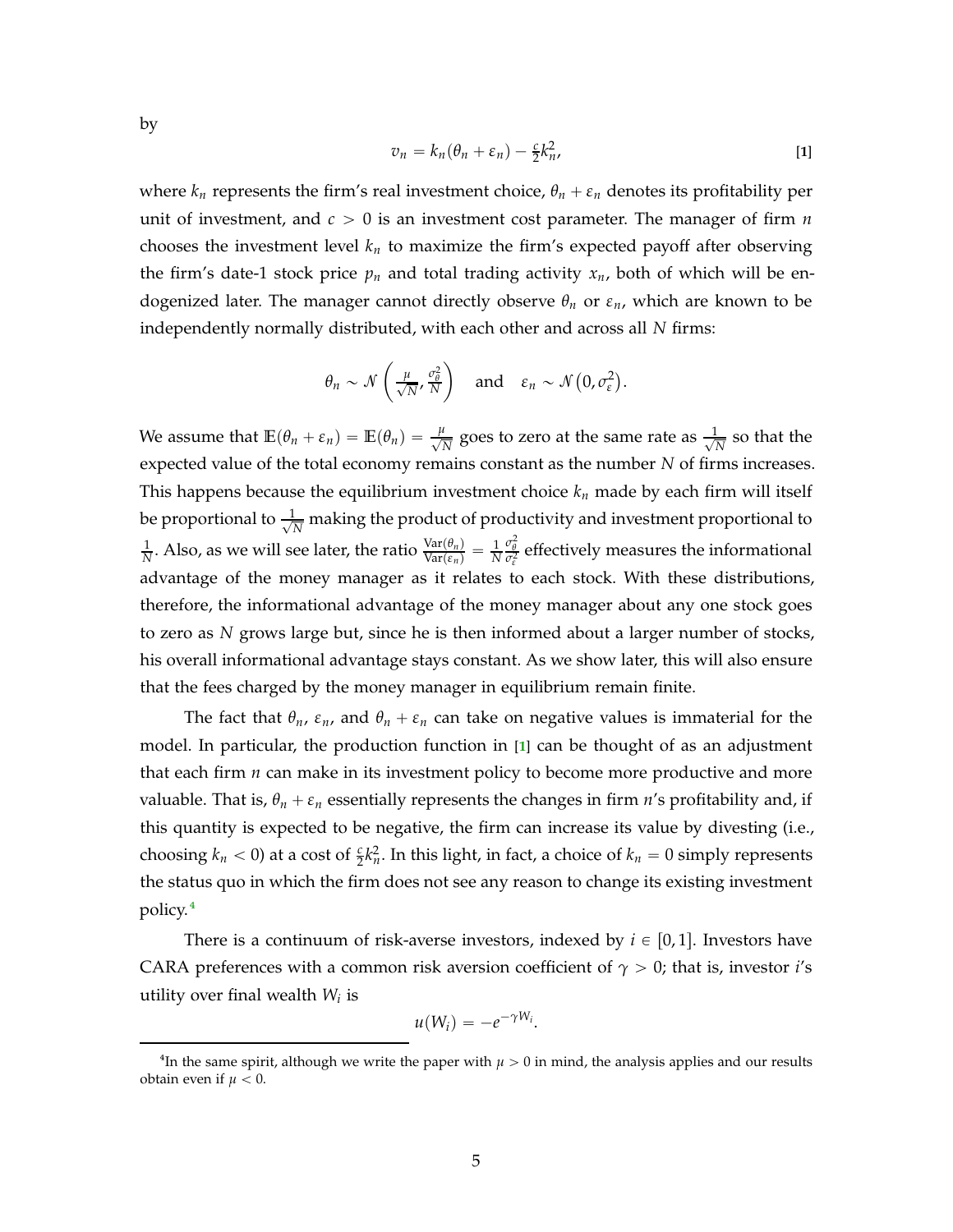<span id="page-6-2"></span>Each investor is endowed with  $z > 0$  shares of each firm. Effectively, since all the firms are identical ex ante, each investor is endowed with the market portfolio, which is equallyweighted across all *N* firms. At date 0, investors decide whether or not to delegate their portfolio decision to a money manager who has some private information about the profitability of all firms in the economy. In particular, we assume that the money manager observes  $\theta_n$  for all  $n = 1, ..., N$  before the financial market opens at date 1 and that he shares this information with investors for a fee  $f \geq 0$ , to be endogenized later.

Before the financial market opens at date 1, each investor potentially receives a portfolio of nontradable assets that are correlated with the *N* firms' production processes (those who do are referred to as *hedgers*). Specifically, with probability  $\omega \in (0, 1)$ , each investor receives a stochastic portfolio  $\{\eta_1, \ldots, \eta_N\}$  in which  $\eta_n$  represents the number of units of an asset that generates a stochastic payoff of *ξ<sup>n</sup>* at date 2. We assume that each *ξ<sup>n</sup>* is normally distributed with mean zero and variance *σ* 2 *ξ* , and that the correlation of *ξ<sup>n</sup>* with  $\varepsilon_n$  is  $\rho \in [0, 1]$ ; that is,  $\rho$  measures the extent to which the nontradable endowment is correlated with the economy's real assets.<sup>[5](#page-6-0)</sup> Finally, we assume that the  $\eta_n$ 's are iid and normally distributed with mean zero and variance  $\frac{\sigma_\eta^2}{N}$ , and that they are independent of all  $\theta_n$ 's and  $\varepsilon_n$ 's. The  $\eta_n$ 's are not observable by any market participants other than the hedgers. The fact that the variance of *η<sup>n</sup>* is normalized by *N* simply implies that the variance of the portfolio shock that hedgers experience does not grow with *N*.

As we will demonstrate below, investors who experience an endowment shock do not benefit from learning the profitability *θ<sup>n</sup>* of every firm. We therefore assume that investors who hire a fund manager only pay the fee *f* if they do not experience an endow-ment shock and hence can in fact benefit from the fund manager's services.<sup>[6](#page-6-1)</sup> The money manager sets his fee *f* to maximize his expected profit. We let *λ* denote the fraction of investors who hire the money manager. At date 1, each firm's shares are traded in a competitive market-making system similar to that of Kyle [\(1985](#page-44-16)). For each of the *N* firms, every investor *i* submits a demand schedule  $x_{in}(p_n)$  to a risk-neutral, competitive market maker. For every stock  $n \in \{1, ..., N\}$ , the market maker observes the aggregate demand schedule  $x_n(p_n) = \int_0^1 x_{in}(p_n) dt$  and sets its price to  $p_n = \mathbb{E}(v_n | x_1, ..., x_N) = \mathbb{E}(v_n | x_n)$ .

To summarize, the model's time line is as follows. First, the money manager posts

<span id="page-6-0"></span><sup>&</sup>lt;sup>5</sup>We could also allow for some correlation between  $\xi_n$  and  $\theta_n$ ,  $n \in \{1, ..., N\}$ , but, as will become clear below, any correlation between  $\xi_n$  and  $\theta_n$  is irrelevant because investors with hedging needs can infer  $\theta_n$ from the equilibrium price and trading activity.

<span id="page-6-1"></span><sup>6</sup>This assumption is made purely for expositional and tractability reasons. It is also without loss of generality: if investors knew that the fee they incur to hire the money manager would be wasted a fraction  $\omega$  of the time, this would simply lower the fee that the money manager could charge for his services. Alternatively, we could also assume that the fees charged by the money manager could be refunded should an investor wish to pull out of the arrangement before financial markets open.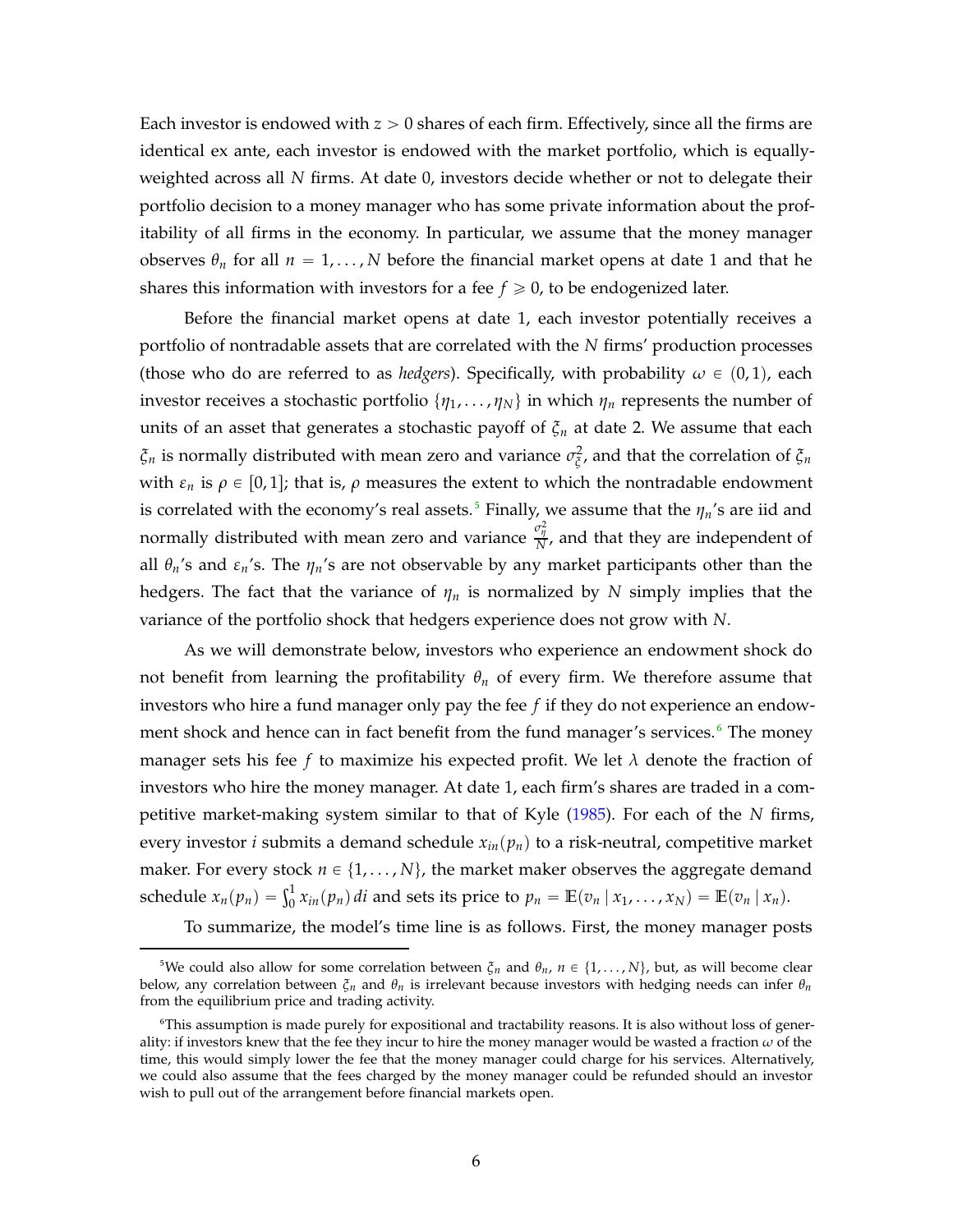the fee *f* that investors must pay in order to use his investment services (and information), and each investor decides whether or not to pay this fee. Second, the money manager observes a vector of signals  $\{\theta_n\}_{n=1}^N$  about the productivity of each firm. At the same time, a fraction  $\omega$  of investors experience a nontradable endowment shock  $\{\eta_n\}_{n=1}^N$  that is correlated with  $\{\varepsilon_n\}_{n=1}^N$ , the unobservable component of each firm's productivity. Third, all traders submit their demand schedule for each of the *N* stocks to a risk-neutral, competitive market maker who clears the market. Observing this trading activity, each firm *n* simultaneously chooses its investment policy *kn*. Finally, all payoffs are realized and all investors consume their final wealth.

## **3. Equilibrium**

<span id="page-7-0"></span>In this section, we solve for the equilibrium of the model from section [2](#page-4-0) in three steps. First, we assume that the fraction  $\lambda$  of investors who choose to hire the money manager is exogenously given, and solve for the equilibrium that prevails in the financial market. Second, we fix the fee *f* charged by the fund manager and solve for the endogenous fraction of investors who choose to pay this fee and hire him. Finally, because the trading equilibrium can be anticipated by the fund manager for any *f* that he chooses to charge, we solve for the fee that maximizes his expected profits.<sup>[7](#page-7-1)</sup> In the process, we also characterize the limit economy as the number *N* of firms grows infinitely large.

## **3.1. Financial Market Equilibrium**

We first solve for a rational expectations equilibrium for any given  $\lambda \in (0, 1]$ . We conjecture that, for each stock  $n \in \{1, \ldots, N\}$ , observing the equilibrium price  $p_n$  and trading activity  $x_n$  is informationally equivalent to observing the signal

<span id="page-7-2"></span>
$$
\tau_n = \theta_n - \frac{\mu}{\sqrt{N}} - \phi \, \eta_n, \tag{2}
$$

where  $\phi > 0$  is a constant that reflects the informativeness of  $p_n$  and  $x_n$ . In the ensuing analysis, we derive an equilibrium in which this conjecture is confirmed to be correct.

<span id="page-7-1"></span><sup>7</sup>As mentioned before, our main analysis assumes monopolistic pricing by the money management industry. Given that this allows this industry to capture the most economic surplus, our subsequent results about the investment performance and welfare of investors will effectively represent lower bounds on these quantities.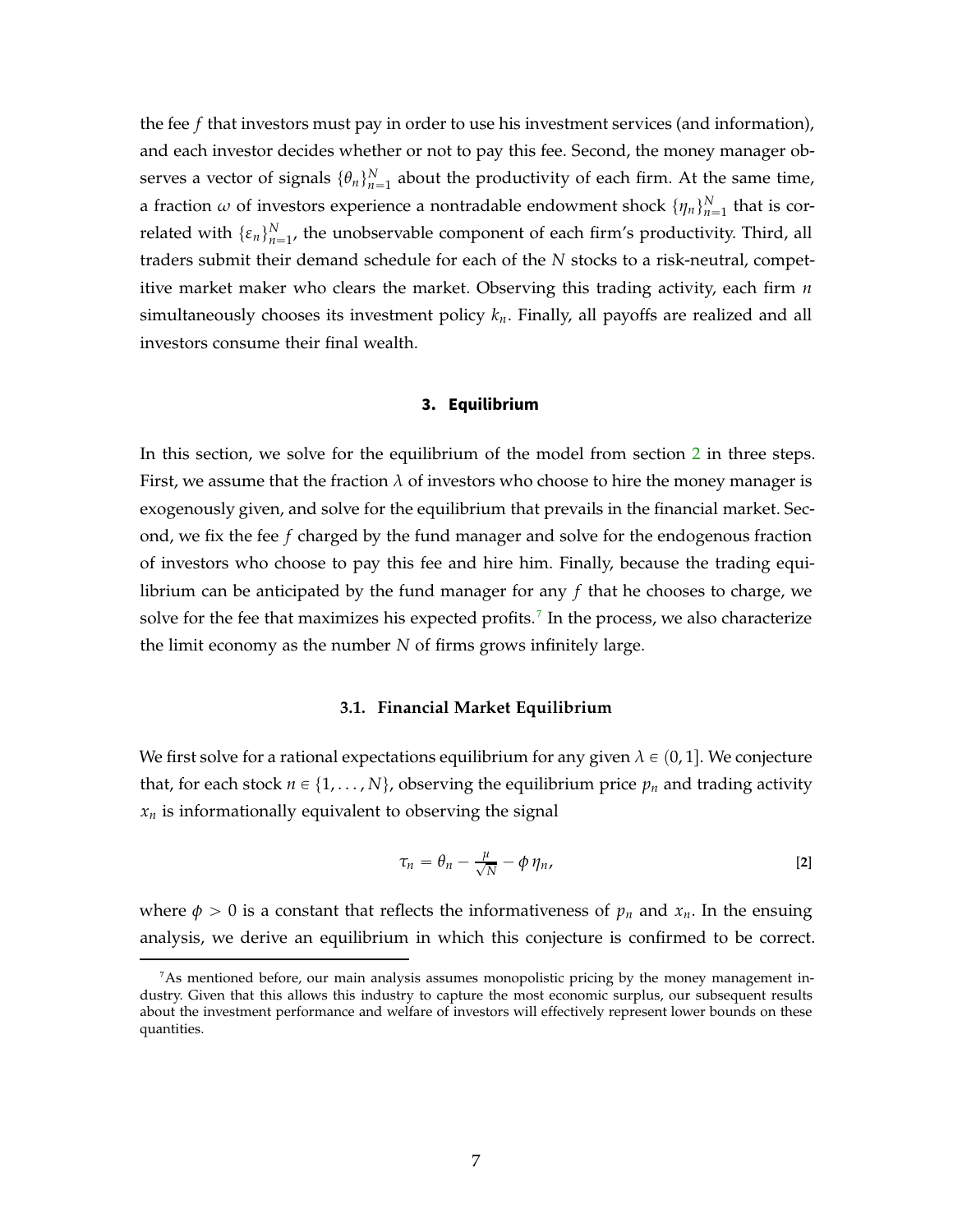From the projection theorem, $\delta$  we have

$$
\mathbb{E}(\theta_n | p_n, x_n) = \mathbb{E}(\theta_n | \tau_n) = \frac{\mu}{\sqrt{N}} + \delta \tau_n, \text{ and } [3]
$$

$$
\text{Var}(\theta_n \mid p_n, x_n) = \text{Var}(\theta_n \mid \tau_n) = (1 - \delta) \frac{\sigma_\theta^2}{N},\tag{4}
$$

where

<span id="page-8-5"></span><span id="page-8-4"></span><span id="page-8-1"></span>
$$
\delta = \frac{\frac{\sigma_{\theta}^2}{N}}{\frac{\sigma_{\theta}^2}{N} + \phi^2 \frac{\sigma_{\eta}^2}{N}} = \frac{\sigma_{\theta}^2}{\sigma_{\theta}^2 + \phi^2 \sigma_{\eta}^2}.
$$
 [5]

Firm *n* chooses its investment level  $k_n$  to maximize its value, which is the expected value of its final payoff. Importantly, the information that the financial market simultaneously reveals about its productivity, is taken into account in this decision; that is, each firm *n* chooses  $k_n$  conditional on the information revealed by  $p_n$  and  $x_n$ :

$$
\max_{k_n} \mathbb{E}(v_n | p_n, x_n) = k_n \mathbb{E}(\theta_n | \tau_n) - \frac{c}{2}k_n^2.
$$

Thus, firm *n* chooses

<span id="page-8-3"></span><span id="page-8-2"></span>
$$
k_n = \frac{1}{c} \mathbb{E}(\theta_n \mid \tau_n) \stackrel{\text{[3]}}{=} \frac{1}{c} \left( \frac{\mu}{\sqrt{N}} + \delta \tau_n \right).
$$
 [6]

Based on the above conjecture, the market maker learns the signal  $\tau_n$  from the aggregate demand schedule of investors. The market maker therefore sets the date-1 price of stock *n* equal to

$$
p_n = \mathbb{E}(v_n \mid \tau_n) = k_n \mathbb{E}(\theta_n \mid \tau_n) - \frac{c}{2}k_n^2 \stackrel{\text{[6]}}{=} \frac{1}{2c} \big[ \mathbb{E}(\theta_n \mid \tau_n) \big]^2 \stackrel{\text{[3]}}{=} \frac{1}{2c} \left( \frac{\mu}{\sqrt{N}} + \delta \tau_n \right)^2. \tag{7}
$$

Let  $x_{in}$  denote the number of shares of stock  $n$  that investor  $i$  buys in the financial market equilibrium  $(x_{in} < 0$  denotes a sale). The (gross-of-fees) terminal wealth of investor  $i \in [0, 1]$  is given by

<span id="page-8-6"></span>
$$
W_i = \sum_{n=1}^{N} \left[ \left( z + x_{in} \right) v_n - x_{in} \, p_n + \tilde{\eta}_{in} \, \tilde{\zeta}_n \right],\tag{8}
$$

where  $\tilde{\eta}_{in} \in {\{\eta_n, 0\}}$ , depending on whether or not this investor received an endowment shock. Since the investment level  $k_n$  is  $(p_n, x_n)$ -measurable,  $W_i$  is normally distributed conditional on the investor's information set  $\mathcal{F}_i$  (which includes at least  $p_n$  and  $x_n$  for every  $n \in \{1, ..., N\}$  for all investors). Thus, given the investor's CARA preferences, his optimal demand schedule solves

<span id="page-8-7"></span>
$$
\max_{x_{i1},...,x_{iN}} \mathbb{E}(W_i \mid \mathcal{F}_i) - \frac{\gamma}{2} \text{Var}(W_i \mid \mathcal{F}_i).
$$
 [9]

<span id="page-8-0"></span><sup>8</sup>See Result [1](#page-42-5) from Appendix [B.](#page-41-0)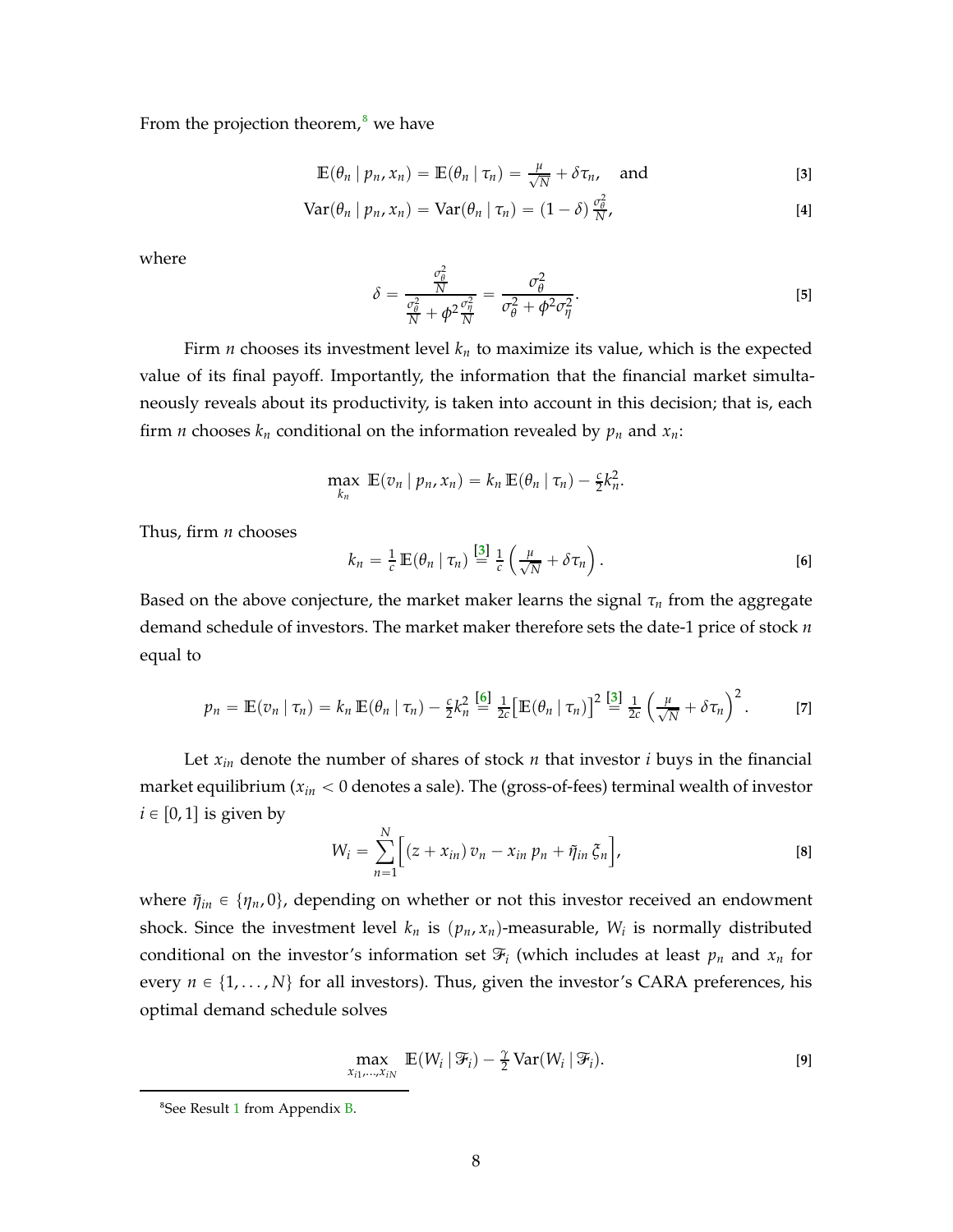The result of this maximization problem is the subject of the following lemma. Specifically, the lemma derives the demand schedule for three types of investors: informed fund investors who have hired a money manager (F), hedgers who have experienced an endowment shock (H), and uninformed investors without a money manager or shock (U).

<span id="page-9-3"></span>**Lemma 1.** *The demand schedules for fund investors, hedgers, and uninformed investors are given by*

<span id="page-9-0"></span>
$$
x_n^{\mathrm{F}} = \frac{k_n \theta_n - \frac{c}{2} k_n^2 - p_n}{\gamma k_n^2 \sigma_\varepsilon^2} - z,\tag{10}
$$

<span id="page-9-1"></span>
$$
x_n^H = \frac{k_n \theta_n - \frac{c}{2} k_n^2 - p_n - \gamma k_n \rho \sigma_{\varepsilon} \sigma_{\xi} \eta_n}{\gamma k_n^2 \sigma_{\varepsilon}^2} - z, \quad \text{and} \tag{11}
$$

<span id="page-9-2"></span>
$$
x_n^{\mathrm{U}} = -z,\tag{12}
$$

### *respectively.*

Because investors are risk-averse and the market maker is risk-neutral, we can see from the last term in each of [**[10](#page-9-0)**], [**[11](#page-9-1)**], and [**[12](#page-9-2)**] that it is optimal for investors to use the financial market to hedge their initial position *z* in each stock. Fund investors also use the financial market to take advantage of the information *θ<sup>n</sup>* that they receive from the money manager by increasing (decreasing) their position in stock *n* when the expected value of its output,  $k_n\theta_n - \frac{c}{2}k_n^2$ , is greater (smaller) than the equilibrium price. Such positions are larger when their risk aversion  $(\gamma)$  is small and when the conditional variance of the firm's output,  $k_n^2 \sigma_{\varepsilon}^2$ , is small. Hedgers effectively learn  $\theta_n$  for each stock *n* through equilibrium prices and trading activity. Indeed, under our conjecture that the information jointly contained in  $p_n$  and  $x_n$  is equivalent to that in  $\tau_n$  as defined in [[2](#page-7-2)], hedgers can use the fact that they know the common shock  $\eta_n$  to infer  $\theta_n$  from  $\tau_n$ . As such, they too can use this information to speculate about each firm. In addition, hedgers use the stock of firm *n* to hedge their endowment shock  $\eta_n$  (which is correlated with  $\varepsilon_n$ ).

The investors' aggregate demand schedule for stock *n*, *xn*, is obtained by integrating over all investors:  $x_n \equiv \int_0^1 x_{in} di$ . Since a fraction  $\omega$  of them are hedgers,  $(1 - \omega)\lambda$  are fund investors, and  $(1 - \omega)(1 - \lambda)$  are uninformed, we can use [[10](#page-9-0)], [[11](#page-9-1)], and [[12](#page-9-2)] to write this aggregate demand as

<span id="page-9-4"></span>
$$
x_n = \omega x_n^H + (1 - \omega)\lambda x_n^F + (1 - \omega)(1 - \lambda)x_n^U
$$
  
= 
$$
\frac{\left[\omega + (1 - \omega)\lambda\right] \left(k_n \theta_n - \frac{\epsilon}{2} k_n^2 - p_n\right) - \omega \gamma k_n \rho \sigma_{\epsilon} \sigma_{\xi} \eta_n}{\gamma k_n^2 \sigma_{\epsilon}^2}
$$
 [13]

This last expression confirms our conjecture that the aggregate order flow for each stock *n*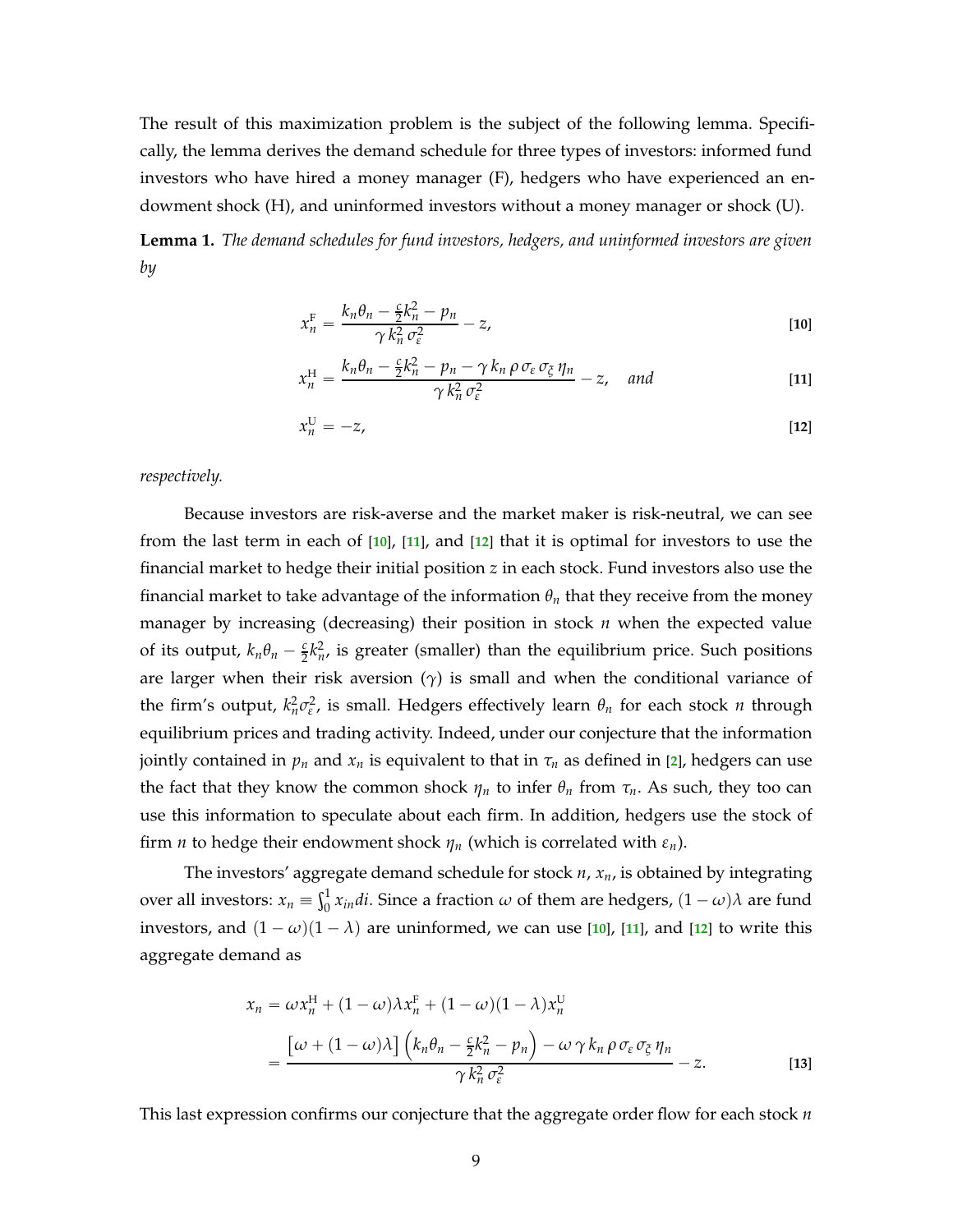reveals a linear combination of  $\theta_n$  and  $\eta_n$  to market participants (i.e., to investors, the market marker, and firms), as specified in [**[2](#page-7-2)**], where

<span id="page-10-1"></span><span id="page-10-0"></span>
$$
\phi = \frac{\omega \, \gamma \, \rho \, \sigma_{\varepsilon} \, \sigma_{\xi}}{\omega + (1 - \omega) \lambda}.
$$

We can now solve for the model's financial market equilibrium.

<span id="page-10-3"></span>**Proposition 1** (Financial Market Equilibrium)**.** *There exists an equilibrium in which the price of stock n is given by* [**[7](#page-8-3)**] *and the equilibrium aggregate order flow is given by*

$$
x_n = \frac{\left[\omega + (1 - \omega)\lambda\right]c\left(1 - \delta\right)\tau_n}{\gamma\left(\frac{\mu}{\sqrt{N}} + \delta\tau_n\right)\sigma_{\varepsilon}^2} - z,
$$
\n[15]

*where δ and φ are as in* [**[5](#page-8-4)**] *and* [**[14](#page-10-0)**]*, respectively.*

Notice from [[7](#page-8-3)] and [[15](#page-10-1)] that the equilibrium price  $p_n$  and order flow  $x_n$  for each stock *n* jointly convey  $\tau_n$ .<sup>[9](#page-10-2)</sup> That is, as initially conjectured, equilibrium prices and trading activity reveal a linear combination of  $\theta_n$  and  $\eta_n$  to all market participants. Because fund investors learn  $\theta_n$  and because hedgers learn  $\eta_n$ , they are able to disentangle  $\theta_n$  and  $\eta_n$ from *τn*, but the market maker, uninformed traders, and firms can only condition on *τ<sup>n</sup>* when they make (pricing or investment) decisions.

In contrast to most rational expectations models of financial markets, our model shows how active money management comes to affect the real investment decisions of firms through its impact on financial markets. Specifically, the information *θ<sup>n</sup>* that the money manager uncovers about the productivity of each firm gets imperfectly reflected in asset prices and (at least partially) used by firms when they choose  $k_n$ . In fact, we can see from [**[6](#page-8-2)**] that, in equilibrium, the investment decision of firm *n* is effectively linearly related to  $\theta_n$  by a factor of  $\frac{\delta}{c}$ . It is obvious from [[5](#page-8-4)] that  $\delta$  is decreasing in  $\phi$  and from [[14](#page-10-0)] that  $\phi$  is decreasing in *λ* and increasing in *ω*, *ρ*, and *γ*. This implies that firms' investment decisions will better incorporate the information that is available about their future productivity when  $\lambda$  is large, and when  $\omega$ ,  $\rho$ , and  $\gamma$  are small. That is, firms make more accurate investment decisions when more investors hire active money managers ( $\lambda$  large), when the hedging needs of investors are small (*ω* and *ρ* small), and when investors are less risk-averse ( $\gamma$  small). In turn, this makes firms more valuable.

To quantify the effect that money management has on the value of firms, we calculate the ex ante value of each firm,  $E(v_n)$ . This is the value that anticipates the real decisions of firms as well as the information about *θ<sup>n</sup>* that will percolate into such deci-

<span id="page-10-2"></span><sup>&</sup>lt;sup>9</sup>The proof of Proposition [1](#page-10-3) formally establishes this result.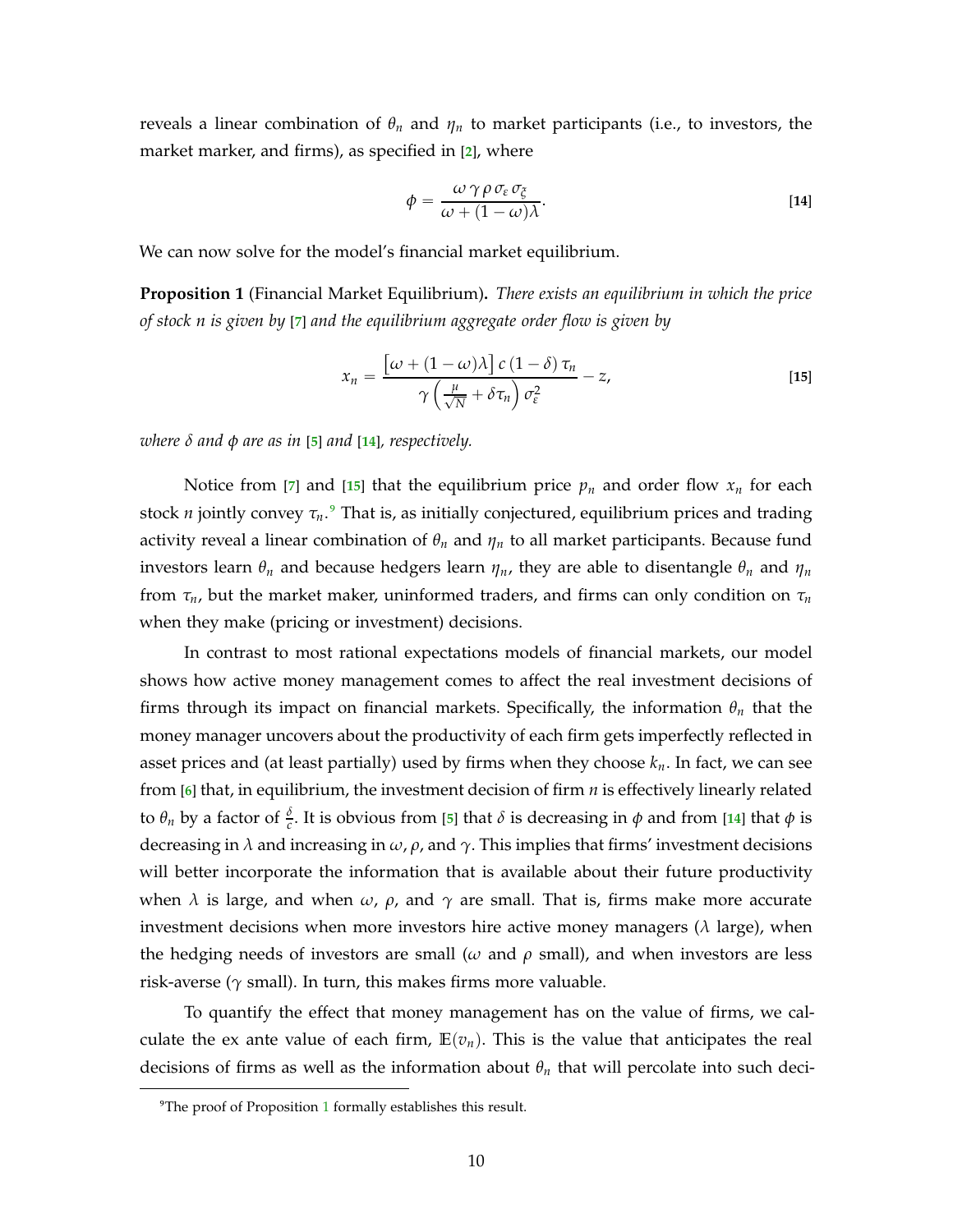<span id="page-11-4"></span>sions.

<span id="page-11-3"></span>**Proposition 2.** *The ex ante value of each firm*  $n \in \{1, \ldots, N\}$  *is given by* 

<span id="page-11-0"></span>
$$
\mathbb{E}(v_n) = \frac{1}{2cN} \left( \mu^2 + \frac{\sigma_\theta^4}{\sigma_\theta^2 + \phi^2 \sigma_\eta^2} \right).
$$
 [16]

It is clear from [**[16](#page-11-0)**] that the ex ante value of each firm is decreasing in *φ* which, given [[14](#page-10-0)], implies that it is increasing in  $\lambda$ . Since each firm is ex ante identical and since investors are endowed with an equal-weighted portfolio of all *N* firms, the combined value of all *N* firms effectively represents the ex ante value of the market portfolio:

<span id="page-11-1"></span>
$$
V = \sum_{n=1}^{N} \mathbb{E}(v_n) = \frac{1}{2c} \left( \mu^2 + \frac{\sigma_\theta^4}{\sigma_\theta^2 + \phi^2 \sigma_\eta^2} \right).
$$
 [17]

Both [**[16](#page-11-0)**] and [**[17](#page-11-1)**] highlight the fact that the value of firms comes from two sources in this economy. In both expressions, the first term  $(\mu^2)$  captures the no-information value of firms: without knowing anything about  $\theta_n$ , we can see from setting  $\tau_n = 0$  in [[6](#page-8-2)] and [[7](#page-8-3)] that each firm *n* chooses  $k_n = \frac{\mu}{c\sqrt{n}}$  $\frac{\mu}{c\sqrt{N}}$  and that this leads to a value of  $\frac{\mu^2}{2cN}$ . The extra value in the second term comes from the fact that each firm is able to learn more about its productivity through financial markets. The informativeness of this information is decreasing in *φ* and so increasing in  $\lambda$ , the extent to which investors delegate their investment decisions to active money management.

Finally, using [[4](#page-8-5)], we can see that the variance of  $\theta_n$  conditional on the information that emanates from the trading process is decreasing in  $\delta$ , and so decreasing in  $\lambda$ . When more investors hire money managers, the aggregate position taken by active funds more strongly reflect the information they have about firms. This allows even uninformed market participants to benefit from this information: it lowers the uncertainty that market makers face regarding each firm's productivity and, hence, reduces their informational disadvantage vis-à-vis fund investors. As we show in the next section, this in turn affects the willingness of fund investors to pay for this information in the first place, in the same way that it did in the work of Grossman and Stiglitz [\(1980](#page-44-9)). In other words, the services of money managers are less valuable to traders when many other investors already use them.

#### **3.2. Money Management Equilibrium**

<span id="page-11-2"></span>We now turn to finding the equilibrium value of  $\lambda$ . This value will be affected by the fee *f* charged by the money manager for his services. Indeed, when choosing whether or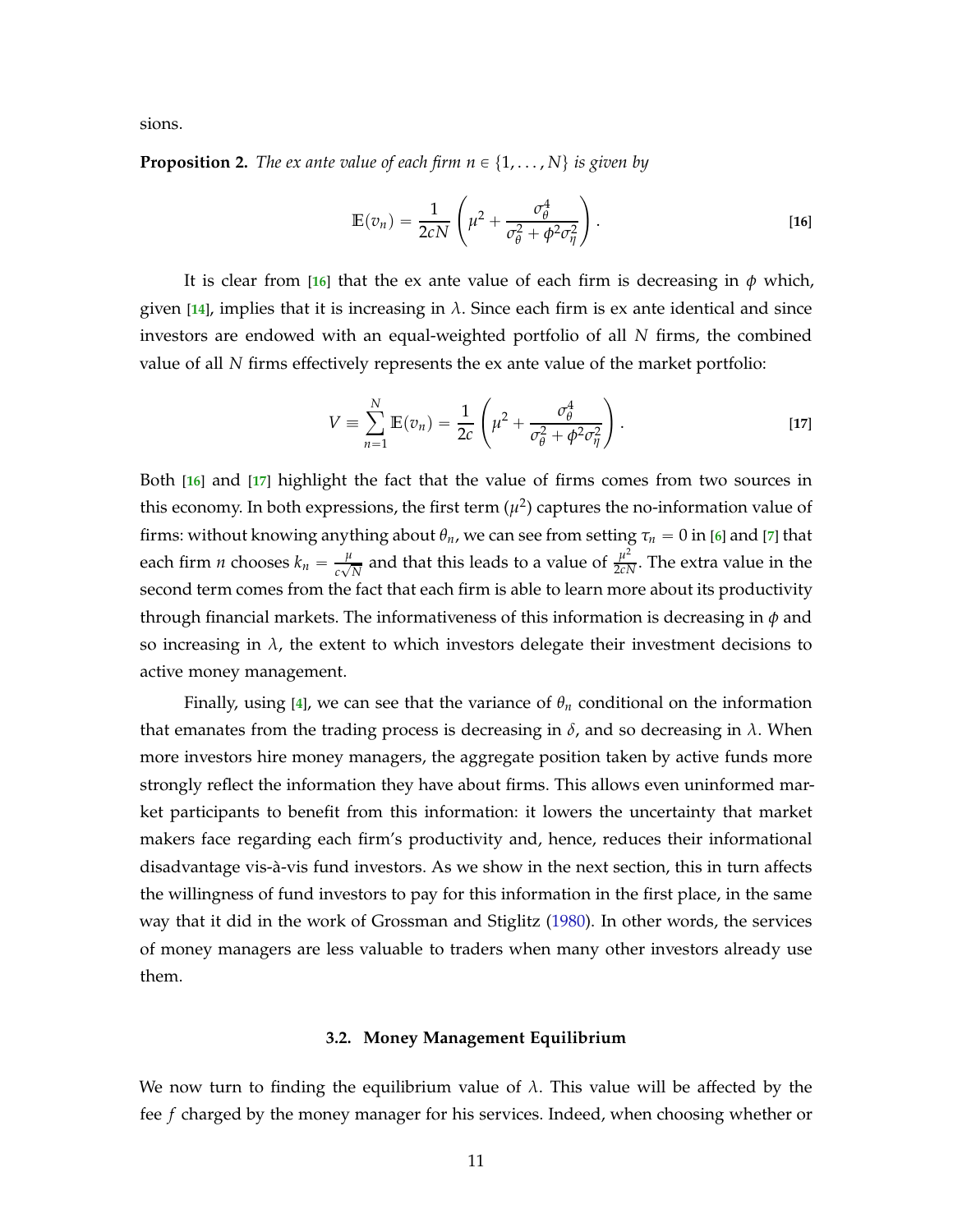not to delegate their financial investment decisions, investors will compare their expected (utility) payoffs from doing or not doing so. Also, as pointed out above, because the financial market reflects more of the money managers' information when more investors hire them, this tradeoff is itself affected by *λ*.

For now, let us take both the fraction  $\lambda$  of investors who hire the fund manager and the fee *f* charged by the fund manager as given. Let us denote the (gross-of-fees) final wealth of fund investors, hedgers, and uninformed investors by *W*<sup>F</sup> , *W*<sup>H</sup>, and *W*<sup>U</sup>, respectively. These quantities are obtained by replacing *xin* in [**[8](#page-8-6)**] by the demand schedules derived in Lemma [1](#page-9-3) for each type of investor (and by setting  $\tilde{\eta}_{in}$  equal to  $\eta_n$  if investor *i* is a hedger and to zero otherwise). The expected utility of an investor who chooses not to hire an active fund manager at the outset is given by

<span id="page-12-1"></span>
$$
U^{\text{NM}} = \omega \mathbb{E}\Big[u(W^{\text{H}})\Big] + (1 - \omega) \mathbb{E}\Big[u(W^{\text{U}})\Big].
$$
 [18]

Similarly, the expected utility of an investor who does hire a fund manager is given by

<span id="page-12-4"></span><span id="page-12-0"></span>
$$
U^{\text{FM}} = \omega \mathbb{E}\Big[u(W^{\text{H}})\Big] + (1 - \omega) \mathbb{E}\Big[u(W^{\text{F}} - f)\Big].
$$
 [19]

The difference between [**[19](#page-12-0)**] and [**[18](#page-12-1)**],

$$
U^{\text{FM}} - U^{\text{NM}} = (1 - \omega) \Big( \mathbb{E} \big[ u(W^{\text{F}} - f) \big] - \mathbb{E} \big[ u(W^{\text{U}}) \big] \Big), \tag{20}
$$

then measures the expected utility gain from hiring a fund manager. As the following lemma shows, this difference is decreasing in  $\lambda$ : the gain from active money management is smaller when many other investors also hire a fund manager. This in turn leads to an equilibrium fraction  $\lambda$  of investors who choose to hire the fund manager.

<span id="page-12-3"></span>**Lemma 2.** Suppose that the money manager charges a fee  $f > 0$  for his services. Then the *equilibrium fraction λ of investors who hire him is as follows:*

- *(i)* If  $f \le f$  *(where f is defined in the proof), then*  $\lambda = 1$ *.*
- *(ii)* If  $f \ge \overline{f}$  (where  $\overline{f}$  is defined in the proof), then  $\lambda = 0$ .

(*iii*) If  $f \in (\underline{f}, \overline{f})$ , then  $\lambda \in (0, 1)$  and it satisfies

<span id="page-12-2"></span>
$$
e^{\gamma f} = \left(1 + \frac{\phi^2 \sigma_\eta^2 \sigma_\theta^2}{N \sigma_\varepsilon^2 (\sigma_\theta^2 + \phi^2 \sigma_\eta^2)}\right)^{N/2},
$$
\n<sup>(21)</sup>

*where φ is given by* [**[14](#page-10-0)**]*.*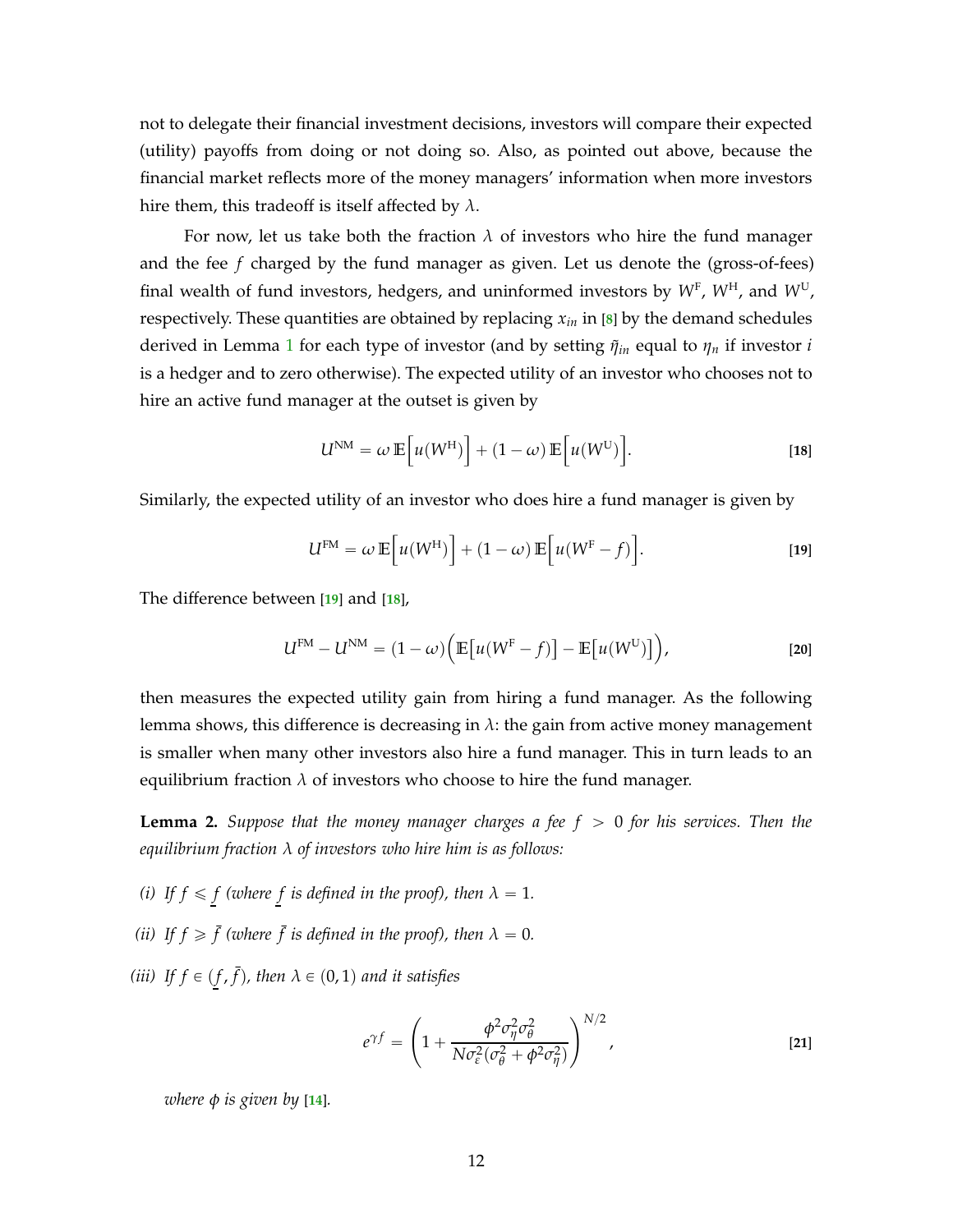When the money manager sets a sufficiently low fee  $(f \leq f)$ , then all investors improve their welfare by paying it and by using his information in their investment decisions. Likewise, when the money manager sets a prohibitively high fee  $(f \geq \bar{f})$ , then no investor finds it beneficial to rely on his services. Otherwise, some investors hire the money manager and some do not. Since the right-hand side of [[21](#page-12-2)] is increasing in  $\phi$ which is itself decreasing in *λ*, larger money management fees *f* lead to a lower fraction *λ* of investors who hire him. It is also easy to verify that *λ*, as implicitly defined in [**[21](#page-12-2)**], is decreasing in *σ<sup>ε</sup>* and increasing in *σ<sup>θ</sup>* , *ση*, *σ<sup>ξ</sup>* , *ω*, and *ρ*: investors are more willing to pay the fund manager's fees when his information advantage is greater (i.e., when  $\sigma_\theta$  is large), when the risk associated with exploiting the fund manager's information is smaller (i.e., when  $\sigma_{\varepsilon}$  is small), and when the hedging motives of other traders are stronger (i.e., when *ση*, *σ<sup>ξ</sup>* , *ω*, and/or *ρ* are large). In all three cases, this is because the fund manager's information is effectively more valuable. While this is clear for the first result, the reason for the second result is that a reduction in the residual risk  $\sigma_{\varepsilon}$  enables investors to trade more aggressively on the fund manager's information. The last result comes from the fact that hedgers trade more aggressively when they are more motivated, which improves the camouflage that such trading provides to informed traders.

Of course, as we discuss below, it is never optimal for the fund manager to set *f* strictly smaller than  $f$  as he can collect more fees when  $f = f$  and still attract all of the investors. Also, the fund manager never sets  $f \geqslant \bar{f}$ , as he does not collect any fee at all if  $\lambda = 0$ . Thus, it will always be the case that [[21](#page-12-2)] holds in equilibrium.

## **3.3. The Limit Economy**

Before we solve for the fund manager's optimal choice of *f* , we consider the limit economy as the number *N* of firms grows to infinity. As we will see, this will render the expression for *λ* as a function of *f* that is implicitly defined in [**[21](#page-12-2)**] more tractable, and allow a more insightful characterization of equilibrium fees.

Recall from section [2](#page-4-0) that, as  $N \to \infty$ , Var $(\theta_n)$  and Var $(\eta_n)$  both go to zero at the same rate as  $\frac{1}{N}$ , and that  $\mathbb{E}(\theta_n)$  goes to zero at the same rate as  $\frac{1}{\sqrt{N}}$  $\frac{1}{N}$ . Notice also from [[14](#page-10-0)] that the informativeness of stock prices, *φ*, is unaffected by this changes in *N*. Likewise, we can see from [**[5](#page-8-4)**] that *δ* is unaffected by this normalization. Indeed, because the noise in the firm's productivity stays proportional to the hedgers' endowment shock, the informativeness of a firm's stock price (or, equivalently, of the signal  $\tau_n$  as defined in [[2](#page-7-2)]) is unaffected.

As discussed at the end of section [3.2,](#page-11-2) it must be the case that [**[21](#page-12-2)**] will hold in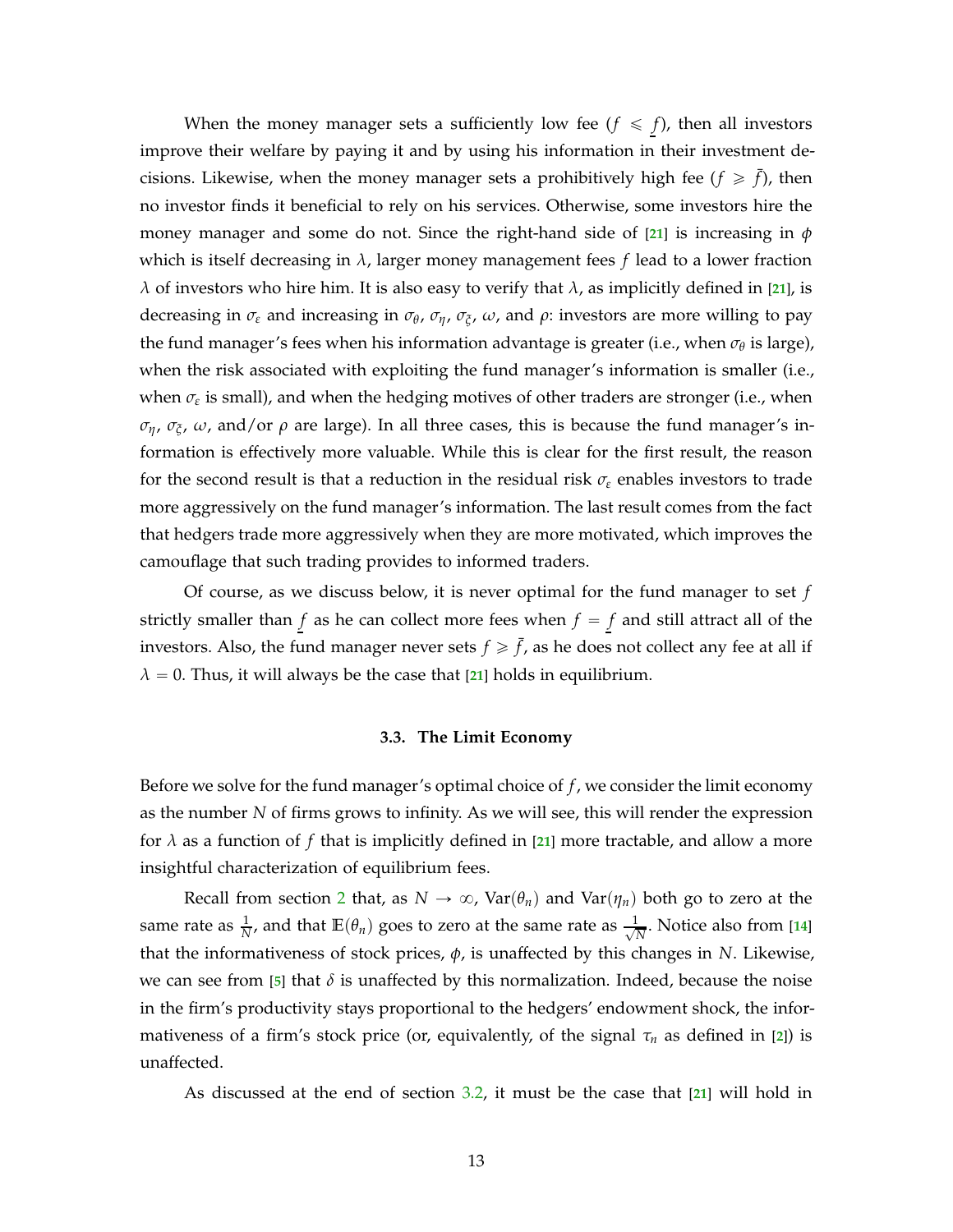equilibrium. It is easy to verify that, in the limit economy as  $N \to \infty$ , [[21](#page-12-2)] converges to

$$
e^{\gamma f} = \exp \left\{ \frac{\phi^2 \sigma_\eta^2 \sigma_\theta^2}{2 \left( \sigma_\theta^2 + \phi^2 \sigma_\eta^2 \right) \sigma_\epsilon^2} \right\}
$$

or, equivalently,

<span id="page-14-4"></span><span id="page-14-0"></span>
$$
\gamma f = \frac{\phi^2 \sigma_\eta^2 \sigma_\theta^2}{2 \left(\sigma_\theta^2 + \phi^2 \sigma_\eta^2\right) \sigma_\varepsilon^2}.
$$
\n<sup>(22)</sup>

We can now insert  $[14]$  $[14]$  $[14]$  for  $\phi$  in this last expression and solve for the fraction of investors who choose to hire the money manager:

$$
\lambda = \frac{\omega}{1 - \omega} \left( \gamma \rho \sigma_{\xi} \sigma_{\eta} \sqrt{\frac{1}{2 \gamma f} - \frac{\sigma_{\varepsilon}^2}{\sigma_{\theta}^2}} - 1 \right).
$$
 [23]

Of course, this expression is only applicable in case of an interior solution. If the fee *f* is sufficiently large (resp. small) so that the right-hand side of [**[23](#page-14-0)**] becomes negative (resp. exceeds one), the fraction of investors who hire the fund manager equals zero (resp. one).

The expression in [**[23](#page-14-0)**] shows that more investors hire the money manager when the probability *ω* that they experience a portfolio shock is large, when the shocks they experience are larger (large *ση*) and they have a larger impact on their wealth (large *σ<sup>ξ</sup>* ), when the money manager learns relatively more about the firms' productivity (large  $\frac{\sigma_{\theta}}{\sigma_{\epsilon}}$ ), when the shocks are highly correlated with the firms' payoffs (large *ρ*), and when the fees *f* charged by the money manager are small. This closed-form expression also allows us to tractably characterize the fee *f* that the fund manager will choose to charge investors in equilibrium; this is the object of the next section.

## <span id="page-14-2"></span>**3.4. The Fund Manager's Choice of Fees**

<span id="page-14-3"></span>The fund manager sets the fee *f* to maximize his expected profits, which are given by

$$
\pi(f) = f(1-\omega)\lambda \stackrel{[23]}{=} f\omega \left(\gamma \rho \sigma_{\xi} \sigma_{\eta} \sqrt{\frac{1}{2\gamma f} - \frac{\sigma_{\varepsilon}^2}{\sigma_{\theta}^2}} - 1\right) = \omega \left(\gamma \rho \sigma_{\xi} \sigma_{\eta} \sqrt{\frac{f}{2\gamma} - \frac{f^2 \sigma_{\varepsilon}^2}{\sigma_{\theta}^2}} - f\right).
$$
\n[24]

As in Lemma [2,](#page-12-3) we let  $f$  (resp.  $\bar{f}$ ) denote the fee that makes the right-hand side of [[23](#page-14-0)] equal to one (resp. zero).<sup>[10](#page-14-1)</sup> Clearly, it cannot be optimal for the fund manager to choose

<span id="page-14-1"></span><sup>&</sup>lt;sup>10</sup>In fact, these quantities are the limits of the expressions defined in [[A10](#page-30-0)] and [[A11](#page-30-1)] of the proof of Lemma [2](#page-12-3) as  $N \rightarrow \infty$ , respectively.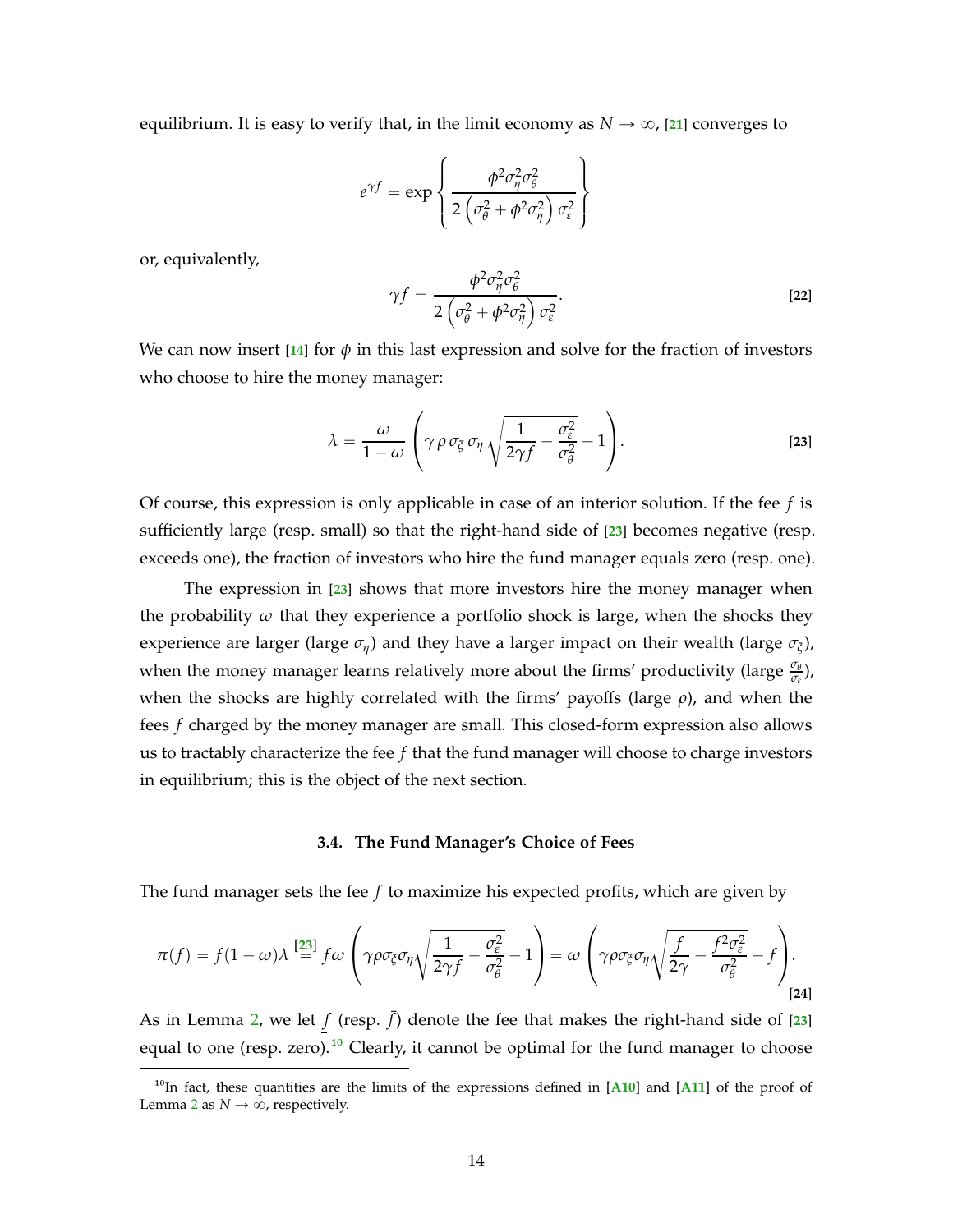<span id="page-15-6"></span>a fee  $f \geq \bar{f}$ , as such a fee would not attract any investors to the fund and hence would generate no profits for the manager. Similarly, it cannot be optimal to set a fee  $f < f$ because the fund manager could then increase his profits by raising his fee to *f* without losing any clients. The optimal fee therefore maximizes the manager's objective function in [[24](#page-14-2)] over the interval  $\left[\underline{f}, \overline{f}\right)$ . This is the object of the following proposition.

<span id="page-15-4"></span>**Proposition 3.** *In equilibrium, the monopolistic fund manager sets the fee for his services to*

<span id="page-15-2"></span><span id="page-15-1"></span>
$$
f = \max \left\{ \frac{\sigma_{\theta}^2}{4\gamma \sigma_{\epsilon}^2} \left( 1 - \sqrt{\frac{1}{1 + \chi}} \right) \cdot f \right\},
$$
 [25]

*where*

$$
\underline{f} = \frac{\sigma_{\theta}^{2}}{2\gamma\sigma_{\varepsilon}^{2}\left(1 + \frac{1}{\omega^{2}\chi}\right)} \quad \text{and} \quad \chi = \frac{\gamma^{2}\rho^{2}\sigma_{\varepsilon}^{2}\sigma_{\zeta}^{2}\sigma_{\eta}^{2}}{\sigma_{\theta}^{2}}.
$$

It is straightforward to verify that [**[25](#page-15-1)**] is increasing in *σ<sup>θ</sup>* : a greater informational advantage allows the fund manager to more aggressively capitalize on it. It is also the case that [**[25](#page-15-1)**] is increasing in *σ<sup>ξ</sup>* , *ση*, and *ρ*: when investors are particularly worried about their hedging needs, the information that the fund manager shares with his clients is more easily camouflaged by the more aggressive trading that comes from hedging.

The last step is to solve for the equilibrium fraction  $\lambda$  of traders who will hire the fund manager with this optimal fee. This is done by inserting [**[25](#page-15-1)**] into [**[23](#page-14-0)**], which yields the following proposition.

<span id="page-15-5"></span>**Proposition 4.** *In equilibrium, the fraction of investors who hire the fund manager is*

<span id="page-15-3"></span>
$$
\lambda = \min\left\{\frac{\omega}{1-\omega}\sqrt{1+\chi}, 1\right\},\tag{27}
$$

*where*  $\chi$  *is defined in* [[26](#page-15-2)]*.* 

<span id="page-15-0"></span>The above argument that  $f \in [f, \bar{f})$  implies that the equilibrium fraction of investors who hire the fund manager is strictly positive. Furthermore, it is straightforward to verify that, when *f* is strictly greater than *f*,  $λ$  is increasing in  $ω$ ,  $γ$ ,  $ρ$ ,  $σ_ξ$ ,  $σ_η$ , and  $σ_ε$ , and it is decreasing in  $\sigma_{\theta}$ . Thus, while the fund manager charges more when  $\frac{\sigma_{\theta}}{\sigma_{\epsilon}}$  is large, fewer investors actually pay for his services. That is, in equilibrium, it is more advantageous for the fund manager to collect higher fees from fewer investors when his information advantage is greater. This is akin to the result in Admati and Pfleiderer [\(1986](#page-42-6)) that a monopolistic information seller may optimally restrict the number of buyers when his information advantage is large relative to the amount of noise trading in markets.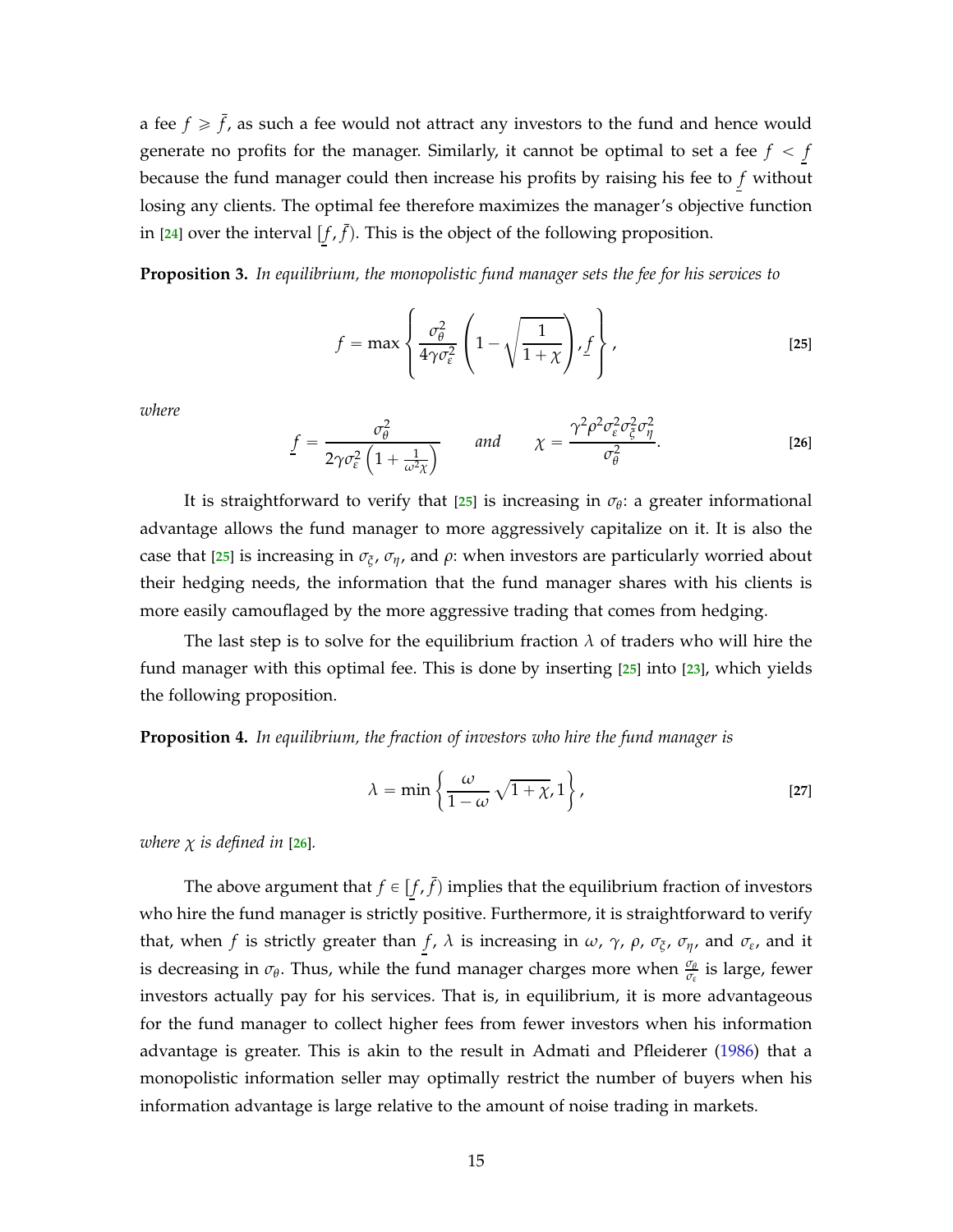### **4. Results**

In this section, we analyze and characterize various properties of the equilibrium of section [3.](#page-7-0) First, in section [4.1,](#page-16-0) we analyze the return performance of money management relative to that of the overall market. Obviously, the fund manager's information allows him to perform better than the rest of the market. Less obvious is whether investors who hire the money manager fare better than the market, given that their performance is negatively affected by the fees they pay. Indeed, we show that while the fund's gross alpha is always positive, it can be the case that its net alpha is negative.

The rest of the section is dedicated to assessing the role and value of the money management industry. We start this analysis in section [4.2](#page-18-0) by first deriving the model's equilibrium under the alternative assumption that there is no active money manager in the economy. We then use this equilibrium to contrast the return performance (in section [4.4\)](#page-23-0) and welfare (in section [4.3\)](#page-20-0) of individual investors with and without the active money management industry. We finish in section [4.5](#page-24-0) with results about the performance and welfare of passive index investors who, as we show, could easily be added to the model without any effect on the model's equilibrium.

## **4.1. Fund Performance**

<span id="page-16-0"></span>In this section, we analyze the performance of active money management using the model of section [2](#page-4-0) and the equilibrium of section [3.](#page-7-0)

For each investor type  $t \in \{F, H, U\}$ , the expected gross-of-fees (dollar) return from the economy's  $N$  stocks is given by<sup>[11](#page-16-1)</sup>

<span id="page-16-2"></span>
$$
R^{t} = \sum_{n=1}^{N} [(z + x_{n}^{t})(v_{n} - p_{n}) + z p_{n}],
$$

where  $x_n^F$ ,  $x_n^H$ , and  $x_n^U$  are as derived in Lemma [1.](#page-9-3) Of those investors who hire the fund manager, a fraction  $\omega$  experience a nontradable endowment shock and a fraction  $1 - \omega$ do not. Thus, the gross return of investors who hire the fund manager is given by

$$
R^{FM} = \omega R^{H} + (1 - \omega)R^{F} = \sum_{n=1}^{N} \left( \left[ \omega(z + x_{n}^{H}) + (1 - \omega)(z + x_{n}^{F}) \right] (v_{n} - p_{n}) + z p_{n} \right), \quad [28]
$$

<span id="page-16-1"></span><sup>&</sup>lt;sup>11</sup>We exclude the nontradable endowment shocks from this definition as, technically, the end-of-period wealth resulting from these is not from the *N* stocks. Regardless, their inclusion would not affect our result as their ex ante expected value is zero anyway.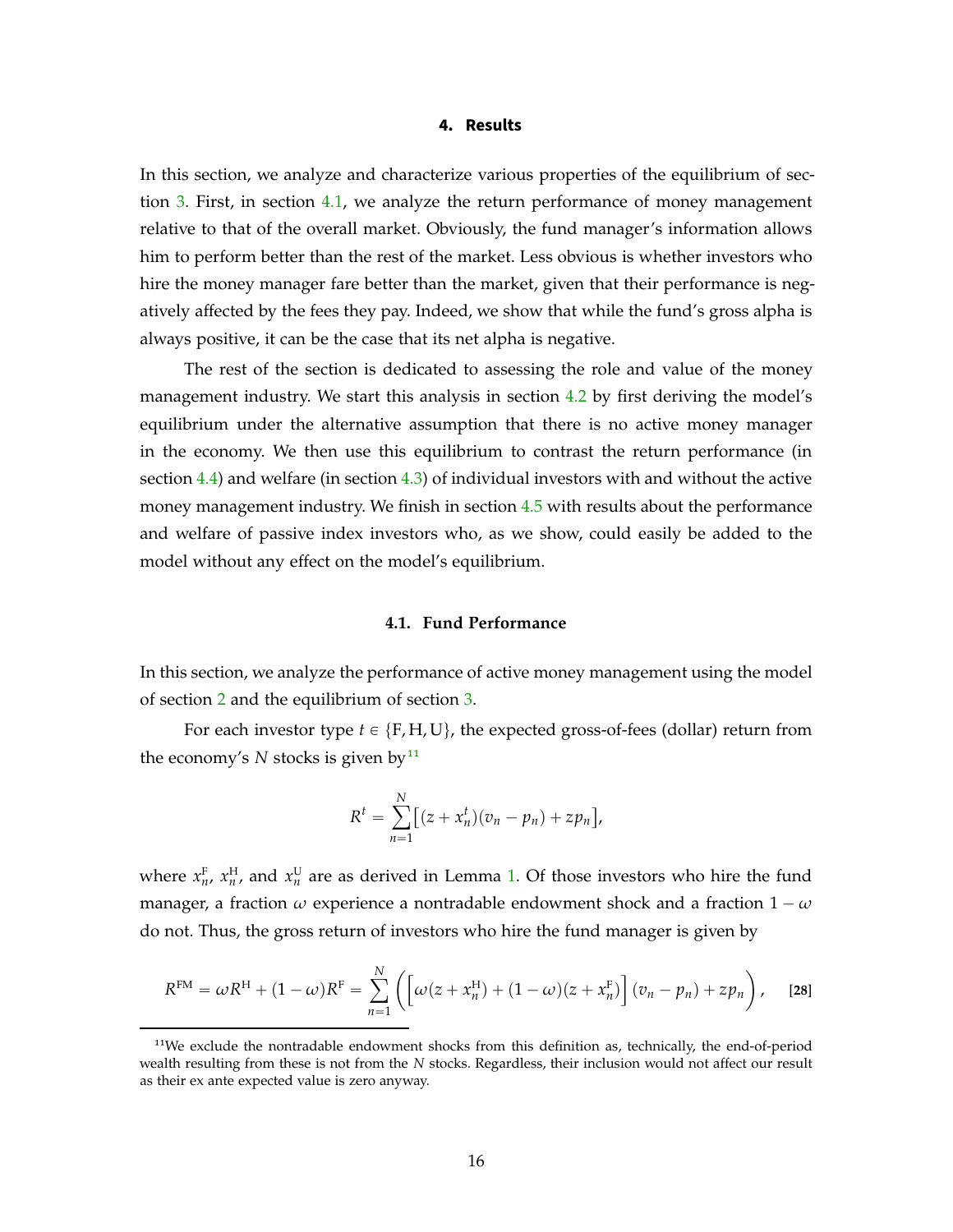while that of investors who do not is

$$
R^{NM} = \omega R^{H} + (1 - \omega) R^{U} = \sum_{n=1}^{N} \left( \left[ \omega (z + x_{n}^{H}) + (1 - \omega) (z + x_{n}^{U}) \right] (v_{n} - p_{n}) + z p_{n} \right)
$$

$$
\stackrel{\left[ \frac{12}{2} \right] \sum_{n=1}^{N} \left[ \omega (z + x_{n}^{H}) (v_{n} - p_{n}) + z p_{n} \right].} [29]
$$

Because a fraction  $\lambda$  of investors hire the fund manager, the return of the market as a whole is the weighted average of  $[28]$  $[28]$  $[28]$  and  $[29]$  $[29]$  $[29]$ :<sup>[12](#page-17-1)</sup>

$$
R^{\text{Mkt}} = \lambda R^{\text{FM}} + (1 - \lambda) R^{\text{NM}} = \sum_{n=1}^{N} \left( \left[ \omega(z + x_n^{\text{H}}) + \lambda (1 - \omega)(z + x_n^{\text{F}}) \right] (v_n - p_n) + z p_n \right).
$$

The gross-of-fees alpha of the fund is therefore given by

$$
\alpha_{\text{Gross}}^{\text{FM}} \equiv \mathbb{E}(R^{\text{FM}} - R^{\text{Mkt}}) = \mathbb{E}\left[\sum_{n=1}^{N} \left((1-\lambda)(1-\omega)(z + x_n^{\text{F}})(v_n - p_n)\right)\right].
$$
 [30]

Since a fraction  $(1 - \omega)$  of investors who commit to the fund end up paying the fee *f* charged by the fund manager for his services, the net-of-fees alpha of the fund is given by

<span id="page-17-6"></span><span id="page-17-5"></span><span id="page-17-0"></span>
$$
\alpha_{\text{Net}}^{\text{FM}} \equiv \alpha_{\text{Gross}}^{\text{FM}} - (1 - \omega)f. \tag{31}
$$

The following lemma derives the fund's gross- and net-of-fees alphas with exogenous values for *f* and  $λ$ . We insert the equilibrium expressions derived in sections  $3.2-3.4$  $3.2-3.4$ for these variables later.

<span id="page-17-4"></span>**Lemma 3.** *In equilibrium, the fund's gross-of-fees alpha is given by*

<span id="page-17-3"></span><span id="page-17-2"></span>
$$
\alpha_{\text{Gross}}^{\text{FM}} = \frac{(1 - \lambda)(1 - \omega)(1 - \delta)\sigma_{\theta}^2}{\gamma \sigma_{\epsilon}^2},
$$
\n[32]

*and its net-of-fees alpha is given by*

$$
\alpha_{\text{Net}}^{\text{FM}} = (1 - \omega) \left( \frac{(1 - \lambda)(1 - \delta)\sigma_{\theta}^2}{\gamma \sigma_{\varepsilon}^2} - f \right).
$$
 [33]

It is clear from both [**[32](#page-17-2)**] and [**[33](#page-17-3)**] that the performance of money management is decreasing in  $\lambda$ : as the fund's services get employed by a larger fraction of investors, the

<span id="page-17-1"></span> $12$ Note that we do not include the return of the market maker in this definition. This is immaterial as the fact that they are risk neutral and competitive implies that their ex ante expected payoff is zero and so does not affect the expected performance of the market as a whole.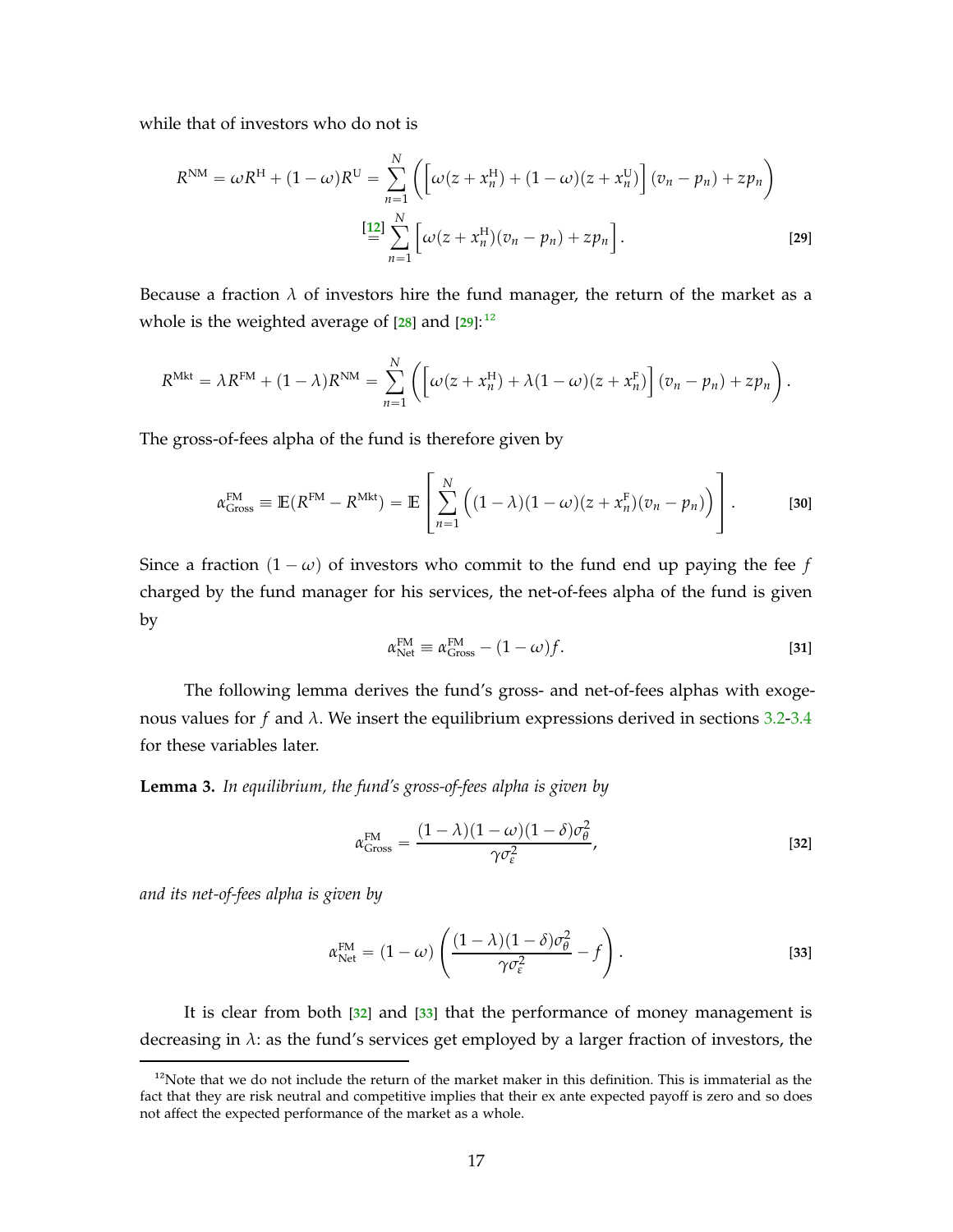fund's portfolio becomes closer to the market, and thus it becomes more more difficult for the fund manager to outperform the market. In fact, in the limit when  $\lambda = 1$ , the fund effectively becomes the market and so cannot outperform it: the gross alpha is zero and the net alpha is negative. The question is whether and under what conditions this happens with the equilibrium values for  $f$  and  $\lambda$ . This is the object of the following proposition.

<span id="page-18-3"></span>**Proposition 5.** *In the limit economy with f and λ given by* [**[25](#page-15-1)**] *and* [**[27](#page-15-3)**]*, respectively, the fund's gross-of-fees alpha is always nonnegative, while its net-of-fees alpha is negative if and only if*

<span id="page-18-1"></span>
$$
\frac{\omega}{1-\omega}\sqrt{1+\chi} > \frac{1}{2},\tag{34}
$$

*where*  $\chi$  *is defined in* [[26](#page-15-2)].

Recall that  $\chi$  is positive. Thus, a sufficient condition for [[34](#page-18-1)] to hold is that  $\omega > \frac{1}{3}$ . Also, since  $\chi$  is increasing in  $\gamma$ ,  $\rho$ ,  $\sigma_{\eta}$ ,  $\sigma_{\xi}$ , and  $\sigma_{\varepsilon}$ , and decreasing in  $\sigma_{\theta}$ , the fund's net-offees alpha tends to be negative when the hedging needs of investors are large (*ω*, *γ*, *ρ*, *ση*, and  $\sigma_{\xi}$  are large), when the noise in the firm's productivity is large ( $\sigma_{\varepsilon}$  is large), and when the fund manager's information is more limited ( $\sigma_{\theta}$  is small).

Why might investors hire a fund manager despite its net-of-fees alpha being negative? The answer lies in the economic surplus that the fund manager creates and in the economic surplus that he appropriates for himself. On the positive side, because the fund manager's information (imperfectly) informs the real investment decisions of firms, his presence creates additional value.<sup>[13](#page-18-2)</sup> Of course, the manager captures a fraction of this bigger pie through the fees that he charges investors. When the investors' hedging motives are large, their trading is more intense and this creates the noise required to make informed trading particularly valuable. This is when the fund manager charges more than what he creates for his information.

#### **4.2. Equilibrium Without Money Management**

<span id="page-18-0"></span>Next, we are interested in measuring the impact of active money management on in-vestors' welfare and performance. Specifically, we use the equilibrium from section [3](#page-7-0) and contrast it with that of an economy that is without money managers but otherwise identical. In order to make this comparison, this section solves for this economy without money managers. In terms of notation, we use hats on every equilibrium variable to denote the fact that they are derived in this alternative scenario.

<span id="page-18-2"></span><sup>&</sup>lt;sup>13</sup>In fact, as we will see in section [4.2,](#page-18-0) the total value created by the manager is equal to  $\frac{\sigma_{\theta}^4}{2c(\sigma_{\theta}^2 + \phi^2 \sigma_{\eta}^2)}$ .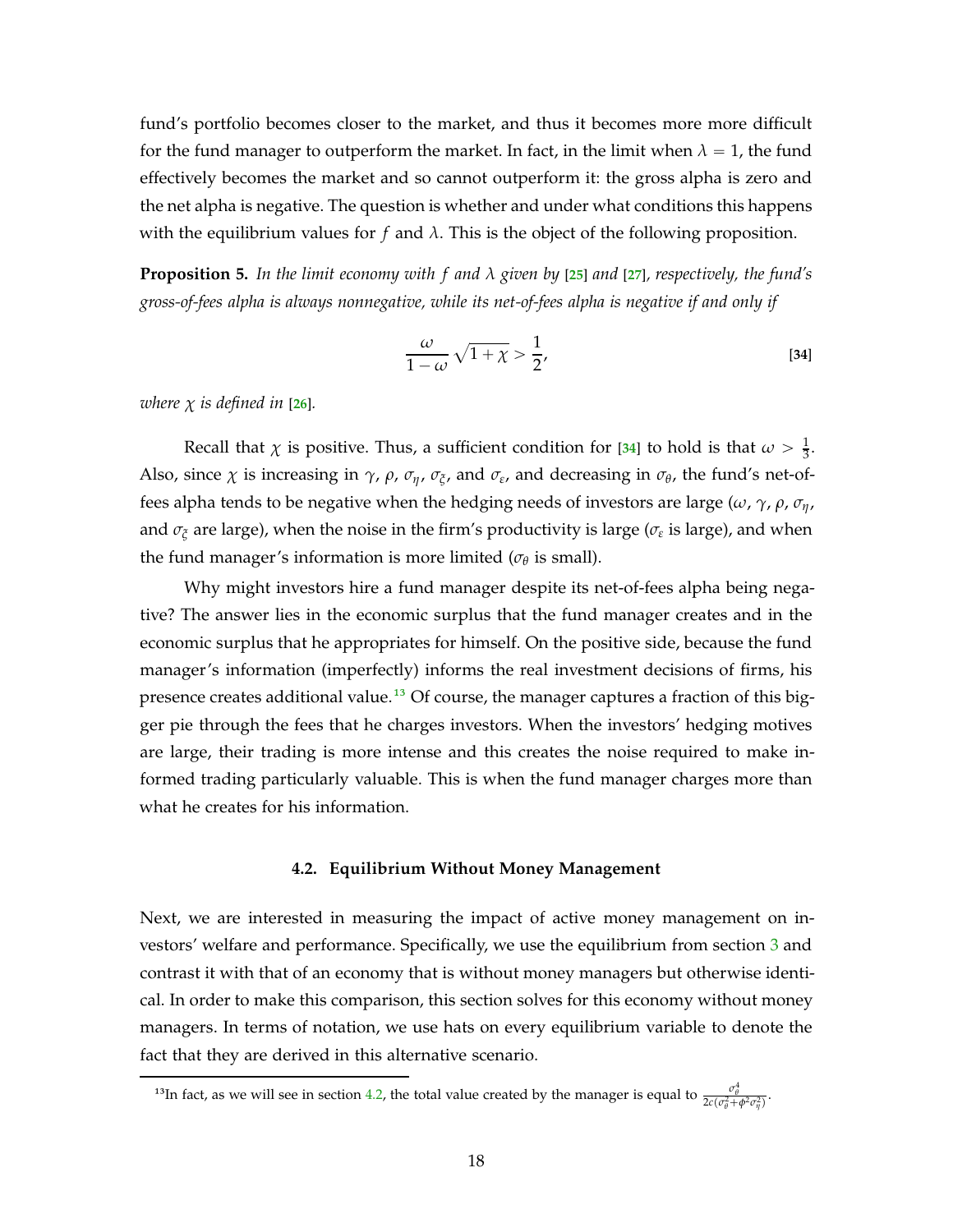The first thing to note in solving for the equilibrium is that, because no market participant is informed about *θn*, the trading process cannot reveal anything about it either. That is, each firm *n* then makes its investment decision according to its priors about all the model's random variables:

$$
\max_{\hat{k}_n} \mathbb{E}(\mathbf{v}_n) = \hat{k}_n \mathbb{E}(\theta_n + \varepsilon_n) - \frac{\varepsilon}{2} \hat{k}_n^2 = \hat{k}_n \frac{\mu}{\sqrt{N}} - \frac{\varepsilon}{2} \hat{k}_n^2.
$$

This leads to

<span id="page-19-3"></span><span id="page-19-1"></span><span id="page-19-0"></span>
$$
\hat{k}_n = \frac{\mu}{c\sqrt{N}}.\tag{35}
$$

Likewise, the market maker cannot learn anything about  $\theta_n$  from the aggregate demand schedule of investors. As such, he sets the price of stock *n* equal to

$$
\hat{p}_n = \mathbb{E}(v_n) = \hat{k}_n \mathbb{E}(\theta_n + \varepsilon_n) - \frac{c}{2} \hat{k}_n^2 = \hat{k}_n \frac{\mu}{\sqrt{N}} - \frac{c}{2} \hat{k}_n^2 \stackrel{\text{[35]}}{=} \frac{\mu^2}{2cN}.
$$

Since no investor can hire the services of a money manager to get informed about  $\theta_n$ , there are now only two types on investors: hedgers (fraction  $\omega$ ) and uninformed investors (fraction  $1 - \omega$ ). Their maximization problem is as in [[9](#page-8-7)] and, since prices do not reveal any information about  $\theta_n$ , we have

$$
\mathbb{E}(W_i \,|\, \mathcal{F}_i) = \sum_{n=1}^N \Big[ (z + \hat{x}_{in}) \mathbb{E}(v_n) - \hat{x}_{in} \hat{p}_n \Big] \stackrel{[36]}{=} \sum_{n=1}^N z \mathbb{E}(v_n) \stackrel{[36]}{=} \frac{z \mu^2}{2c},
$$
 [37]

and

$$
\text{Var}(W_i \mid \mathcal{F}_i) = \sum_{n=1}^N \left[ (z + \hat{x}_{in})^2 \text{Var}(v_n) + 2(z + \hat{x}_{in}) \tilde{\eta}_{in} \text{Cov}(v_n, \xi_n) + \tilde{\eta}_{in}^2 \text{Var}(\xi_n) \right]
$$
  
= 
$$
\sum_{n=1}^N \left[ (z + \hat{x}_{in})^2 \hat{k}_n^2 \left( \frac{\sigma_0^2}{N} + \sigma_\varepsilon^2 \right) + 2(z + \hat{x}_{in}) \tilde{\eta}_{in} \hat{k}_n \rho \sigma_\varepsilon \sigma_\xi + \tilde{\eta}_{in}^2 \sigma_\xi^2 \right]
$$
 [38]

where, as before,  $\tilde{\eta}_{in} \in \{\eta_n, 0\}$ , depending on whether or not investor *i* experiences a nontradable endowment shock. The solution to this maximization problem, along with the rest of the equilibrium, is the subject of the following proposition.

<span id="page-19-2"></span>**Proposition 6.** *Without a money manager, the demand schedules for hedgers and uninformed investors are given by*

<span id="page-19-5"></span><span id="page-19-4"></span>
$$
\hat{x}_n^{\rm H} = -\frac{\rho \,\sigma_{\varepsilon} \,\sigma_{\tilde{\zeta}} \,\eta_n}{\hat{k}_n \left(\frac{\sigma_{\theta}^2}{N} + \sigma_{\varepsilon}^2\right)} - z, \quad \text{and} \tag{39}
$$

<span id="page-19-6"></span>
$$
\hat{x}_n^{\mathrm{U}} = -z,\tag{40}
$$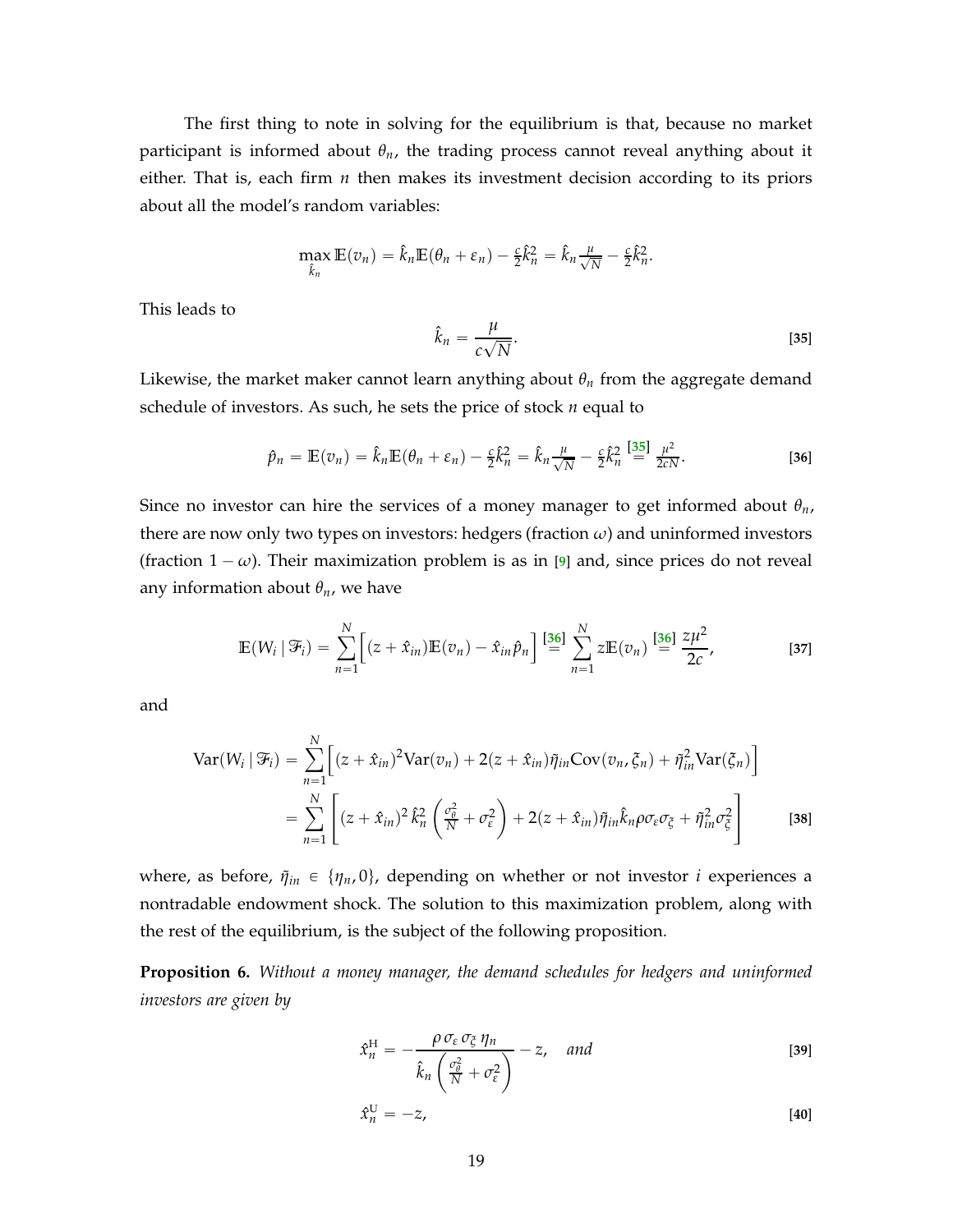respectively. In equilibrium, the optimal real investment decision of all firms is  $\hat{k}_n = \frac{\mu}{c \sqrt{2\pi}}$  $\frac{\mu}{c\sqrt{N}}\equiv \hat{k}$ , and the price and ex ante value of all firms is  $\hat{p}_n = \frac{\mu^2}{2cN} \equiv \hat{p}$ .

Before we make use of this equilibrium to assess the impact of money management on the economy, it is worth noting that the ex ante value of firms is lower in this economy without money management. The combined ex ante value of all *N* firms in the absence of active fund management is

<span id="page-20-1"></span>
$$
\hat{V} \equiv N\hat{p} = \frac{\mu^2}{2c}.
$$
\n<sup>(41)</sup>

Comparing this value to *V* in [**[17](#page-11-1)**], one can see that the presence of the fund manager increases the ex ante value of firms by  $\frac{\sigma_\theta^4}{2c(\sigma_\theta^2 + \phi^2 \sigma_\eta^2)}$ , which is increasing in the fraction *λ* of investors who use this service. That is, by impounding his information into prices and in turn into the real investment decisions of firms, the money manager makes the economy more productive and more valuable. And while the monopolistic fund manager undoubtedly captures some of the economic surplus that he creates, the question is whether some of this surplus ends up in the hands of investors. This is the question we turn to next.

## **4.3. Welfare Analysis**

<span id="page-20-0"></span>In this section, we seek to analyze the effects that money management has on welfare. First, note that the expected utility of the risk-neutral market maker is unaffected by the presence of a fund manager. The market maker breaks even in expectation, whether or not there are informed investors present in the market. As such, we can exclude him from the welfare analysis. We also exclude the fund manager from our welfare calculations. We do this for two reasons. First, we are primarily interested in knowing if investors benefit from active money management, and so it would be inappropriate to include the surplus that the fund manager captures in this measure. In fact, as we will show, the fund manager's presence can actually make all investors better off despite the fact that he collects fees from them. Second, given that the surplus captured by the money management industry will never exceed that of the monopolistic fund manager, our measure of welfare effectively represents a lower bound on how well off investors are when their money can be actively managed.

Thus, to assess the impact of money management on welfare, we must calculate the ex ante expected utility of investors in an economy with and without money management. Specifically, for each of the three investor types  $t \in \{F, H, U\}$ , we calculate

$$
U_m^t \equiv \mathbb{E}\big[u(W^t - f\mathbb{1}_{\{t = F\}}\big],
$$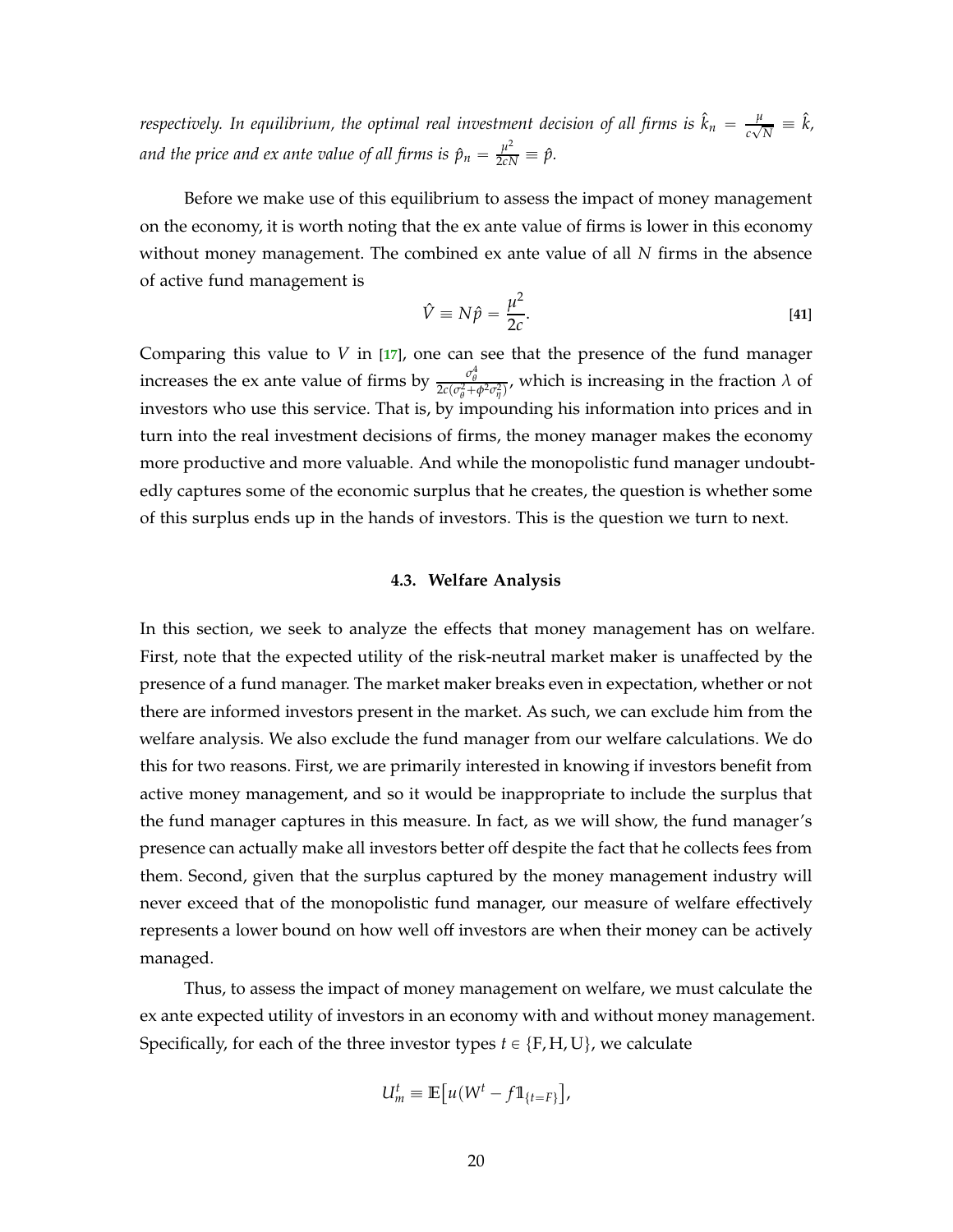where  $W<sup>F</sup>$ ,  $W<sup>H</sup>$ , and  $W<sup>U</sup>$  are as defined in section [3.2](#page-11-2) and  $1\!\!1_{\{\}}$  is an indicator function equal to one if the condition in brackets is satisfied and zero otherwise. We calculate the expected utility of investors with and without active money management ( $m = MM$  or  $m = WO$ ).<sup>[14](#page-21-0)</sup> In all cases, we perform this calculation for the limit economy as  $N \to \infty$ . The following lemma shows the product of these calculations.

<span id="page-21-1"></span>**Lemma 4.** *In the limit-economy equilibrium with active money management (from section [3\)](#page-7-0), the ex ante expected utility of fund investors, uninformed investors, and hedgers is given by*

$$
U_{\text{MM}}^{\text{F}} = U_{\text{MM}}^{\text{U}} = -\exp\left\{-\gamma z V\right\}, \quad \text{and} \tag{42}
$$

$$
U_{\text{MM}}^{\text{H}} = -\exp\left\{-\gamma \left( zV - \frac{\gamma}{2}(1-\rho^2)\sigma_{\eta}^2 \sigma_{\xi}^2 - \left(1 + 2\lambda \frac{1-\omega}{\omega}\right)f\right)\right\},\qquad\qquad\text{[43]}
$$

*respectively, where V is given by* [**[17](#page-11-1)**]*, f by* [**[25](#page-15-1)**]*, and λ by* [**[27](#page-15-3)**]*. In the limit-economy equilibrium without money management (from section [4.2\)](#page-18-0), the ex ante expected utility of uninformed investors and hedgers is given by*

<span id="page-21-5"></span><span id="page-21-4"></span><span id="page-21-2"></span>
$$
U_{\text{WO}}^{\text{U}} = -\exp\left\{-\gamma z \hat{V}\right\}, \quad \text{and} \tag{44}
$$

<span id="page-21-3"></span>
$$
U_{\text{WO}}^{\text{H}} = -\exp\left\{-\gamma \left(z\hat{V} - \frac{\gamma}{2}(1-\rho^2)\sigma_{\eta}^2 \sigma_{\xi}^2\right)\right\},\tag{45}
$$

*respectively, where*  $\hat{V}$  *is given by* [[41](#page-20-1)]*.* 

Before we proceed with the welfare comparisons with and without money management, it is worth making a few observations about Lemma [4.](#page-21-1) First, we note from [**[42](#page-21-2)**] that the welfare of fund investors and uninformed investors is identical. This is not surprising as the equilibrium  $\lambda$  is derived precisely to make these two quantities equal. Second, the hedgers' welfare is smaller than that of other investors in both cases. This is also not surprising as these traders use the financial market not only to hedge their initial endowment of the stock but also their nontradable endowment shock. Because *ε<sup>n</sup>* and *ξ<sup>n</sup>* are imperfectly correlated, the trading of stock *n* to hedge this risk does not allow hedgers to fully eliminate it. The risk that remains lowers the hedgers' welfare. In fact, we can see this effect clearly from [[45](#page-21-3)]: when  $\rho = 1$ , perfect hedging is possible, and the second term in that equation goes to zero; that is, the hedgers' ex ante expected utility is then indeed the same as that of other traders.

A simple comparison of [**[42](#page-21-2)**] and [**[44](#page-21-4)**] immediately yields the result that fund investors and uninformed investors are always better off with an active money management

<span id="page-21-0"></span><sup>&</sup>lt;sup>14</sup>Of course, there are no fund investors in the economy without a fund manager.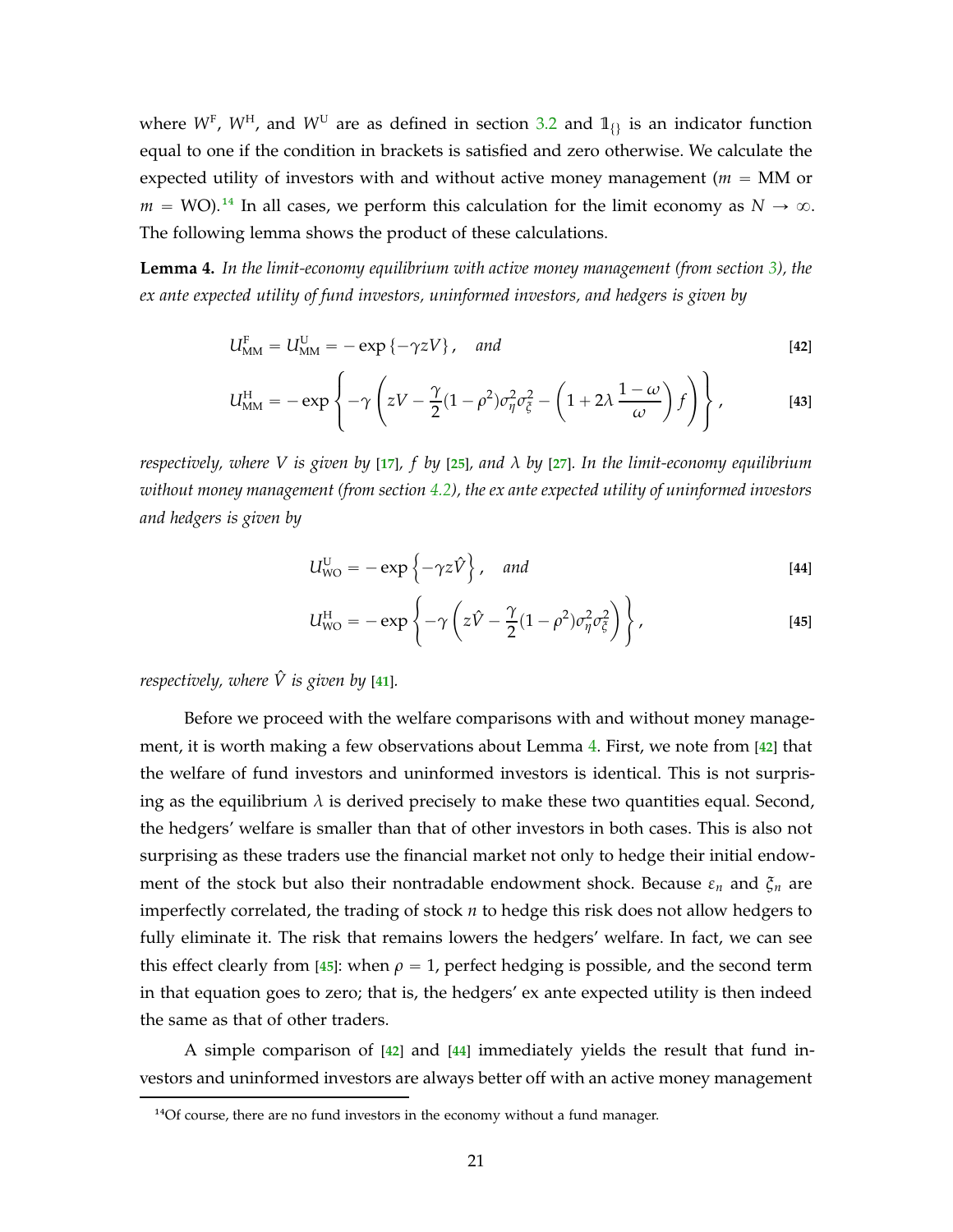<span id="page-22-3"></span>industry than without one. The reason is intuitive. Through financial market prices, the active money management industry imparts some of its information about firm productivity to the firms themselves. In turn, these firms make better real investment decisions, and this creates value. In fact, using [**[17](#page-11-1)**] and the equilibrium from section [4.2,](#page-18-0) it is easy to verify that the total value that this industry creates is  $\frac{\sigma_\theta^4}{2c(\sigma_\theta^2+\phi^2\sigma_\eta^2)}$ . This is precisely the extra term that shows up in the expression for the fund investors' and uninformed investors' welfare in [**[42](#page-21-2)**].

The impact of money management on the welfare of hedgers is not as clear cut. In addition to benefitting from the extra value that this industry creates, hedgers also face the familiar Hirshleifer [\(1971](#page-44-17)) effect when they use the financial market to hedge their nontradable shocks. Specifically, the fact that they face informed prices for their hedging needs creates additional risk, which lowers their ex ante welfare. This effect is made even worse by the fact that the impact that hedgers have on equilibrium prices goes precisely in the wrong direction. Indeed, to hedge a negative endowment shock  $\eta_n < 0$ , hedgers must purchase stock *n*, but we can see from [[2](#page-7-2)] and [[3](#page-8-1)] that  $\tau_n$  and  $\mathbb{E}[\theta_n | \tau_n]$  are then both larger. The resulting welfare loss is captured by the last term in [**[43](#page-21-5)**]. Ultimately, the net impact of the money management industry on the hedgers' welfare involves a comparison of these two effects. This is done in the following proposition.

<span id="page-22-2"></span>**Proposition 7.** *In equilibrium, the presence of active money management always improves the welfare of fund investors and uninformed investors, and it improves the welfare of hedgers if and only if*

<span id="page-22-0"></span>
$$
\frac{z}{c} > \frac{2}{\sigma_{\theta}^{2}} \left( 1 + 2\lambda \frac{1 - \omega}{\omega} \right) \left[ 1 + \left( \frac{\omega}{\omega + (1 - \omega)\lambda} \right)^{2} \chi \right] f, \tag{46}
$$

*where f is given by* [**[25](#page-15-1)**]*, χ by* [**[26](#page-15-2)**]*, and λ by* [**[27](#page-15-3)**]*.*

Focusing first on the left-hand side of [**[46](#page-22-0)**], we can see that the money management industry makes hedgers better off when *z* is large and when *c* is small. This is because this industry has a large impact on firms' real investment decision when the input costs required for this production are low (*c* is small) and when investors initially own a large proportion of this production (*z* is large). That is, the information about *θ<sup>n</sup>* that financial markets reveal leads to large gains in value, which directly feed into the portfolio with which investors are endowed.

Turning to the right-hand-side of [**[46](#page-22-0)**], we see that stronger hedging motives (large *γ*, *ρ*, *ση*, *σ<sup>ξ</sup>* , and *ω*) lead hedgers to favor an economy without money managers as this frees them from the aforementioned Hirshleifer effect.<sup>[15](#page-22-1)</sup> Finally, like a reduction in  $c$ ,

<span id="page-22-1"></span><sup>&</sup>lt;sup>15</sup>Of course, all of these variables appear in the equilibrium expression for  $\lambda$  in [[27](#page-15-3)] but, because the term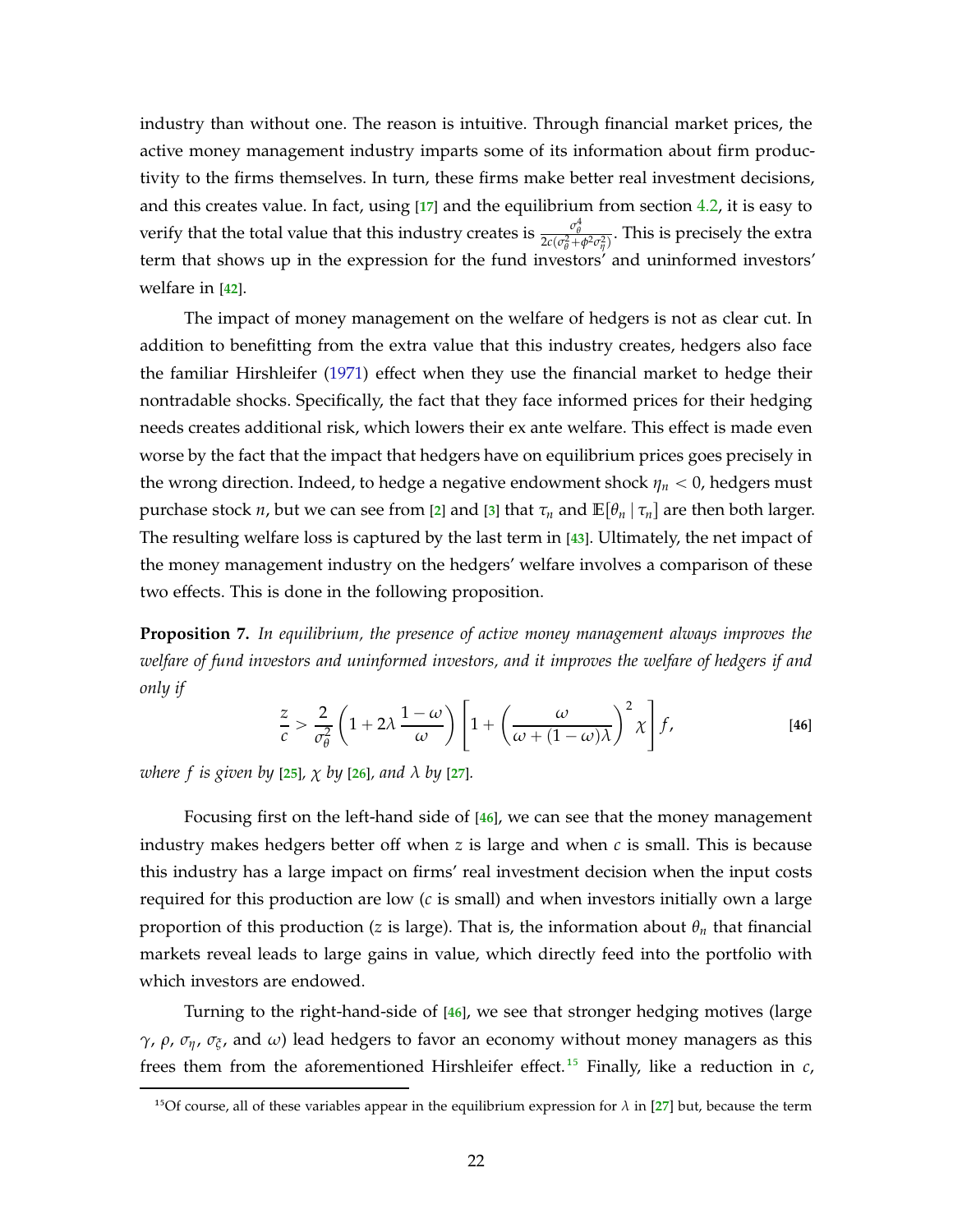<span id="page-23-0"></span>an increase in  $\sigma_{\theta}$ , and thus an increase in the value of the fund manager's information about  $\theta_n$ , contributes to firms being more productive, and this also benefits hedgers when money management is available.

# **4.4. Investor Performance**

As discussed in section [4.3,](#page-20-0) the net effect that money management has on the welfare of traders comes from its impact on both the value and risk of their portfolios. In this section, we abstract from the impact on risk and restrict our attention to the return performance of investors. Specifically, for  $t \in \{F, H, U\}$ , we are interested in comparing

<span id="page-23-4"></span>
$$
r_m^t \equiv \mathbb{E}\big[W^t - f\mathbb{1}_{\{t = F\}}\big]
$$

with and without active money management ( $m = MM$  or  $m = WO$ ).<sup>[16](#page-23-1)</sup> These quantities are calculated in the following lemma.

<span id="page-23-5"></span>**Lemma 5.** *In the limit-economy equilibrium with active money management (from section [3\)](#page-7-0), the ex ante expected performance of fund investors, hedgers, and uninformed investors is given by*

$$
r_{\rm MM}^{\rm F} = zV + f,\tag{47}
$$

$$
r_{\rm MM}^{\rm H} = zV - 2\lambda \left(\frac{1-\omega}{\omega}\right)f, \quad \text{and} \tag{48}
$$

$$
r_{\rm MM}^{\rm U} = zV, \tag{49}
$$

*respectively, where V is given by* [**[17](#page-11-1)**]*, f by* [**[25](#page-15-1)**]*, and λ by* [**[27](#page-15-3)**]*. In the limit-economy equilibrium without money management (from section [4.2\)](#page-18-0), the ex ante expected performance of hedgers and uninformed investors is given by*

<span id="page-23-6"></span><span id="page-23-3"></span><span id="page-23-2"></span>
$$
r_{\rm WO}^{\rm H} = r_{\rm WO}^{\rm U} = z\hat{V},\tag{50}
$$

*where*  $\hat{V}$  *is given by* [[41](#page-20-1)]*.* 

A comparison of [**[49](#page-23-2)**] with [**[50](#page-23-3)**] immediately reveals that uninformed traders perform better in an economy with active money management, even though they do not hire the fund manager themselves. The reason is as before: they benefit from some information

in parentheses in [**[46](#page-22-0)**] is bounded below by zero and bounded above by one, the right-hand side of [**[46](#page-22-0)**] can be made arbitrarily large or small using the variables outside of the parentheses.

<span id="page-23-1"></span> $16$ As discussed in section [4.1,](#page-16-0) the performance of hedgers could exclude the expected payoff from their nontradable endowment shock but, since the expected payoff of this shock is zero, it does not affect expected performance.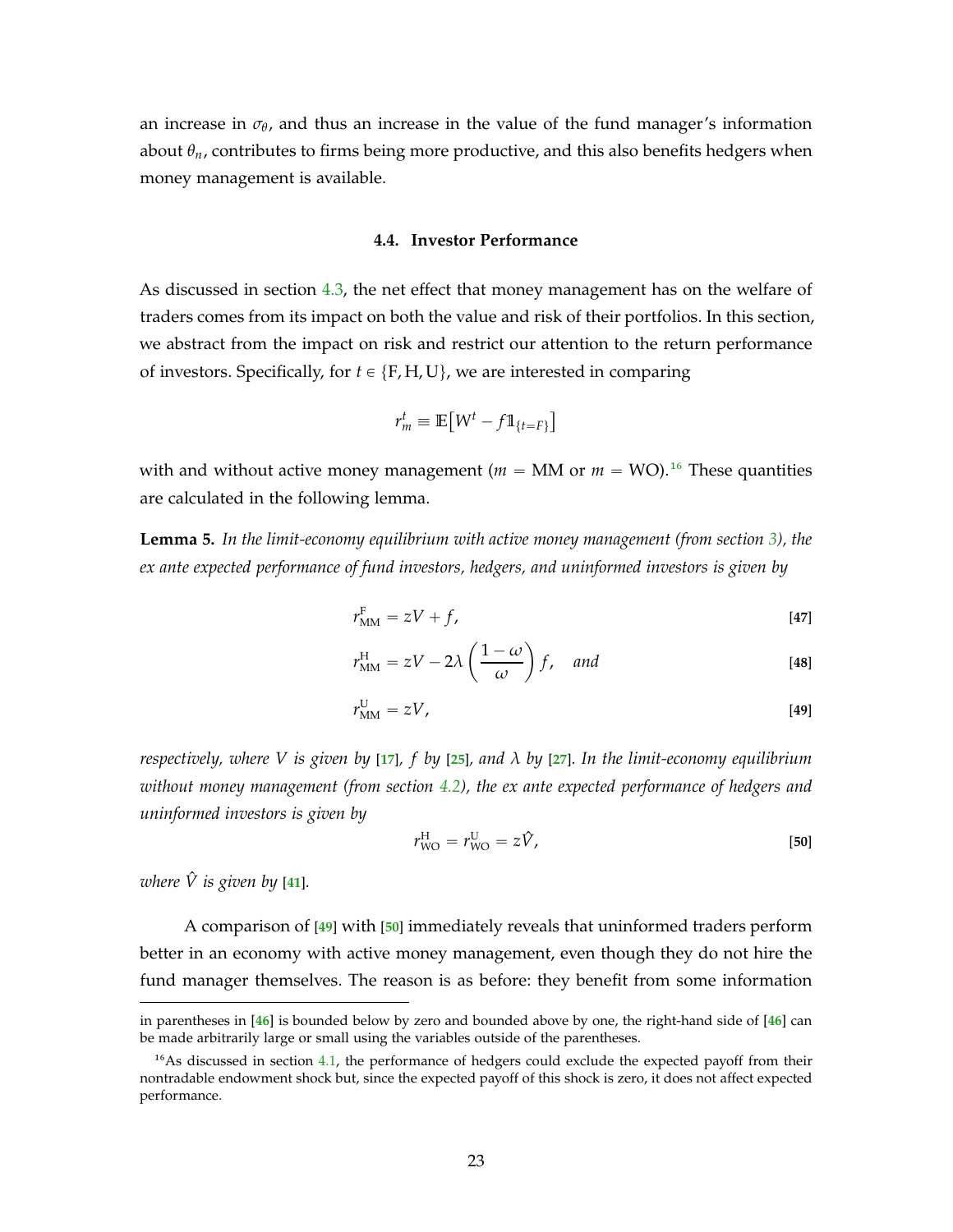about  $\theta_n$ 's being used by firms in their real investment decisions. We also see from comparing [**[47](#page-23-4)**] and [**[49](#page-23-2)**] that the services of the fund manager improves the performance of fund investors. Although this result is intuitive, it is not obvious, as the fund manager could in theory appropriate the full value that his information creates. The reason he cannot is that, in equilibrium, risk-averse investors must earn extra returns for the risk that their more aggressive portfolios create. Finally, the presence of money management comes with a performance tradeoff for hedgers, just like it did for welfare in section [4.3.](#page-20-0)

<span id="page-24-2"></span>**Proposition 8.** *In equilibrium, the presence of active money management always improves the expected performance of fund investors and uninformed investors, and it improves the expected performance of hedgers if and only if*

<span id="page-24-1"></span>
$$
\frac{z}{c} > \frac{4}{\sigma_{\theta}^{2}} \left( \frac{1 - \omega}{\omega} \right) \left[ 1 + \left( \frac{\omega}{\omega + (1 - \omega)\lambda} \right)^{2} \chi \right] \lambda f, \tag{51}
$$

*where f is given by* [**[25](#page-15-1)**]*, χ by* [**[26](#page-15-2)**]*, and λ by* [**[27](#page-15-3)**]*.*

The interpretation of [**[51](#page-24-1)**] as the various parameters change is similar to that for [**[46](#page-22-0)**] in section [4.3.](#page-20-0) One difference is the fact that  $\omega$  sufficiently close to zero and  $\omega$  sufficiently close to one both result in hedgers performing better with a money manager. In the former case, this is because a small *ω* makes *φ* small, and so the adverse impact that hedgers' trades have on prices is small. In the latter case, this is because a large *ω* makes it appealing for investors to hire the money manager (as seen by the fact that  $\lambda$  is increasing in  $\omega$  in [[27](#page-15-3)]) and the more informative prices that this leads to allows firms to make better real investment decisions.

### **4.5. Index Investors**

<span id="page-24-0"></span>As shown in Lemma [1,](#page-9-3) all three types of investors seek to hedge their initial position *z* in each stock. That is, all investors actively optimize their positions in the stock market based on their endowment, risk aversion, and information. In this section, we consider a fourth type of investor who is also endowed with an equally-weighted portfolio of all stocks at the outset, but chooses to remain passive; we refer to these investors as *indexers*. Such investors could easily be introduced into the model of section [2](#page-4-0) by assuming that investors must pay some (potentially heterogenous) utility cost for paying attention and actively optimizing their portfolio in the financial market equilibrium.

Because such investors do not make any changes to their initial position, their end-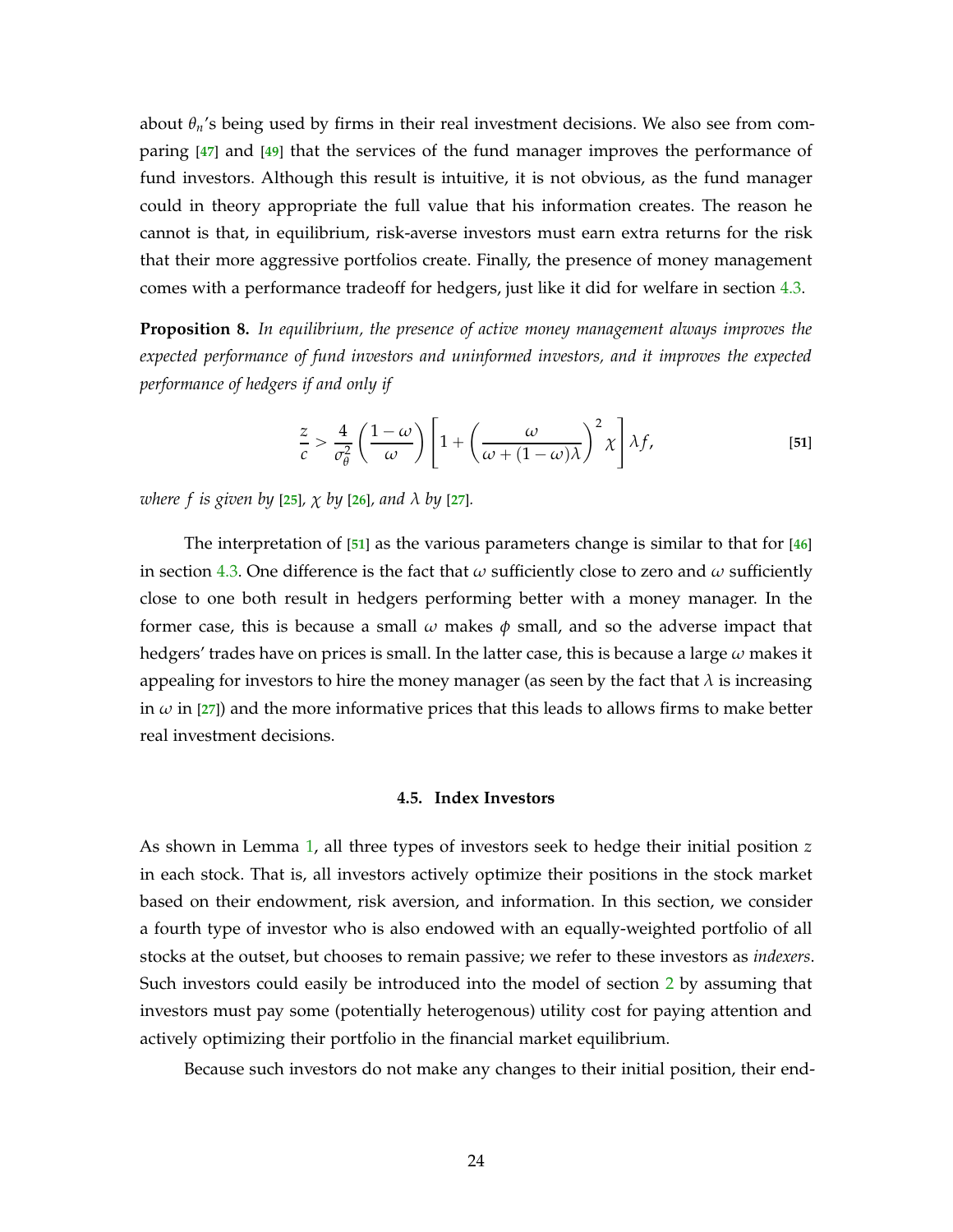of-period wealth is simply

$$
W^{\mathrm{I}}=z\sum_{n=1}^{N}v_n.
$$

That is, these investors are endowed with the market portfolio at the outset (since every firm is identical ex ante) and stick to it thereafter. In the next proposition, we are interested in the return performance and welfare of these investors and how they are affected by the presence of active money management, even if they never use it.

<span id="page-25-0"></span>**Proposition 9.** *The expected performance of indexers is always greater in the presence of active money management. The welfare of indexers is greater in the presence of active money management if and only if*

<span id="page-25-1"></span>
$$
\gamma \sigma_{\varepsilon}^2 < \frac{c}{z}.\tag{52}
$$

As the proof of Proposition [9](#page-25-0) shows, the expected performance of indexers is identical to that of uninformed investors, with or without money management. The reason is simple. All these investors are endowed with the same market portfolio. While uninformed investors use the financial market to liquidate this position and indexers stick to it, the fact that the market maker is risk-neutral and so on average charges the initial value of the investors' portfolio when they hedge it ensures that the expected final payoffs of all these investors is the same.

The welfare result is more subtle. For one thing, the welfare of indexers is not as great as that of uninformed investors, as the risk that they retain negatively affects their expected utility. In fact, condition [**[52](#page-25-1)**] says that this risk will be sufficiently small when the endowed market portfolio is dispersed (*z* is small), when firms find it costly to adjust their investment decisions (*c* is large), and when the investment decisions of firms does not create too much additional risk through *ε<sup>n</sup>* (*σ<sup>ε</sup>* is small).

# **5. Conclusion**

In this paper, we develop an equilibrium model of money management in which the production decisions of firms are affected by outcomes in financial markets. In essence, the model incorporates a money management component to a rational expectations model of the financial market with real feedback effects. Specifically, a money manager is endowed with the ability to learn about the production process of firms, and sets his fees for managing the money of investors, and for thereby sharing his information with them. Investors, who may or may not have hedging needs, can choose to invest on their own or delegate their investment decisions to the money manager. Indeed, in equilibrium, they are indifferent between doing so and not doing so.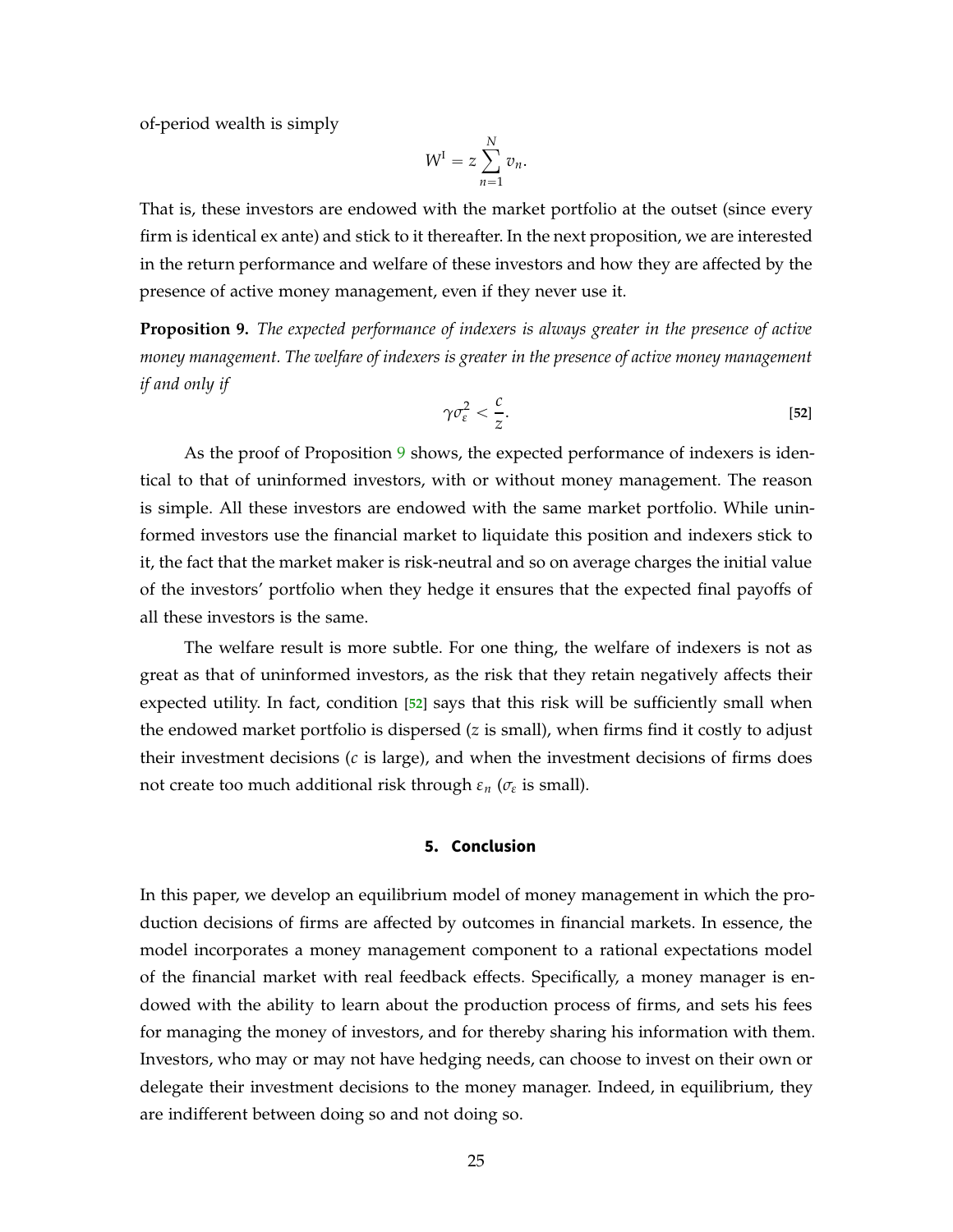In this context, the model shows two main results. First, the performance of the money manager relative to the market portfolio depends on the extent to which investors delegate their money to him. In particular, because the money manager's portfolio more closely resembles the market portfolio when he acts on behalf of a large fraction of investors, his performance as measured by the excess returns that he generates is decreasing in the number of investors that his fund attracts (and this quantity is itself larger when the fund's fees are small).

Second, while this can lead the net-of-fee performance of the fund to be lower than that of the market portfolio, this does not always equate to a decrease in welfare; in fact, in some cases, all investors are made better off by the presence of money management. This is due to the fact that the manager's information affects the production decision of firms. That is, even though the money manager collects fees, the better production decisions that firms make by gleaning the information that transpires in financial markets from the impact of his trades allows for a more productive and less risky economy. In sum, investors are ultimately getting a smaller share of a bigger pie, and this can work in their favor.

# **Appendices**

# **A. Proofs**

<span id="page-26-0"></span>This appendix contains the proofs to all of the paper's results.

*Proof of Lemma [1](#page-9-3).* All three types of investors use their information set  $\mathcal{F}_i$ , which includes equilibrium prices *p<sup>n</sup>* and nontradable endowments *η<sup>n</sup>* (if trader *i* has experienced an endowment shock), to calculate

$$
\mathbb{E}(W_i \mid \mathcal{F}_i) = \sum_{n=1}^N \mathbb{E}\big[(z + x_{in})v_n - x_{in}p_n + \tilde{\eta}_{in}\xi_n \mid \mathcal{F}_i\big] = \sum_{n=1}^N \big[(z + x_{in})\,\mathbb{E}(v_n \mid \mathcal{F}_i) - x_{in}p_n\big],
$$

and

$$
\begin{split} \text{Var}(W_i \mid \mathcal{F}_i) &= \sum_{n=1}^N \text{Var}\big[(z + x_{in})v_n - x_{in} \, p_n + \tilde{\eta}_{in} \xi_n \, \big| \, \mathcal{F}_i \big] \\ &= \sum_{n=1}^N \Big[ (z + x_{in})^2 \, \text{Var}(v_n \mid \mathcal{F}_i) + 2(z + x_{in}) \tilde{\eta}_{in} \text{Cov}(v_n, \xi_n \mid \mathcal{F}_i) + \tilde{\eta}_{in}^2 \text{Var}(\xi_n \mid \mathcal{F}_i) \Big]. \end{split}
$$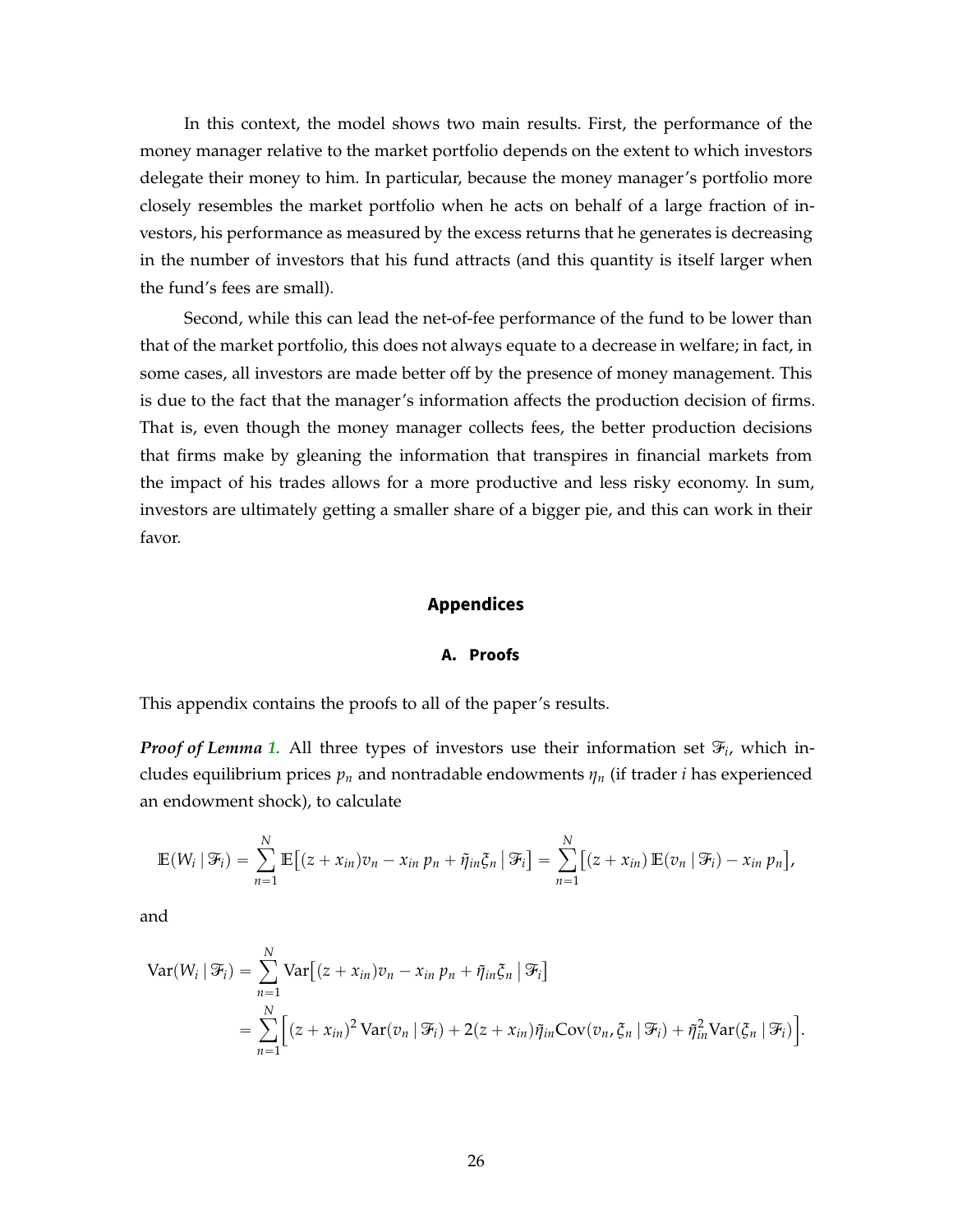We can now use these expressions in the maximization problem [**[9](#page-8-7)**]. The first-order condition yields

<span id="page-27-0"></span>
$$
x_{in} = \frac{\mathbb{E}(v_n \,|\, \mathcal{F}_i) - p_n - \gamma \tilde{\eta}_{in} \text{Cov}(v_n, \xi_n \,|\, \mathcal{F}_i)}{\gamma \text{Var}(v_n \,|\, \mathcal{F}_i)} - z. \tag{A1}
$$

Let us first consider the fund investors and hedgers. Fund investors know the profitability parameter  $\theta_n$  of each firm  $n = 1, \dots, N$ , as this is the service they purchase from the money manager. Through equilibrium prices and trading activity, this also allows them to infer the demand shocks  $\eta_n$ ,  $n = 1, \ldots, N$ , experienced by the hedgers. Although hedgers do not observe  $\theta_n$  per se, the fact that they learn  $\{\eta_n\}_{n=1}^N$ , which is perfectly correlated across hedgers, allows them to infer *θ<sup>n</sup>* from equilibrium prices and trading activity. This implies that these two types of investors effectively have the same information set,  $\mathcal{F}_i = \{p_n, x_n, \theta_n, \eta_n\}_{n=1}^N$ , which includes the information  $\tau_n$  learned by each firm *n* through the trading process and equilibrium prices, and therefore their investment decision *kn*. Thus, for these investors, we have

$$
\mathbb{E}(v_n \mid \mathcal{F}_i) = k_n \mathbb{E}(\theta_n + \varepsilon_n \mid \mathcal{F}_i) - \frac{1}{2}k_n^2 = k_n \theta_n - \frac{1}{2}k_n^2,
$$
  
\n
$$
Cov(v_n, \xi_n \mid \mathcal{F}_i) = k_n Cov(\varepsilon_n, \xi_n \mid \mathcal{F}_i) = k_n \rho \sigma_{\varepsilon} \sigma_{\xi},
$$

and

$$
Var(v_n | \mathcal{F}_i) = k_n^2 Var(\theta_n + \varepsilon_n | \mathcal{F}_i) = k_n^2 \sigma_{\varepsilon}^2.
$$

Using these expressions (along with  $\tilde{\eta}_{in} = 0$  for fund investors and  $\tilde{\eta}_{in} = \eta_n$  for hedgers) in [**[A1](#page-27-0)**] yields [**[10](#page-9-0)**] and [**[11](#page-9-1)**]. Finally, since the uninformed investors' information set is the same as that of the market maker and all firms, i.e.,  $\mathcal{F}_i = \{p_n, x_n\}$ , they use  $\mathbb{E}(v_n | \mathcal{F}_i) = p_n$  $\Box$ (along with  $\tilde{\eta}_{in} = 0$ ) in [[A1](#page-27-0)], which yields [[12](#page-9-2)].

*Proof of Proposition* [1](#page-10-3). To show this result, we insert the equilibrium price  $p_n$  from [[7](#page-8-3)] into [**[13](#page-9-4)**], and simplify using [**[2](#page-7-2)**], [**[3](#page-8-1)**], [**[6](#page-8-2)**], and [**[14](#page-10-0)**]:

$$
x_n = \frac{\left[\omega + (1 - \omega)\lambda\right]k_n\left[\theta_n - \mathbb{E}(\theta_n \mid \tau_n)\right] - \omega \gamma k_n \rho \sigma_{\varepsilon} \sigma_{\xi} \eta_n}{\gamma k_n^2 \sigma_{\varepsilon}^2} - z
$$
\n
$$
\stackrel{[3]}{\equiv} \frac{\left[\omega + (1 - \omega)\lambda\right] \left(\theta_n - \frac{\mu}{\sqrt{N}} - \delta \tau_n\right) - \omega \gamma \rho \sigma_{\varepsilon} \sigma_{\xi} \eta_n}{\gamma k_n \sigma_{\varepsilon}^2} - z
$$
\n
$$
\stackrel{[14]}{\equiv} \frac{\left[\omega + (1 - \omega)\lambda\right] \left(\theta_n - \frac{\mu}{\sqrt{N}} - \delta \tau_n - \phi \eta_n\right)}{\gamma k_n \sigma_{\varepsilon}^2} - z
$$
\n
$$
\stackrel{[6]}{\equiv} \frac{\left[\omega + (1 - \omega)\lambda\right] \left(\theta_n - \frac{\mu}{\sqrt{N}} - \delta \tau_n - \phi \eta_n\right)}{\gamma \frac{1}{\varepsilon} \left(\frac{\mu}{\sqrt{N}} + \delta \tau_n\right) \sigma_{\varepsilon}^2} - z
$$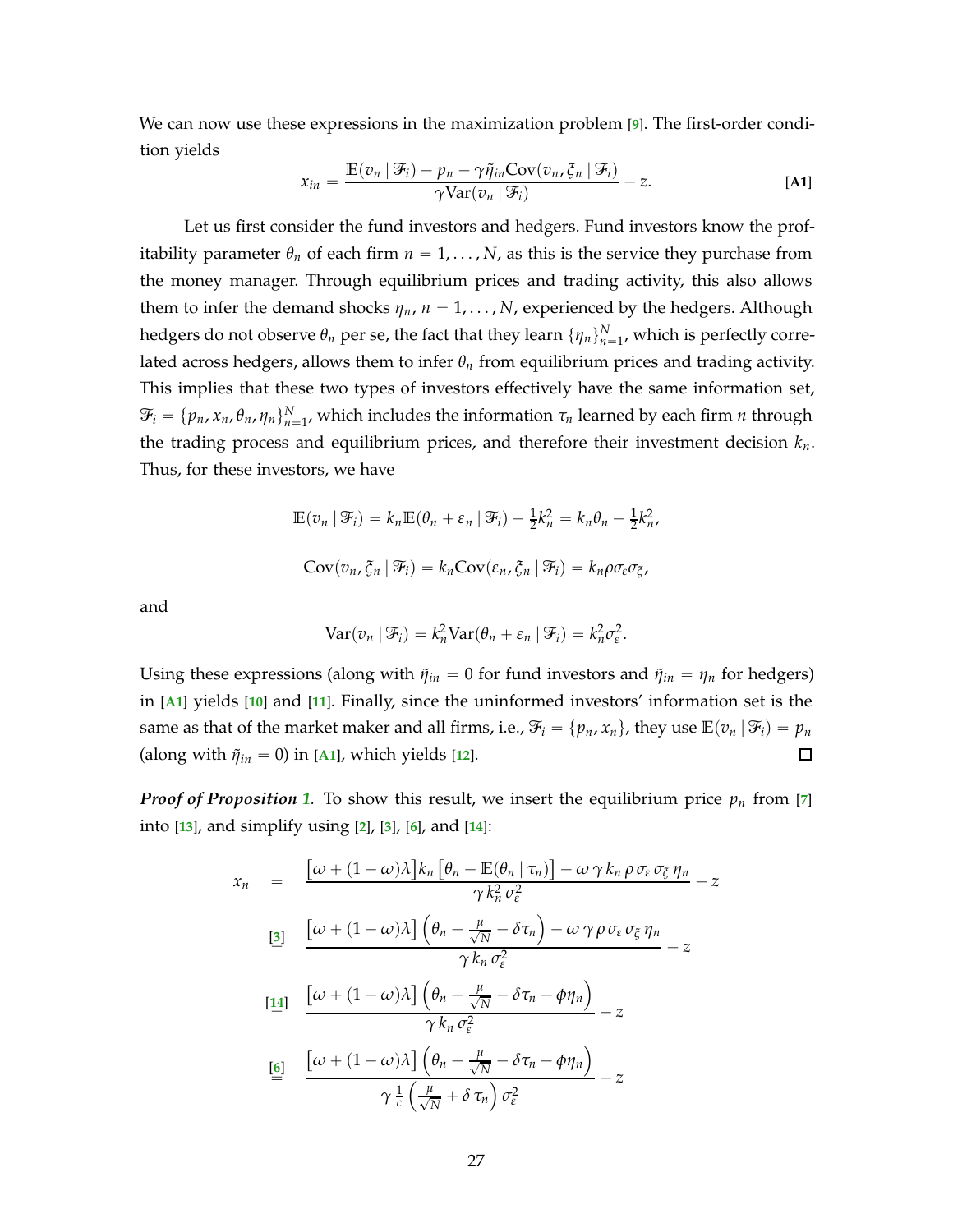$$
\begin{aligned}\n\boxed{2} & \frac{\left[\omega + (1 - \omega)\lambda\right]c\left(1 - \delta\right)\tau_n}{\gamma\left(\frac{\mu}{\sqrt{N}} + \delta\tau_n\right)\sigma_{\varepsilon}^2} - z.\n\end{aligned}
$$

We can see from this last expression that, as a function of  $\tau_n$ ,  $x_n(\tau_n)$  has a discontinuity at  $\tau_n = -\frac{\mu}{\delta \sqrt{2}}$  $\frac{\mu}{\delta\sqrt{N}}$ . Nevertheless,  $x_n(\tau_n)$  is a bijective function since (i)  $x_n(\tau_1) > x_n(\tau_2)$  for all  $\tau_1 \in \left(-\infty, -\frac{\mu}{\delta \sqrt{2}}\right)$ *δ* ? *N* and  $\tau_2 \in \left(-\frac{\mu}{\delta \sqrt{2}}\right)$  $\left(\frac{\mu}{\delta\sqrt{N}},\infty\right)$ , and (ii)  $x_n(\tau_n)$  is strictly increasing over the intervals  $\left(-\infty, -\frac{\mu}{\delta \sqrt{2}}\right)$ *δ* ? *N*  $\Big)$  and  $\Big(-\frac{\mu}{\delta\sqrt{2}}\Big)$  $\frac{\mu}{\delta\sqrt{N}},\infty\Big)$ :

$$
\frac{dx_n}{d\tau_n} = \frac{\left[\omega + (1-\omega)\lambda\right]c\left(1-\delta\right)\frac{\mu}{\sqrt{N}}}{\gamma\left(\frac{\mu}{\sqrt{N}} + \delta\tau_n\right)^2\sigma_{\varepsilon}^2} > 0.
$$

This implies that, for each stock  $n \in \{1, \dots, N\}$ , the equilibrium trading activity  $x_n$  reveals the signal  $\tau_n$  to market participants, as initially conjectured.  $\Box$ 

*Proof of Proposition [2](#page-11-3).* To calculate the date-0 expected value of a share of stock *n*, we can take the ex ante expected value of [**[7](#page-8-3)**]:

$$
\mathbb{E}(v_n) = \mathbb{E}(p_n) = \frac{1}{2c} \mathbb{E}\left[\left(\frac{\mu}{\sqrt{N}} + \delta \tau_n\right)^2\right] = \frac{1}{2c} \left[\frac{\mu^2}{N} + \frac{2\mu\delta}{\sqrt{N}} \mathbb{E}(\tau_n) + \delta^2 \mathbb{E}\left(\tau_n^2\right)\right]
$$

$$
= \frac{1}{2c} \left[\frac{\mu^2}{N} + \delta^2 \operatorname{Var}(\tau_n)\right] \stackrel{[2]}{=} \frac{1}{2c} \left[\frac{\mu^2}{N} + \frac{\delta^2}{N} \left(\sigma_\theta^2 + \phi^2 \sigma_\eta^2\right)\right] \stackrel{[5]}{=} \frac{1}{2c} \left(\frac{\mu^2}{N} + \frac{\delta \sigma_\theta^2}{N}\right)
$$

$$
\stackrel{[5]}{=} \frac{1}{2cN} \left(\mu^2 + \frac{\sigma_\theta^4}{\sigma_\theta^2 + \phi^2 \sigma_\eta^2}\right).
$$
 [A7]

<span id="page-28-0"></span> $\Box$ 

This completes the proof.

*Proof of Lemma [2](#page-12-3).* Using [**[8](#page-8-6)**], [**[10](#page-9-0)**], and [**[12](#page-9-2)**] in [**[20](#page-12-4)**], we can write

$$
\frac{U^{FM} - U^{NM}}{1 - \omega} = \mathbb{E} \left[ u \left( \sum_{n=1}^{N} \left[ (z + x_n^F)(v_n - p_n) + z p_n \right] - f \right) \right] - \mathbb{E} \left[ u \left( \sum_{n=1}^{N} z p_n \right) \right]
$$
  
= 
$$
-\mathbb{E} \left[ \left( e^{\gamma f} \exp \left\{ -\gamma \sum_{n=1}^{N} (z + x_n^F)(v_n - p_n) \right\} - 1 \right) \exp \left\{ -\gamma z \sum_{n=1}^{N} p_n \right\} \right]
$$
  
= 
$$
-\mathbb{E} \left[ \mathbb{E} \left[ \left( e^{\gamma f} \exp \left\{ -\gamma \sum_{n=1}^{N} (z + x_n^F)(v_n - p_n) \right\} - 1 \right) \exp \left\{ -\gamma z \sum_{n=1}^{N} p_n \right\} \right] \left\{ \tau_n \right\}_{n=1}^{N} \right]
$$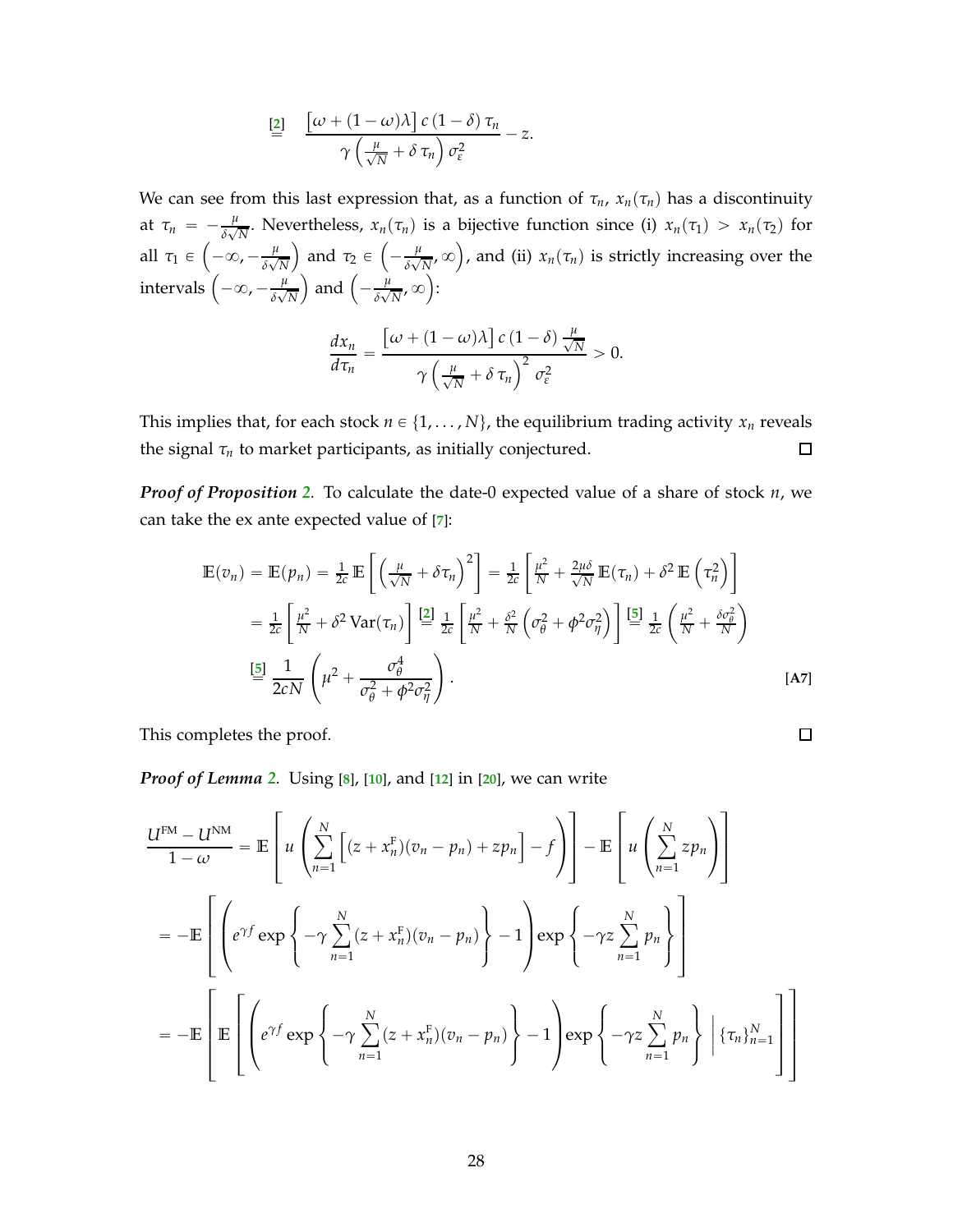<span id="page-29-0"></span>
$$
= -\mathbb{E}\left[\left(e^{\gamma f}\,\mathbb{E}\left[\exp\left\{-\gamma \sum_{n=1}^N (z+x_n^F)(v_n-p_n)\right\}\left|\left\{\tau_n\right\}_{n=1}^N\right]-1\right]\exp\left\{-\gamma z \sum_{n=1}^N p_n\right\}\right],\tag{A8}
$$

where the last equality comes from the fact that  $p_n$  is known conditional on knowing  $\tau_n$ , as can be seen from [**[7](#page-8-3)**]. Focusing now on the inside conditional expectation, we have

$$
\mathbb{E}\left[\exp\left\{-\gamma \sum_{n=1}^{N} (z + x_n^{\mathrm{F}})(v_n - p_n)\right\} \Big| \{\tau_n\}_{n=1}^{N}\right]
$$
\n
$$
= \mathbb{E}\left[\mathbb{E}\left[\exp\left\{-\gamma \sum_{n=1}^{N} (z + x_n^{\mathrm{F}})(v_n - p_n)\right\} \Big| \{\tau_n, \theta_n\}_{n=1}^{N}\right] \Big| \{\tau_n\}_{n=1}^{N}\right]
$$
\n
$$
= \mathbb{E}\left[\exp\left\{-\gamma \sum_{n=1}^{N} (z + x_n^{\mathrm{F}}) \Big[ \mathbb{E}(v_n | \theta_n) - p_n \Big] + \frac{\gamma^2}{2} \sum_{n=1}^{N} (z + x_n^{\mathrm{F}})^2 k_n^2 \sigma_{\varepsilon}^2 \right\} \Big| \{\tau_n\}_{n=1}^{N}\right]
$$
\n
$$
\stackrel{\text{[1]}}{=} \mathbb{E}\left[\exp\left\{-\gamma \sum_{n=1}^{N} (z + x_n^{\mathrm{F}}) \left(k_n \theta_n - \frac{c}{2} k_n^2 - p_n\right) + \frac{\gamma^2}{2} \sum_{n=1}^{N} (z + x_n^{\mathrm{F}})^2 k_n^2 \sigma_{\varepsilon}^2 \right\} \Big| \{\tau_n\}_{n=1}^{N}\right]
$$
\n
$$
\stackrel{\text{[10]}}{=} \mathbb{E}\left[\exp\left\{-\sum_{n=1}^{N} \frac{k_n \theta_n - \frac{c}{2} k_n^2 - p_n}{k_n^2 \sigma_{\varepsilon}^2} \left(k_n \theta_n - \frac{c}{2} k_n^2 - p_n\right) + \frac{1}{2} \sum_{n=1}^{N} \frac{\left(k_n \theta_n - \frac{c}{2} k_n^2 - p_n\right)^2}{k_n^2 \sigma_{\varepsilon}^2} \right\} \Big| \{\tau_n\}_{n=1}^{N}\right]
$$
\n
$$
= \mathbb{E}\left[\exp\left\{-\frac{1}{2} \sum_{n=1}^{N} \frac{\left(k_n \theta_n - \frac{c}{2} k_n^2 - p_n\right)^2}{k_n^2 \sigma_{\varepsilon}^2} \right\} \Big| \{\tau_n\}_{n=1}^{N}\right]
$$
\n<math display="</math>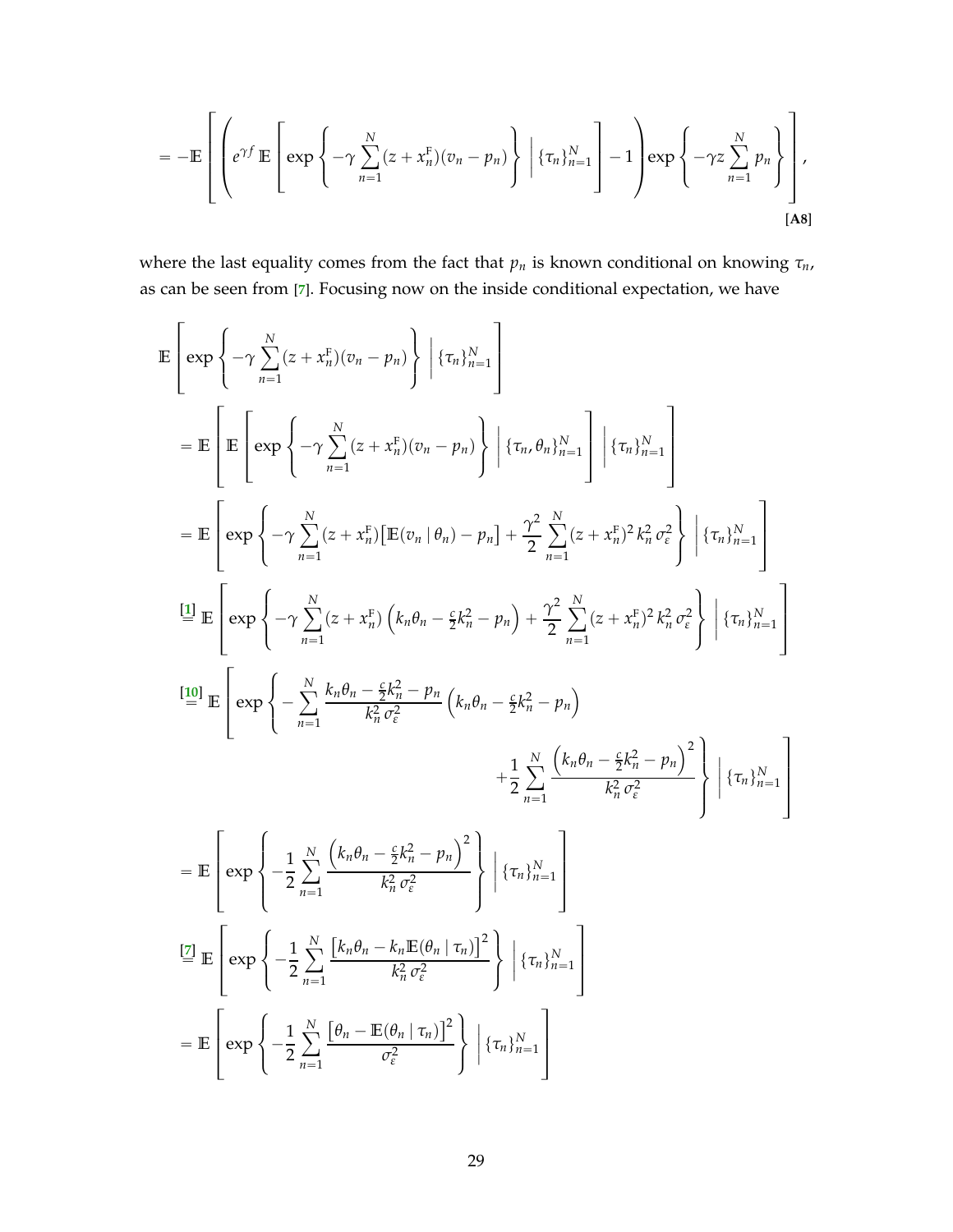$$
= \prod_{n=1}^{N} \mathbb{E}\left[\exp\left\{-\frac{\left[\theta_{n} - \mathbb{E}(\theta_{n} \mid \tau_{n})\right]^{2}}{2\sigma_{\varepsilon}^{2}}\right\} \middle| \tau_{n}\right] \frac{\left[\mathbf{B}_{\frac{1}{2}}\right]^{N}}{\prod_{n=1}^{N} \sqrt{\frac{\sigma_{\varepsilon}^{2}}{\text{Var}(\theta_{n} \mid \tau_{n}) + \sigma_{\varepsilon}^{2}}}}\right]
$$

$$
\frac{\left[\frac{4}{3}\right]^{N}}{\prod_{n=1}^{N} \sqrt{\frac{\sigma_{\varepsilon}^{2}}{(1-\delta)\frac{\sigma_{\theta}^{2}}{N} + \sigma_{\varepsilon}^{2}}} \frac{\left[\frac{5}{3}\right]^{N}}{\prod_{n=1}^{N} \sqrt{\frac{\sigma_{\varepsilon}^{2}}{\sigma_{\theta}^{2} + \phi^{2} \sigma_{\eta}^{2}} \frac{\sigma_{\theta}^{2}}{\sigma_{\theta}^{2}}}}\right]}{\prod_{n=1}^{N} \sqrt{\frac{(\sigma_{\theta}^{2} + \phi^{2} \sigma_{\eta}^{2})\sigma_{\varepsilon}^{2}}{(\sigma_{\theta}^{2} + \phi^{2} \sigma_{\eta}^{2})\sigma_{\varepsilon}^{2} + \frac{1}{N}\phi^{2} \sigma_{\eta}^{2}\sigma_{\theta}^{2}}}}
$$

where we have used Result  $2$  from Appendix  $\overline{B}$  $\overline{B}$  $\overline{B}$  to calculate the expectation of the exponential of the quadratic term of *θn*. We can now reinsert this last expression into [**[A8](#page-29-0)**] to get

$$
\frac{U^{FM} - U^{NM}}{1 - \omega} = -\mathbb{E}\left[\left(e^{\gamma f} \prod_{n=1}^{N} \sqrt{\frac{(\sigma_{\theta}^2 + \phi^2 \sigma_{\eta}^2)\sigma_{\epsilon}^2}{(\sigma_{\theta}^2 + \phi^2 \sigma_{\eta}^2)\sigma_{\epsilon}^2 + \frac{1}{N}\phi^2 \sigma_{\eta}^2 \sigma_{\theta}^2}} - 1\right) e^{-\gamma e \sum_{n=1}^{N} p_n} \right]
$$
\n
$$
= \left[1 - e^{\gamma f} \left(\frac{(\sigma_{\theta}^2 + \phi^2 \sigma_{\eta}^2)\sigma_{\epsilon}^2}{(\sigma_{\theta}^2 + \phi^2 \sigma_{\eta}^2)\sigma_{\epsilon}^2 + \frac{1}{N}\phi^2 \sigma_{\eta}^2 \sigma_{\theta}^2}\right)^{N/2}\right] \mathbb{E}\left[e^{-\gamma e \sum_{n=1}^{N} p_n}\right].
$$
\n[A9]

It is easy to verify that this last expression is strictly decreasing in  $\lambda$ , as it is strictly increasing in *φ* which, as seen in [**[14](#page-10-0)**], is itself strictly decreasing in *λ*. Thus, for a given fee  $f > 0$ , the equilibrium fraction  $\lambda$  of investors who hire the fund manager is uniquely determined as follows. If the expression in [[A9](#page-30-2)] is positive for  $\lambda = 1$ , all investors hire the fund manager (i.e.,  $\lambda = 1$ ). It is straightforward to verify that this happens if  $f \leq f$ , where

<span id="page-30-2"></span><span id="page-30-0"></span>
$$
f \equiv \frac{N}{2\gamma} \log \left( 1 + \frac{1}{N \sigma_{\varepsilon}^2 \left( \frac{1}{\varphi^2 \sigma_{\eta}^2} + \frac{1}{\sigma_{\theta}^2} \right)} \right)
$$
 [A10]

and  $\underline{\phi} \equiv \omega \gamma \rho \sigma_{\varepsilon} \sigma_{\xi}$ . If the expression is negative for  $\lambda = 0$ , no investor hires the fund manger (i.e.,  $\lambda = 0$ ). This happens if  $f \geq \bar{f}$ , where

<span id="page-30-1"></span>
$$
\bar{f} = \frac{N}{2\gamma} \log \left( 1 + \frac{1}{N\sigma_{\varepsilon}^2 \left( \frac{1}{\bar{\phi}^2 \sigma_{\eta}^2} + \frac{1}{\sigma_{\theta}^2} \right)} \right)
$$
 [A11]

and  $\bar{\phi} \equiv \gamma \rho \sigma_{\epsilon} \sigma_{\zeta}$ . Otherwise, there is an interior solution  $\lambda \in (0, 1)$  that makes investors indifferent between hiring and not hiring the fund manager. In this case, *λ* must make the expression in [**[A9](#page-30-2)**] equal to zero or, equivalently, it must satisfy [**[21](#page-12-2)**].  $\Box$ 

*Proof of Proposition* [3](#page-15-4). Note that  $\pi(f)$  is strictly concave over  $(\underline{f}, \overline{f})$  and that  $\pi'(\overline{f}) < 0$ .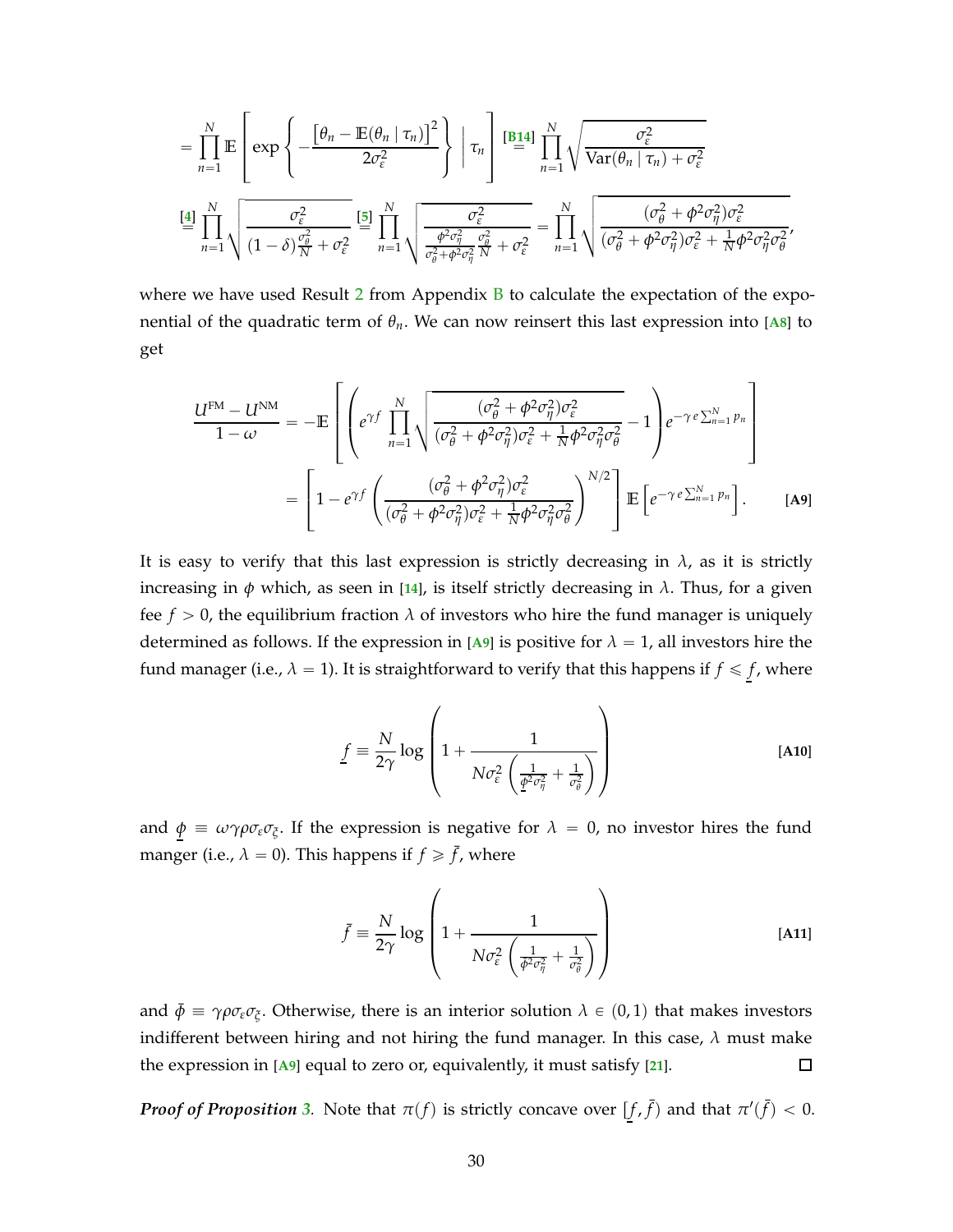Thus, if  $\pi'(\underline{f}) \geq 0$ , the optimal fee follows immediately from the first-order condition,

<span id="page-31-0"></span>
$$
0 = \pi'(f) = \omega \left( \frac{\gamma \rho \sigma_{\xi} \sigma_{\eta} \left( \frac{1}{2\gamma} - \frac{2f \sigma_{\xi}^2}{\sigma_{\theta}^2} \right)}{2\sqrt{\frac{f}{2\gamma} - \frac{f^2 \sigma_{\xi}^2}{\sigma_{\theta}^2}}} - 1 \right),
$$
 [A12]

which reduces to the first term from the max function in [[25](#page-15-1)]. If  $\pi'(\underline{f}) < 0$ , then the *f* resulting from solving  $[$ [A12](#page-31-0) $]$  is smaller than  $f$ . In this case, it is optimal for the manager to set  $f = f$ , as discussed in the paragraph preceding the proposition. Finally,  $f$  is the  $f$  that makes [**[23](#page-14-0)**] equal to one; it is easy to show that this is equivalent to [**[26](#page-15-2)**].  $\Box$ 

*Proof of Proposition [4](#page-15-5).* This result follows immediately from substituting [**[25](#page-15-1)**] into [**[23](#page-14-0)**]:

$$
\lambda = \min \left\{ \frac{\omega}{1 - \omega} \left( \gamma \rho \sigma_{\xi} \sigma_{\eta} \sqrt{\frac{\sigma_{\xi}^{2}}{\sigma_{\theta}^{2}} \left( \frac{2}{1 - \sqrt{\frac{1}{1 + \chi}}} - 1 \right)} - 1 \right), 1 \right\}
$$

$$
= \min \left\{ \frac{\omega}{1 - \omega} \left( \frac{\gamma \rho \sigma_{\xi} \sigma_{\eta} \sigma_{\epsilon}}{\sigma_{\theta}} \sqrt{\frac{\sqrt{1 + \chi} + 1}{\sqrt{1 + \chi} - 1}} - 1 \right), 1 \right\}
$$

$$
= \min \left\{ \frac{\omega}{1 - \omega} \left( \sqrt{\chi \left( \frac{\sqrt{1 + \chi} + 1}{\sqrt{1 + \chi} - 1} \right)} - 1 \right), 1 \right\}
$$

$$
= \min \left\{ \frac{\omega}{1 - \omega} \sqrt{1 + \chi}, 1 \right\}.
$$

*Proof of Lemma [3](#page-17-4).* From the definition of the fund's gross-of-fees alpha in [**[30](#page-17-5)**], we have

$$
\alpha_{\text{Gross}}^{\text{FM}} = \mathbb{E}\left[\sum_{n=1}^{N} (1-\lambda)(1-\omega)(z+x_n^{\text{F}})(v_n-p_n)\right]
$$
  
=  $(1-\lambda)(1-\omega)\mathbb{E}\left[\sum_{n=1}^{N} \mathbb{E}\left[\mathbb{E}\left((z+x_n^{\text{F}})(v_n-p_n)\big|\theta_n,\tau_n\right)|\tau_n\right]\right]$   
=  $(1-\lambda)(1-\omega)\mathbb{E}\left[\sum_{n=1}^{N} \mathbb{E}\left[(z+x_n^{\text{F}})\left[\mathbb{E}(v_n|\theta_n)-p_n\right)|\tau_n\right]\right]$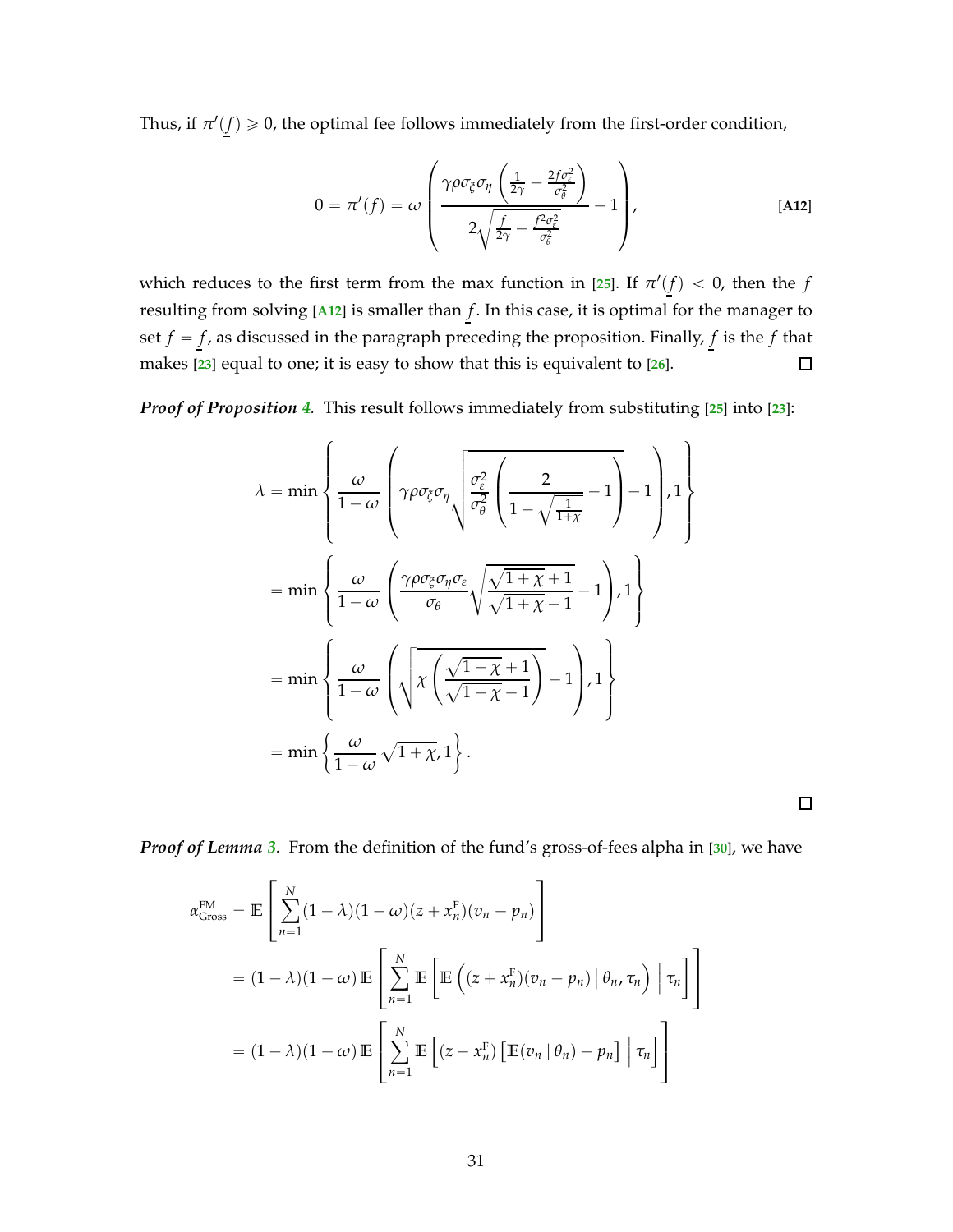$$
\begin{split}\n\frac{[1]}{=} (1 - \lambda)(1 - \omega) \mathbb{E} \left[ \sum_{n=1}^{N} \mathbb{E} \left[ (z + x_n^{\mathrm{F}}) \left( k_n \theta_n - \frac{c}{2} k_n^2 - p_n \right) \, \middle| \, \tau_n \right] \right] \\
\frac{[10]}{=} (1 - \lambda)(1 - \omega) \mathbb{E} \left[ \sum_{n=1}^{N} \mathbb{E} \left[ \frac{k_n \theta_n - \frac{c}{2} k_n^2 - p_n}{\gamma k_n^2 \sigma_{\varepsilon}^2} \left( k_n \theta_n - \frac{c}{2} k_n^2 - p_n \right) \, \middle| \, \tau_n \right] \right] \\
\frac{[7]}{=} (1 - \lambda)(1 - \omega) \mathbb{E} \left[ \sum_{n=1}^{N} \mathbb{E} \left[ \frac{\left[ k_n \theta_n - k_n \mathbb{E}(\theta_n \, \middle| \, \tau_n \right)\right]^2}{\gamma k_n^2 \sigma_{\varepsilon}^2} \, \middle| \, \tau_n \right] \\
&= \frac{(1 - \lambda)(1 - \omega)}{\gamma \sigma_{\varepsilon}^2} \mathbb{E} \left[ \sum_{n=1}^{N} \mathbb{E} \left[ \left( \theta_n - \mathbb{E}(\theta_n \, \middle| \, \tau_n \right)\right]^2 \, \middle| \, \tau_n \right] \\
&= \frac{(1 - \lambda)(1 - \omega)}{\gamma \sigma_{\varepsilon}^2} \mathbb{E} \left[ \sum_{n=1}^{N} \text{Var}(\theta_n \, \middle| \, \tau_n \right] \\
&\frac{[4]}{2} \frac{(1 - \lambda)(1 - \omega)(1 - \delta)\sigma_{\theta}^2}{\gamma \sigma_{\varepsilon}^2}.\n\end{split}
$$

The net-of-fees alpha in [**[31](#page-17-6)**] is then given by

$$
\alpha_{\text{Net}}^{\text{FM}} = \alpha_{\text{Gross}}^{\text{FM}} - (1 - \omega)f = (1 - \omega) \left( \frac{(1 - \lambda)(1 - \delta)\sigma_{\theta}^{2}}{\gamma \sigma_{\epsilon}^{2}} - f \right).
$$

 $\Box$ 

*Proof of Proposition* [5](#page-18-3). Since  $\lambda \in (0, 1]$ , it immediately follows from [[32](#page-17-2)] that the fund's gross-of-fees alpha is nonnegative. Its net-of-fees alpha is clearly negative if, in equilibrium,  $\lambda = 1$  and hence  $f = f > 0$ . Thus, to derive a (necessary and sufficient) condition for  $\alpha_{\text{Net}}^{\text{FM}}$  < 0, we can restrict our attention to the case where  $\lambda$  < 1 and  $f > f$ . In this case, we can use  $[22]$  $[22]$  $[22]$  to express the equilibrium fee *f* as a function of  $\lambda$ :

$$
f = \frac{\phi^2 \sigma_\eta^2 \sigma_\theta^2}{2\gamma \left(\sigma_\theta^2 + \phi^2 \sigma_\eta^2\right) \sigma_\epsilon^2} = \frac{(1-\delta)\sigma_\theta^2}{2\gamma \sigma_\epsilon^2}.
$$

Substituting this expression into [[33](#page-17-3)], we can write the condition  $\alpha_{\rm Net}^{\rm FM} < 0$  as

$$
\frac{(1-\lambda)(1-\delta)\sigma_{\theta}^2}{\gamma\sigma_{\epsilon}^2} < \frac{(1-\delta)\sigma_{\theta}^2}{2\gamma\sigma_{\epsilon}^2},
$$

or, equivalently, as  $\lambda > \frac{1}{2}$ . Since  $\lambda = \min \left\{ \frac{\omega}{1-\omega} \sqrt{1+\chi}$ , 1 $\right\}$  in equilibrium (Proposition [4\)](#page-15-5), a necessary and sufficient condition for the fund's net-of-fees alpha to be negative is thus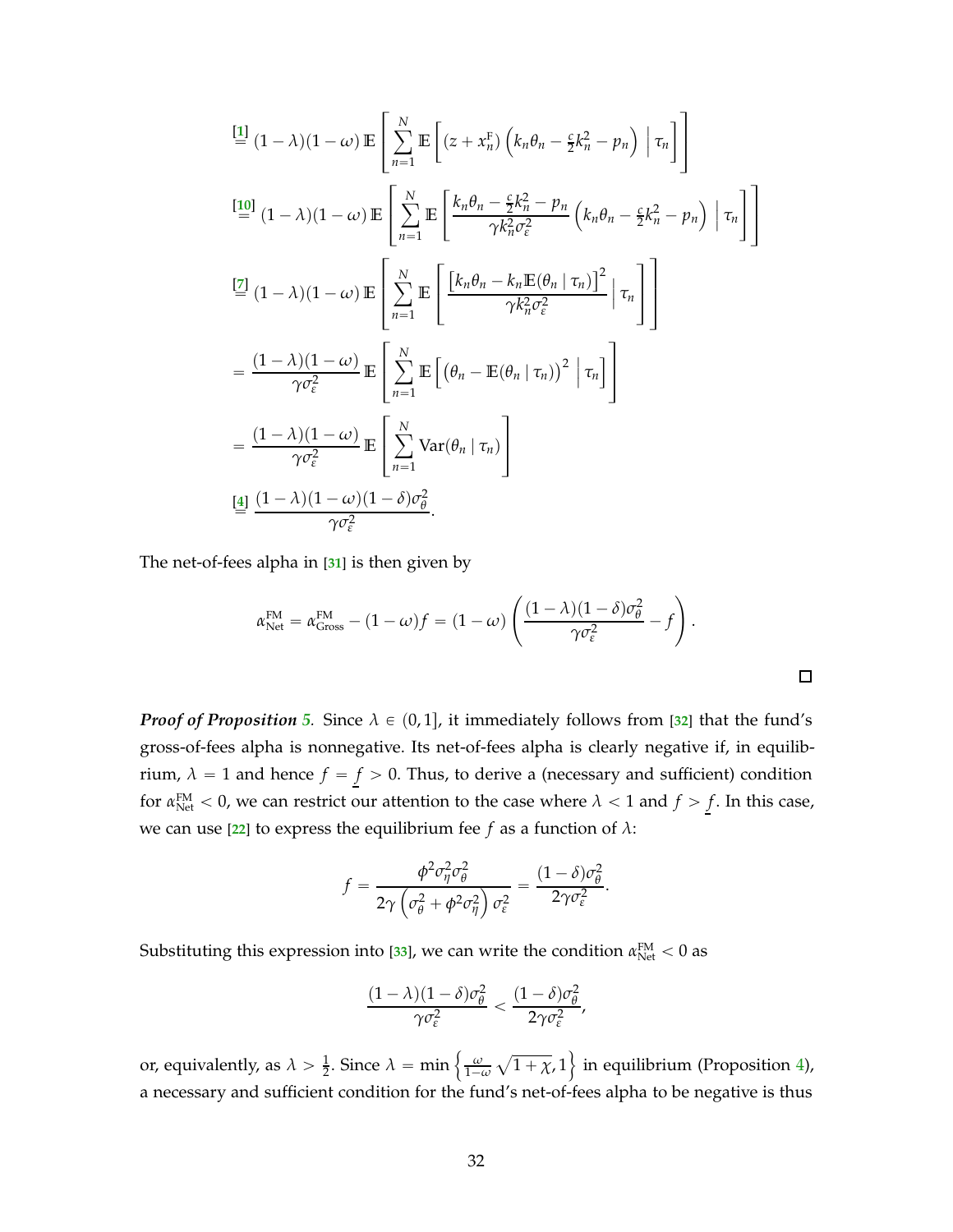that  $\frac{\omega}{1-\omega}\sqrt{1+\chi} > \frac{1}{2}$ .

*Proof of Proposition [6](#page-19-2).* Substituting [**[37](#page-19-3)**] and [**[38](#page-19-4)**] into the investor's optimization problem [**[9](#page-8-7)**], we derive the first-order condition for a maximum as

$$
\hat{x}_{in} = -\frac{\rho \,\sigma_{\varepsilon} \,\sigma_{\xi} \,\tilde{\eta}_{in}}{\hat{k}_n \left( \frac{\sigma_{\theta}^2}{N} + \sigma_{\varepsilon}^2 \right)} - z.
$$

Setting  $\tilde{\eta}_{in} = \eta_n$  for hedgers and  $\tilde{\eta}_{in} = 0$  for uninformed investors yields [[39](#page-19-5)] and [[40](#page-19-6)]. The optimal investment level  $\hat{k}_n$  and stock price  $\hat{p}_n$  of each firm are derived in [[35](#page-19-0)] and [[36](#page-19-1)], respectively.  $\Box$ 

*Proof of Lemma [4](#page-21-1).* Let us first consider the expected utility of investors in the presence of a money manager. In equilibrium, the expected utility of fund investors has to be equal to the expected utility of uninformed investors.<sup>[17](#page-33-0)</sup> That is, for equilibrium values of  $f$  and  $\lambda$ , the expected utility of these investor types in the limit economy is given by

$$
U_{\text{MM}}^{\text{F}} = U_{\text{MM}}^{\text{U}} = \lim_{N \to \infty} \mathbb{E} \left[ u \left( \sum_{n=1}^{N} \left[ (z + x_{n}^{\text{U}})(v_{n} - p_{n}) + z p_{n} \right] \right) \right] \stackrel{\text{[12]}}{=} \lim_{N \to \infty} \mathbb{E} \left[ u \left( \sum_{n=1}^{N} z p_{n} \right) \right]
$$
\n
$$
\stackrel{\text{[2]}}{=} \lim_{N \to \infty} -\mathbb{E} \left[ \exp \left\{ -\frac{\gamma z}{2c} \sum_{n=1}^{N} \left[ \mathbb{E} (\theta_{n} \mid \tau_{n}) \right]^{2} \right\} \right]
$$
\n
$$
= \lim_{N \to \infty} -\prod_{n=1}^{N} \mathbb{E} \left[ \exp \left\{ -\frac{\gamma z}{2c} \left[ \mathbb{E} (\theta_{n} \mid \tau_{n}) \right]^{2} \right\} \right].
$$

The random variable  $\mathbb{E}(\theta_n | \tau_n)$  in the above expression is normally distributed with mean  $\frac{\mu}{\sqrt{N}}$  and variance  $\frac{\delta \sigma_\theta^2}{N}$  $\frac{\delta \sigma_\theta^2}{N}$  $\frac{\delta \sigma_\theta^2}{N}$ . Using Result 2 from Appendix [B,](#page-41-0) we can thus write this expression as

<span id="page-33-1"></span>
$$
U_{\text{MM}}^{\text{F}} = U_{\text{MM}}^{\text{U}} = \lim_{N \to \infty} -\prod_{n=1}^{N} \left( 1 + \frac{\gamma z \delta \sigma_{\theta}^{2}}{cN} \right)^{-\frac{1}{2}} \exp \left\{ -\frac{\gamma z \mu^{2}}{2cN} + \frac{\frac{\gamma^{2} z^{2} \mu^{2}}{c^{2}N}}{2\left(\frac{N}{\delta \sigma_{\theta}^{2}} + \frac{\gamma z}{c}\right)} \right\}
$$

$$
= \lim_{N \to \infty} -\left( 1 + \frac{\gamma z \delta \sigma_{\theta}^{2}}{cN} \right)^{-\frac{N}{2}} \exp \left\{ -\frac{\gamma z \mu^{2}}{2c} + \frac{\gamma^{2} z^{2} \mu^{2} \delta \sigma_{\theta}^{2}}{2c(cN + \gamma z \delta \sigma_{\theta}^{2})} \right\}
$$
[A13]

<span id="page-33-0"></span><sup>&</sup>lt;sup>17</sup>Even if the fund manager decides to sell his services to all investors (i.e., if  $\lambda = 1$  in equilibrium), the fund manager optimally charges a fee *f* such that investors are indifferent between hiring and not hiring him.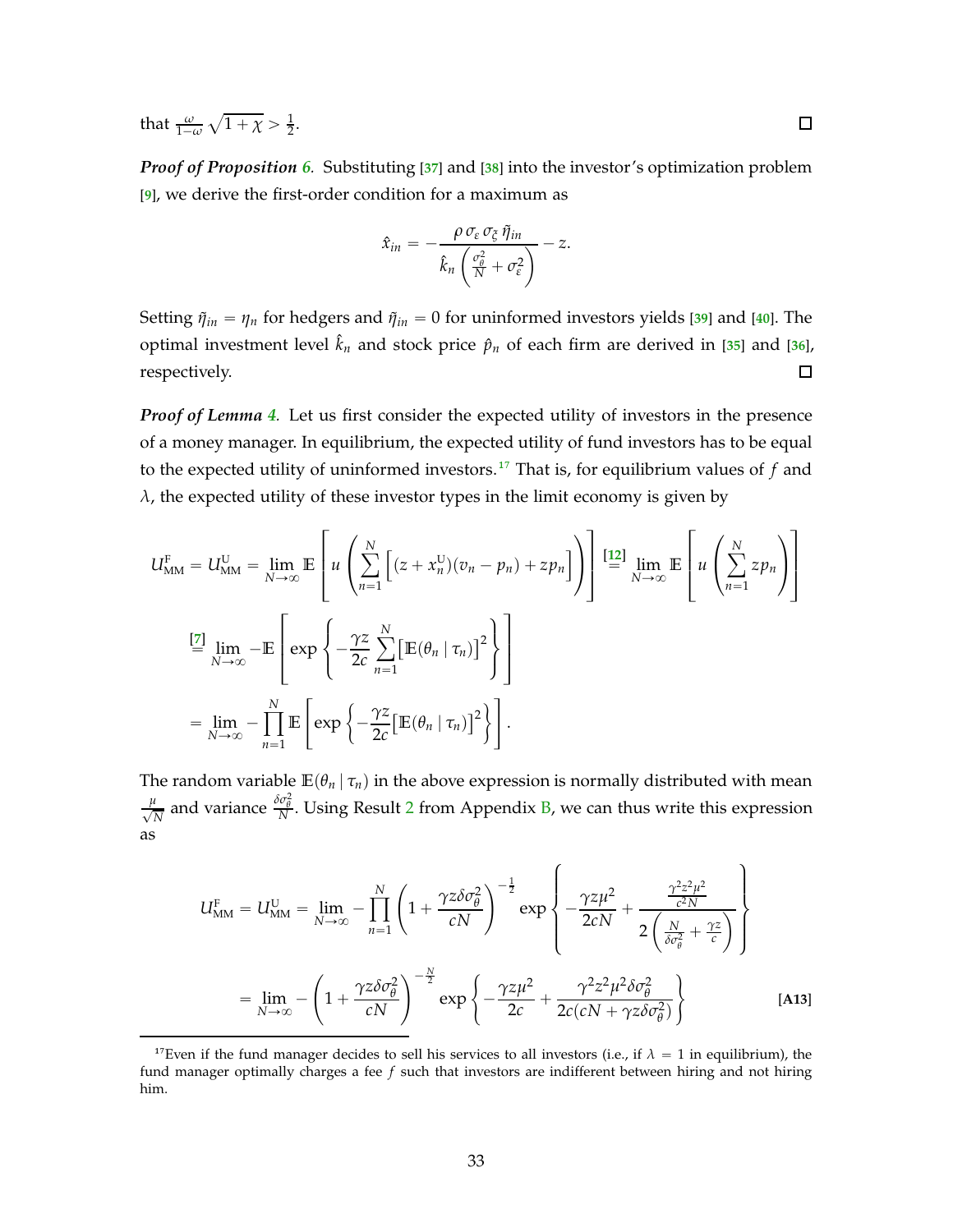$$
= - \exp \left\{ -\frac{\gamma z}{2c} \left( \mu^2 + \delta \sigma_\theta^2 \right) \right\} \stackrel{\text{[17]}}{=} - \exp \left\{ -\gamma z V \right\}.
$$

The above derivation shows that the second term in the exponential function in [**[A13](#page-33-1)**] is irrelevant in the limit economy as  $N \to \infty$ : Since both the squared mean and the variance of  $\mathbb{E}(\theta_n | \tau_n)$  are of order 1/*N*, the term is also of order 1/*N* when the exponential function is raised to the power of *N* and hence converges to zero as  $N \to \infty$ .

The expected utility of hedgers in the presence of a money manager is given by

$$
U_{MM}^{H} = \lim_{N \to \infty} \mathbb{E} \left[ u \left( \sum_{n=1}^{N} \left[ (z + x_{n}^{H})(v_{n} - p_{n}) + z p_{n} + \eta_{n} \xi_{n} \right] \right) \right]
$$
  
\n
$$
= \lim_{N \to \infty} - \prod_{n=1}^{N} \mathbb{E} \left[ \mathbb{E} \left( \exp \left\{ -\gamma \left[ (z + x_{n}^{H})(v_{n} - p_{n}) + z p_{n} + \eta_{n} \xi_{n} \right] \right\} \Big| \theta_{n}, \eta_{n} \right) \right]
$$
  
\n
$$
\stackrel{[7]}{=} \lim_{N \to \infty} - \prod_{n=1}^{N} \mathbb{E} \left[ \exp \left\{ -\gamma \left[ (z + x_{n}^{H}) k_{n} [\theta_{n} - \mathbb{E}(\theta_{n} | \tau_{n})] + \frac{z}{2c} [\mathbb{E}(\theta_{n} | \tau_{n})]^{2} \right] \right.\right.
$$
  
\n
$$
+ \frac{\gamma^{2}}{2} \left[ (z + x_{n}^{H})^{2} k_{n}^{2} \sigma_{\epsilon}^{2} + 2(z + x_{n}^{H}) \eta_{n} k_{n} \rho \sigma_{\epsilon} \sigma_{\zeta} + \eta_{n}^{2} \sigma_{\zeta}^{2} \right] \right\} \right]
$$
  
\n
$$
\stackrel{[10]}{=} \lim_{N \to \infty} - \prod_{n=1}^{N} \mathbb{E} \left[ \exp \left\{ -\frac{[\theta_{n} - \mathbb{E}(\theta_{n} | \tau_{n})]^{2}}{2\sigma_{\epsilon}^{2}} - \frac{\gamma z}{2c} [\mathbb{E}(\theta_{n} | \tau_{n})]^{2} \right.\right.
$$
  
\n
$$
+ \frac{\gamma \rho \sigma_{\zeta}}{\sigma_{\epsilon}} [\theta_{n} - \mathbb{E}(\theta_{n} | \tau_{n})] \eta_{n} + \frac{\gamma^{2}}{2} (1 - \rho^{2}) \sigma_{\zeta}^{2} \eta_{n}^{2} \right\} \right].
$$

The random variables  $(\mathbb{E}(\theta_n | \tau_n), \theta_n - \mathbb{E}(\theta_n | \tau_n), \eta_n)$  in the above expression are jointly normally distributed with mean vector  $\left(\frac{\mu}{\sqrt{N}},0,0\right)$  and covariance matrix

$$
\Sigma = \frac{1}{N} \left( \begin{array}{ccc} \delta \sigma_\theta^2 & \delta (1-\delta) \sigma_\theta^2 - \delta^2 \phi^2 \sigma_\eta^2 & -\delta \phi \sigma_\eta^2 \\ \delta (1-\delta) \sigma_\theta^2 - \delta^2 \phi^2 \sigma_\eta^2 & (1-\delta)^2 \sigma_\theta^2 + \delta^2 \phi^2 \sigma_\eta^2 & \delta \phi \sigma_\eta^2 \\ -\delta \phi \sigma_\eta^2 & \delta \phi \sigma_\eta^2 & \sigma_\eta^2 \end{array} \right).
$$

Using Result [2](#page-42-8) from Appendix [B,](#page-41-0) we have

$$
U_{\text{MM}}^{\text{H}} = \lim_{N \to \infty} \left| I + \Sigma \left( \begin{array}{ccc} \frac{\gamma z}{c} & 0 & -\frac{\gamma \rho \sigma_{\xi}}{\sigma_{\varepsilon}} \\ 0 & \frac{1}{\sigma_{\varepsilon}^{2}} & 0 \\ -\frac{\gamma \rho \sigma_{\xi}}{\sigma_{\varepsilon}} & 0 & -\gamma^{2} (1 - \rho^{2}) \sigma_{\xi}^{2} \end{array} \right) \right|^{-\frac{N}{2}} \exp \left\{ -\frac{\gamma z \mu^{2}}{2c} + \mathcal{O}(1/N) \right\},
$$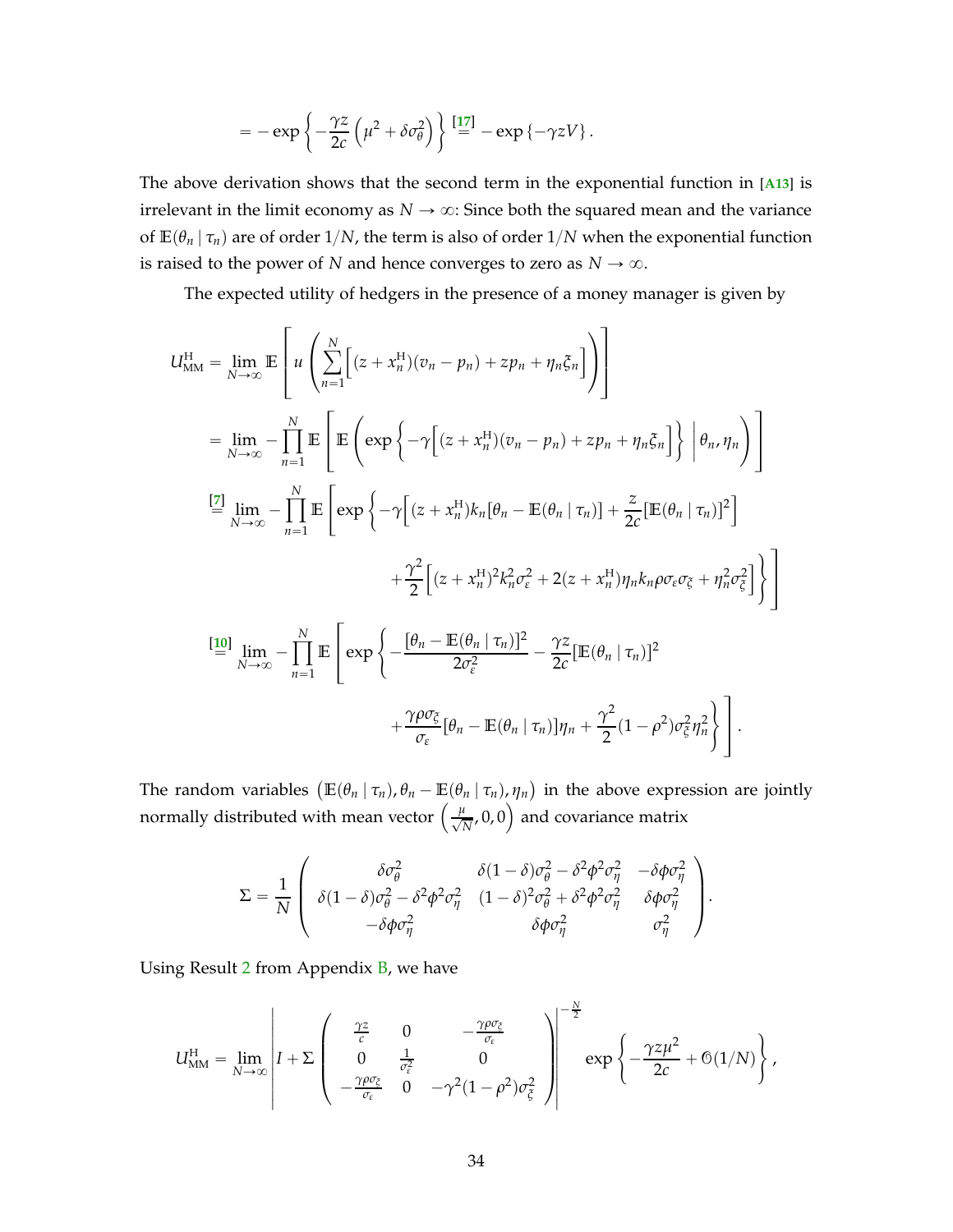where *I* is the 3  $\times$  3 identity matrix and  $\mathcal{O}(1/N)$  is a term of order 1/*N* (because the covariance matrix  $\Sigma$  is of order 1/*N*). Taking the limit as  $N \to \infty$ , we can express the expected utility of hedgers in the limit economy as

$$
U_{\text{MM}}^{\text{H}} = -\exp\left\{-\frac{\gamma z}{2c}\left(\mu^2 + \delta\sigma_\theta^2\right) + \frac{\gamma^2}{2}(1-\rho^2)\sigma_\eta^2\sigma_\xi^2 - \frac{\delta\phi\sigma_\eta^2}{2\sigma_\epsilon^2}\left(\phi - 2\gamma\rho\sigma_\epsilon\sigma_\xi\right)\right\}
$$
  
\n
$$
\frac{[17]}{=} - \exp\left\{-\gamma\left(zV - \frac{\gamma}{2}(1-\rho^2)\sigma_\eta^2\sigma_\xi^2 + \frac{\delta\phi\sigma_\eta^2}{2\gamma\sigma_\epsilon^2}\left(\phi - 2\gamma\rho\sigma_\epsilon\sigma_\xi\right)\right)\right\}
$$
  
\n
$$
\frac{[14]}{=} - \exp\left\{-\gamma\left(zV - \frac{\gamma}{2}(1-\rho^2)\sigma_\eta^2\sigma_\xi^2 + \frac{\delta\phi^2\sigma_\eta^2}{2\gamma\sigma_\epsilon^2}\left(1 - 2\frac{\omega + (1-\omega)\lambda}{\omega}\right)\right)\right\}
$$
  
\n
$$
\frac{[22]}{=} - \exp\left\{-\gamma\left(zV - \frac{\gamma}{2}(1-\rho^2)\sigma_\eta^2\sigma_\xi^2 - \left(1 + 2\lambda\frac{1-\omega}{\omega}\right)f\right)\right\}.
$$

We next consider the investors' expected utility in the absence of active money management. In the limit economy, the expected utility of uninformed investors is equal to

$$
U_{\text{WO}}^{\text{U}} = \lim_{N \to \infty} \mathbb{E} \left[ u \left( \sum_{n=1}^{N} \left[ (z + \hat{x}_{n}^{\text{U}})(v_{n} - \hat{p}_{n}) + z\hat{p}_{n} \right] \right) \right] \stackrel{\text{[40]}}{=} \lim_{N \to \infty} \mathbb{E} \left[ u \left( \sum_{n=1}^{N} z\hat{p}_{n} \right) \right]
$$
\n
$$
\stackrel{\text{[36]}}{=} \lim_{N \to \infty} -\mathbb{E} \left[ \exp \left\{ -\frac{\gamma z}{2c} \sum_{n=1}^{N} \frac{\mu^{2}}{N} \right\} \right] = -\exp \left\{ -\frac{\gamma z \mu^{2}}{2c} \right\} \stackrel{\text{[41]}}{=} -\exp \left\{ -\gamma z \hat{V} \right\}.
$$

The expected utility of hedgers in the absence of money management is given by

$$
U_{\text{WO}}^{\text{H}} = \lim_{N \to \infty} \mathbb{E} \left[ u \left( \sum_{n=1}^{N} \left[ (z + \hat{x}_{n}^{\text{H}})(v_{n} - \hat{p}_{n}) + z\hat{p}_{n} + \eta_{n}\xi_{n} \right] \right) \right]
$$
  
\n
$$
= \lim_{N \to \infty} - \prod_{n=1}^{N} \mathbb{E} \left[ \mathbb{E} \left( \exp \left\{ -\gamma \left[ (z + \hat{x}_{n}^{\text{H}})(v_{n} - \hat{p}_{n}) + z\hat{p}_{n} + \eta_{n}\xi_{n} \right] \right\} \middle| \eta_{n} \right) \right]
$$
  
\n
$$
\left[ \frac{36}{2} \lim_{N \to \infty} - \prod_{n=1}^{N} \mathbb{E} \left[ \exp \left\{ -\frac{\gamma z \mu^{2}}{2cN} + \frac{\gamma^{2}}{2} \left[ (z + \hat{x}_{n}^{\text{H}})^{2} \hat{k}_{n}^{2} \left( \frac{\sigma_{\theta}^{2}}{N} + \sigma_{\epsilon}^{2} \right) \right] \right\} \right]
$$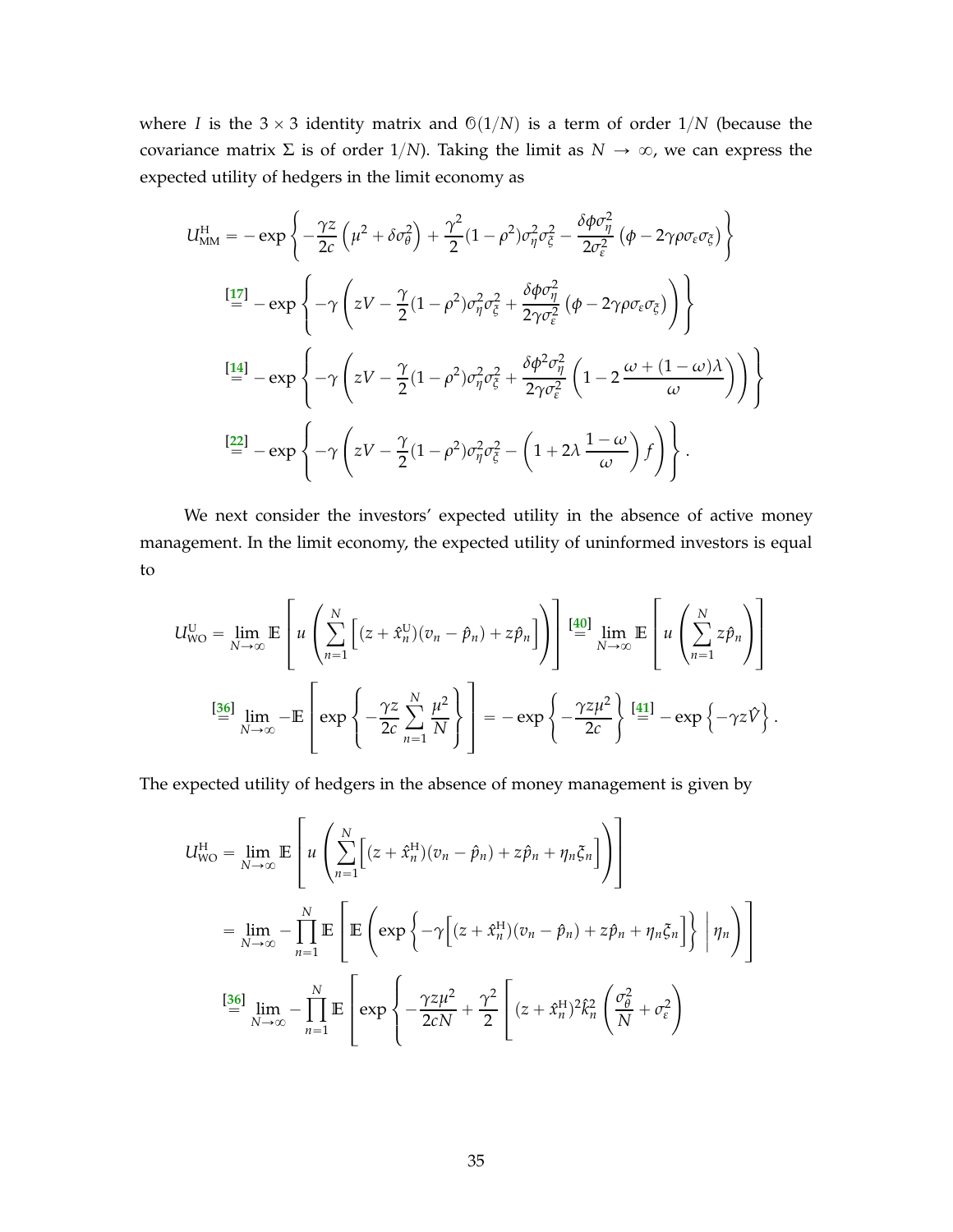$$
+2(z+\hat{x}_{n}^{H})\eta_{n}\hat{k}_{n}\rho\sigma_{\varepsilon}\sigma_{\xi}+\eta_{n}^{2}\sigma_{\xi}^{2}\left\{\right\}\right\}
$$

$$
\left[\frac{39!}{N\rightarrow\infty}\lim_{n=1}-\prod_{n=1}^{N}\mathbb{E}\left[\exp\left\{-\frac{\gamma z\mu^{2}}{2cN}+\frac{\gamma^{2}\sigma_{\xi}^{2}}{2}\left(1-\frac{\rho^{2}\sigma_{\varepsilon}^{2}}{\frac{\sigma_{\theta}^{2}}{N}+\sigma_{\varepsilon}^{2}}\right)\eta_{n}^{2}\right\}\right].
$$

Using Result [2](#page-42-8) from Appendix [B,](#page-41-0) we have

$$
U_{\text{WO}}^{\text{H}} = \lim_{N \to \infty} -\prod_{n=1}^{N} \left[ 1 - \gamma^2 \sigma_{\xi}^2 \left( 1 - \frac{\rho^2 \sigma_{\epsilon}^2}{\frac{\sigma_{\theta}^2}{N} + \sigma_{\epsilon}^2} \right) \frac{\sigma_{\eta}^2}{N} \right]^{-\frac{1}{2}} \exp \left\{ -\frac{\gamma z \mu^2}{2cN} \right\}
$$
  
\n
$$
= \lim_{N \to \infty} -\left[ 1 - \frac{\gamma^2 \left[ \sigma_{\theta}^2 + (1 - \rho^2) N \sigma_{\epsilon}^2 \right] \sigma_{\eta}^2 \sigma_{\xi}^2}{N \left( \sigma_{\theta}^2 + N \sigma_{\epsilon}^2 \right)} \right]^{-\frac{N}{2}} \exp \left\{ -\frac{\gamma z \mu^2}{2c} \right\}
$$
  
\n
$$
= - \exp \left\{ -\frac{\gamma z \mu^2}{2c} + \frac{\gamma^2}{2} (1 - \rho^2) \sigma_{\eta}^2 \sigma_{\xi}^2 \right\} \stackrel{\text{[41]}}{=} - \exp \left\{ -\gamma \left( z \hat{V} - \frac{\gamma}{2} (1 - \rho^2) \sigma_{\eta}^2 \sigma_{\xi}^2 \right) \right\}.
$$

This completes the proof.

*Proof of Proposition [7](#page-22-2).* Comparing [[42](#page-21-2)] with [[44](#page-21-4)] immediately reveals that  $U_{\text{MM}}^{\text{F}} = U_{\text{MM}}^{\text{U}} > 0$  $U_{\text{WO}}^{\text{U}}$ . Thus, the presence of active money management improves the welfare of fund investors and uninformed investors.

Comparing [**[43](#page-21-5)**] with [**[45](#page-21-3)**], we find that the presence of active money management makes hedgers better off if and only if

$$
U_{\text{MM}}^{\text{H}} > U_{\text{WO}}^{\text{H}} \iff zV - \left(1 + 2\lambda \frac{1 - \omega}{\omega}\right) f > z\hat{V}
$$

$$
\stackrel{\text{[17],[41]}}{\iff} \frac{z}{2c} \left(\frac{\sigma_{\theta}^{4}}{\sigma_{\theta}^{2} + \phi^{2}\sigma_{\eta}^{2}}\right) > \left(1 + 2\lambda \frac{1 - \omega}{\omega}\right) f
$$

Using the equilibrium value of  $\phi$  in [[14](#page-10-0)], we can express this condition as

$$
\frac{z}{c} > \frac{2}{\sigma_{\theta}^{2}} \left( 1 + 2\lambda \frac{1 - \omega}{\omega} \right) \left[ 1 + \left( \frac{\omega}{\omega + (1 - \omega)\lambda} \right)^{2} \chi \right] f,
$$

where *f* is given by [[25](#page-15-1)],  $\chi$  by [[26](#page-15-2)], and  $\lambda$  by [[27](#page-15-3)].

*Proof of Lemma [5](#page-23-5).* We first consider the performance of investors in the presence of a

 $\Box$ 

 $\Box$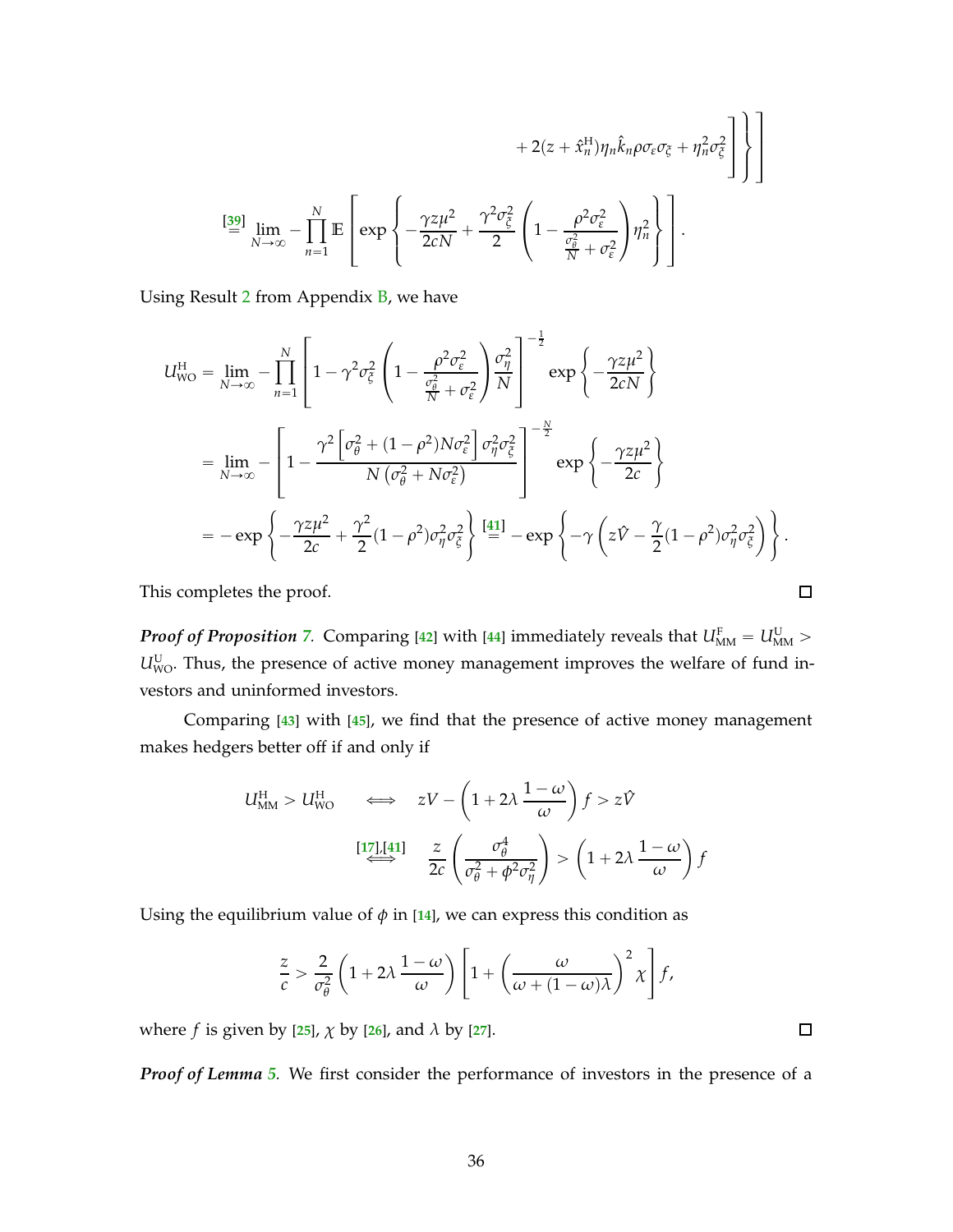money manager. In the limit economy, the expected return of fund investors is given by

$$
r_{\text{MM}}^{\text{F}} = \lim_{N \to \infty} \mathbb{E} \left[ \sum_{n=1}^{N} (z + x_n^{\text{F}})(v_n - p_n) + z p_n \right] - f
$$
\n
$$
\stackrel{[A7]}{=} \lim_{N \to \infty} \mathbb{E} \left[ \sum_{n=1}^{N} (z + x_n^{\text{F}})(v_n - p_n) \right] + \frac{z}{2c} \left( \mu^2 + \frac{\sigma_\theta^4}{\sigma_\theta^2 + \phi^2 \sigma_\eta^2} \right) - f
$$
\n
$$
\stackrel{[17]}{=} \lim_{N \to \infty} \mathbb{E} \left[ \sum_{n=1}^{N} (z + x_n^{\text{F}})(v_n - p_n) \right] + zV - f
$$
\n
$$
\stackrel{[2]}{=} \lim_{N \to \infty} \mathbb{E} \left[ \sum_{n=1}^{N} (z + x_n^{\text{F}}) k_n [\theta_n - \mathbb{E}(\theta_n | \tau_n)] \right] + zV - f
$$
\n
$$
\stackrel{[10]}{=} \lim_{N \to \infty} \mathbb{E} \left[ \sum_{n=1}^{N} \frac{[\theta_n - \mathbb{E}(\theta_n | \tau_n)]^2}{\gamma \sigma_\varepsilon^2} \right] + zV - f
$$
\n
$$
= \lim_{N \to \infty} \mathbb{E} \left[ \sum_{n=1}^{N} \frac{\mathbb{E} [[\theta_n - \mathbb{E}(\theta_n | \tau_n)]^2 | \tau_n]}{\gamma \sigma_\varepsilon^2} \right] + zV - f
$$
\n
$$
= \lim_{N \to \infty} \sum_{n=1}^{N} \frac{\text{Var}(\theta_n | \tau_n)}{\gamma \sigma_\varepsilon^2} + zV - f
$$
\n
$$
\stackrel{[4]}{=} \frac{\phi^2 \sigma_\eta^2 \sigma_\theta^2}{\gamma \sigma_\varepsilon^2 (\sigma_\theta^2 + \phi^2 \sigma_\eta^2)} + zV - f
$$
\n
$$
\stackrel{[22]}{=} zV + f.
$$

The expected return of hedgers in the presence of active money management is given by

$$
r_{\text{MM}}^{\text{H}} = \lim_{N \to \infty} \mathbb{E} \left[ \sum_{n=1}^{N} (z + x_n^{\text{H}})(v_n - p_n) + z p_n + \eta_n \xi_n \right]
$$
  
\n
$$
= \lim_{N \to \infty} \mathbb{E} \left[ \sum_{n=1}^{N} (z + x_n^{\text{H}})(v_n - p_n) + z p_n \right]
$$
  
\n
$$
\stackrel{\text{[A7]}}{=} \lim_{N \to \infty} \mathbb{E} \left[ \sum_{n=1}^{N} (z + x_n^{\text{H}})(v_n - p_n) \right] + \frac{z}{2c} \left( \mu^2 + \frac{\sigma_\theta^4}{\sigma_\theta^2 + \phi^2 \sigma_\eta^2} \right)
$$
  
\n
$$
\stackrel{\text{[I7]}}{=} \lim_{N \to \infty} \mathbb{E} \left[ \sum_{n=1}^{N} (z + x_n^{\text{H}})(v_n - p_n) \right] + zV
$$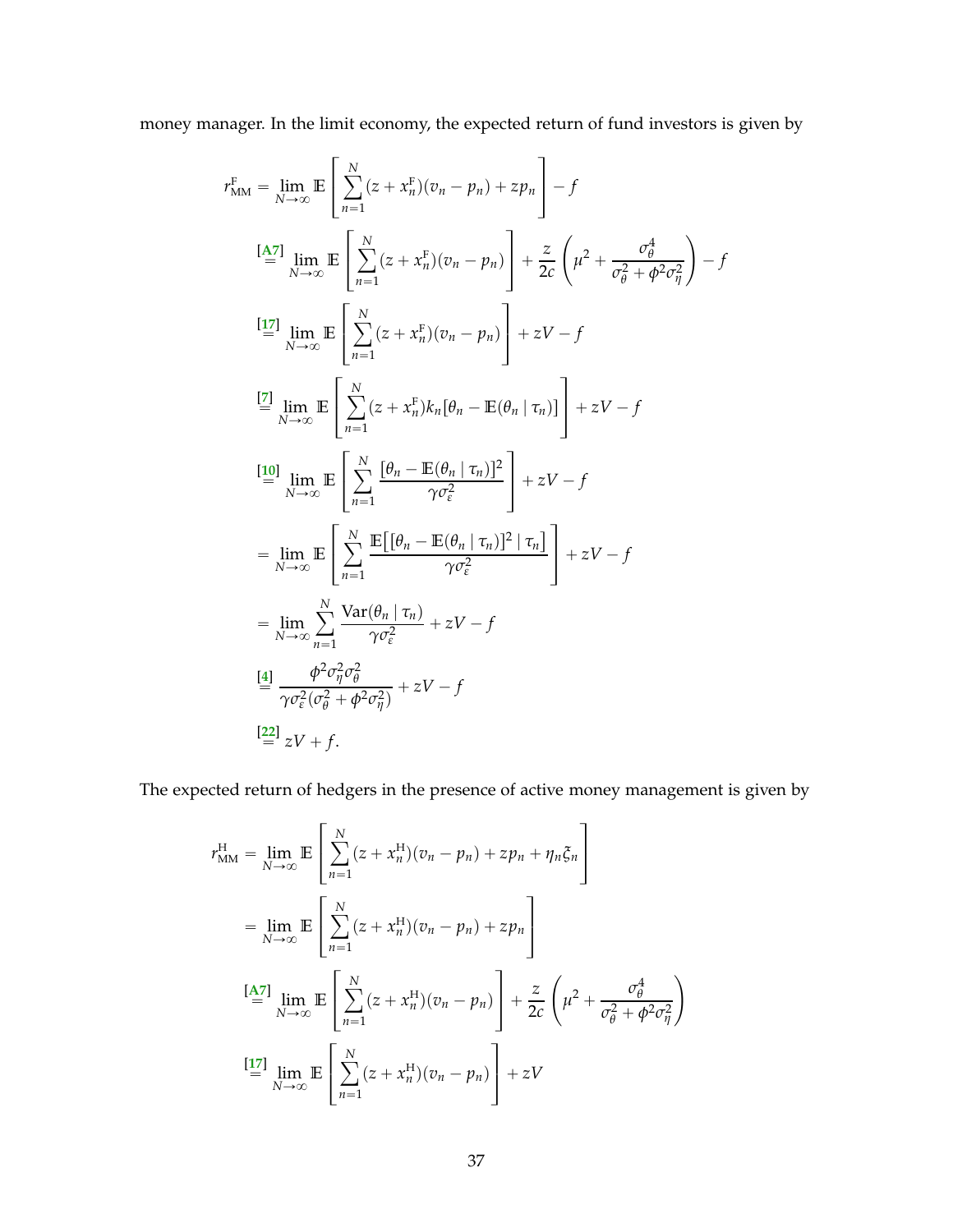$$
\begin{split}\n\left[\frac{\nabla J}{\nabla}\right] &\lim_{N\to\infty} \mathbb{E}\left[\sum_{n=1}^{N} (z + x_n^H) k_n [\theta_n - \mathbb{E}(\theta_n | \tau_n)]\right] + zV \\
\left[\frac{111}{\pi}\right] &\lim_{N\to\infty} \mathbb{E}\left[\sum_{n=1}^{N} \frac{[\theta_n - \mathbb{E}(\theta_n | \tau_n)]^2}{\gamma \sigma_{\epsilon}^2} - \frac{\rho \sigma_{\xi}}{\sigma_{\epsilon}} [\theta_n - \mathbb{E}(\theta_n | \tau_n)] \eta_n\right] + zV \\
\left[\frac{2|\mathbb{I}^3|}{\pi}\lim_{N\to\infty} \mathbb{E}\left[\sum_{n=1}^{N} \frac{\mathbb{E}[(\theta_n - \mathbb{E}(\theta_n | \tau_n)]^2 | \tau_n]}{\gamma \sigma_{\epsilon}^2} - \frac{\rho \sigma_{\xi}}{\sigma_{\epsilon}} \delta \phi \text{Var}(\eta_n)\right] + zV \\
\left[\frac{5}{\pi}\lim_{N\to\infty} \sum_{n=1}^{N} \left[\frac{\text{Var}(\theta_n | \tau_n)}{\gamma \sigma_{\epsilon}^2} - \frac{\rho \sigma_{\xi} \sigma_{\theta}^2 \phi \sigma_{\eta}^2}{\sigma_{\epsilon} (\sigma_{\theta}^2 + \phi^2 \sigma_{\eta}^2)N}\right] + zV \\
\left[\frac{4}{\pi}\frac{\phi^2 \sigma_{\eta}^2 \sigma_{\theta}^2}{\gamma \sigma_{\epsilon}^2 (\sigma_{\theta}^2 + \phi^2 \sigma_{\eta}^2)} - \frac{\rho \sigma_{\xi} \sigma_{\theta}^2 \phi \sigma_{\eta}^2}{\sigma_{\epsilon} (\sigma_{\theta}^2 + \phi^2 \sigma_{\eta}^2)} + zV \\
\left[\frac{14}{\pi}\frac{\phi^2 \sigma_{\eta}^2 \sigma_{\theta}^2}{\gamma \sigma_{\epsilon}^2 (\sigma_{\theta}^2 + \phi^2 \sigma_{\eta}^2)}\right] (1 - \frac{\omega + (1 - \omega)\lambda}{\omega}) + zV \\
\left[\frac{121}{\pi} - 2\lambda \left(\frac{1 - \omega}{\omega}\right) f + zV.\n\end{split}
$$

The expected return of uninformed investors in the presence of active money management is equal to

$$
r_{\text{MM}}^{\text{U}} = \lim_{N \to \infty} \mathbb{E} \left[ \sum_{n=1}^{N} (z + x_n^{\text{U}})(v_n - p_n) + z p_n \right] \stackrel{\text{[12]}}{=} \lim_{N \to \infty} \mathbb{E} \left[ \sum_{n=1}^{N} z p_n \right]
$$

$$
\frac{\text{[A7]}}{2c} \frac{z}{\sqrt{\mu^2 + \frac{\sigma_\theta^4}{\sigma_\theta^2 + \phi^2 \sigma_\eta^2}} \right) \stackrel{\text{[17]}}{=} zV.
$$

Finally, let us consider the investors' expected return without money management. In this case, the expected return of hedgers is equal to that of uninformed investors because

$$
r_{\text{WO}}^{\text{H}} = \lim_{N \to \infty} \mathbb{E} \left[ \sum_{n=1}^{N} (z + \hat{x}_n^{\text{H}})(v_n - \hat{p}_n) + z\hat{p}_n + \eta_n \xi_n \right]
$$

$$
= \lim_{N \to \infty} \mathbb{E} \left[ \sum_{n=1}^{N} \mathbb{E}[(z + \hat{x}_n^{\text{H}})(v_n - \hat{p}_n) | \eta_n] + z\hat{p}_n \right]
$$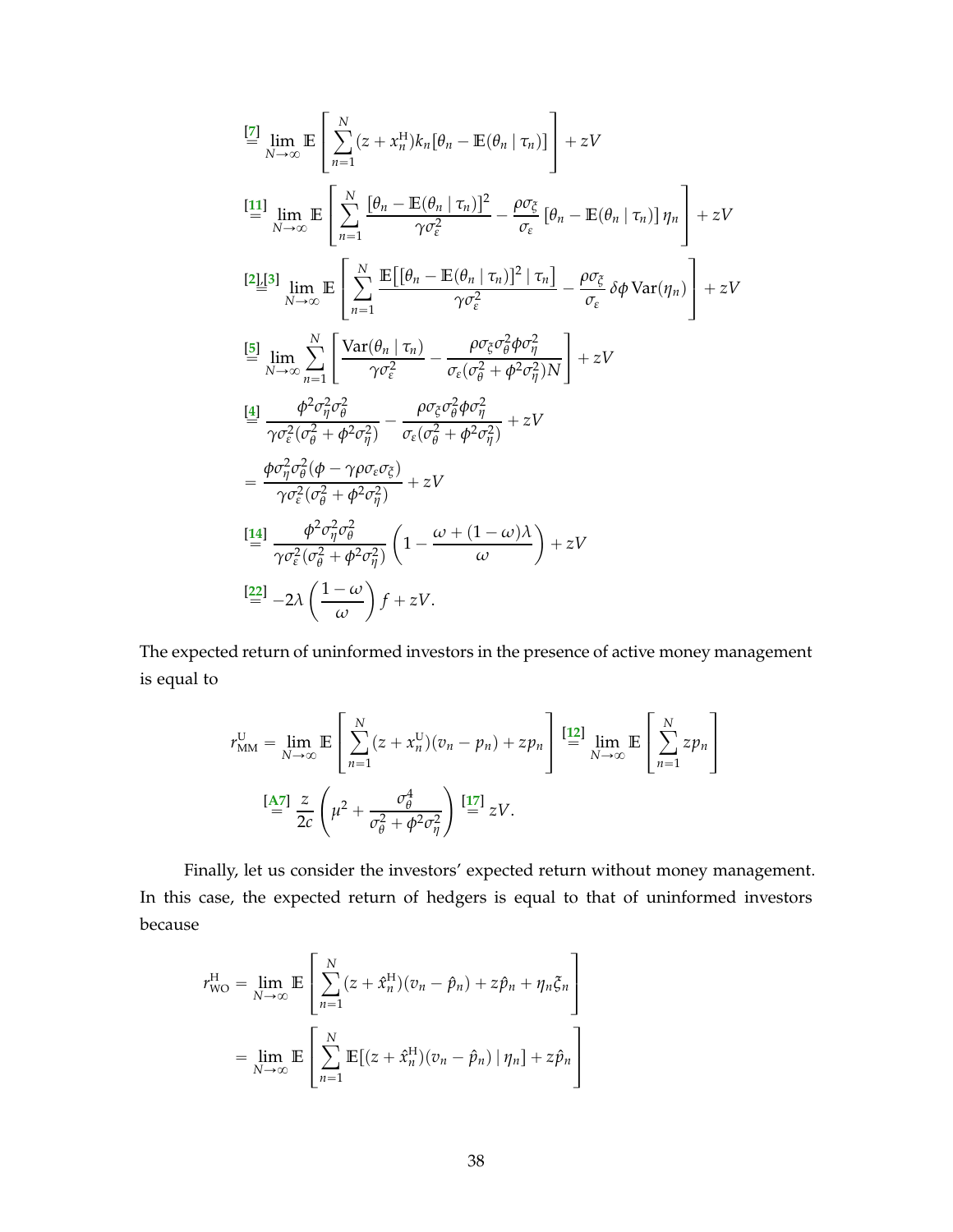$$
\stackrel{\text{[39]}}{=} \lim_{N \to \infty} \mathbb{E} \left[ \sum_{n=1}^{N} (z + \hat{x}_n^H) \mathbb{E} [v_n - \hat{p}_n | \eta_n] + z \hat{p}_n \right] \stackrel{\text{[36]}}{=} \lim_{N \to \infty} \mathbb{E} \left[ \sum_{n=1}^{N} z \hat{p}_n \right]
$$
\n
$$
\stackrel{\text{[40]}}{=} \lim_{N \to \infty} \mathbb{E} \left[ \sum_{n=1}^{N} (z + \hat{x}_n^U)(v_n - \hat{p}_n) + z \hat{p}_n \right] = r_{\text{WO}}^U
$$

Furthermore, since  $\hat{p}_n = \frac{\mu^2}{2cN}$  (Proposition [6\)](#page-19-2), we have

$$
r_{\text{WO}}^{\text{H}} = r_{\text{WO}}^{\text{U}} = \lim_{N \to \infty} \sum_{n=1}^{N} z \hat{p}_n = \frac{z \mu^2}{2c} \stackrel{\text{[41]}}{=} z \hat{V}.
$$

*Proof of Proposition [8](#page-24-2).* Comparing [[47](#page-23-4)] and [[49](#page-23-2)] with [[50](#page-23-3)] immediately reveals that  $r_{\text{MM}}^{\text{F}}$  >  $r_{\text{MM}}^{\text{U}} > r_{\text{WO}}^{\text{U}}$ . Thus, the presence of active money management increases the expected return of fund investors and uninformed investors.

Comparing [**[48](#page-23-6)**] with [**[50](#page-23-3)**], we find that the presence of active money management improves the expected performance of hedgers if and only if

$$
r_{\text{MM}}^{\text{H}} > r_{\text{WO}}^{\text{H}} \iff zV - 2\lambda \left(\frac{1-\omega}{\omega}\right) f > z\hat{V}
$$
  
\n
$$
\stackrel{\text{[17],[41]}}{\iff} \frac{z}{2c} \left(\frac{\sigma_{\theta}^{4}}{\sigma_{\theta}^{2} + \phi^{2}\sigma_{\eta}^{2}}\right) > 2\lambda \left(\frac{1-\omega}{\omega}\right) f.
$$

Using the equilibrium value of  $\phi$  in [[14](#page-10-0)], we can express this condition as

$$
\frac{z}{c} > \frac{4}{\sigma_{\theta}^{2}} \left( \frac{1 - \omega}{\omega} \right) \left[ 1 + \left( \frac{\omega}{\omega + (1 - \omega)\lambda} \right)^{2} \chi \right] \lambda f,
$$

where *f* is given by [[25](#page-15-1)],  $\chi$  by [[26](#page-15-2)], and  $\lambda$  by [[27](#page-15-3)].

*Proof of Proposition [9](#page-25-0).* The expected return of indexers in the presence of active money management is given by

$$
r_{\text{MM}}^{\text{I}} = \lim_{N \to \infty} \mathbb{E} \left[ \sum_{n=1}^{N} z v_n \right] = \lim_{N \to \infty} \mathbb{E} \left[ \sum_{n=1}^{N} z \mathbb{E} (v_n \mid \tau_n) \right] \stackrel{[7]}{=} \lim_{N \to \infty} \mathbb{E} \left[ \sum_{n=1}^{N} z p_n \right]
$$

$$
\stackrel{[A7]}{=} \frac{z}{2c} \left( \mu^2 + \frac{\sigma_\theta^4}{\sigma_\theta^2 + \phi^2 \sigma_\eta^2} \right) \stackrel{[17]}{=} zV = r_{\text{MM}}^{\text{U}}.
$$

 $\Box$ 

 $\Box$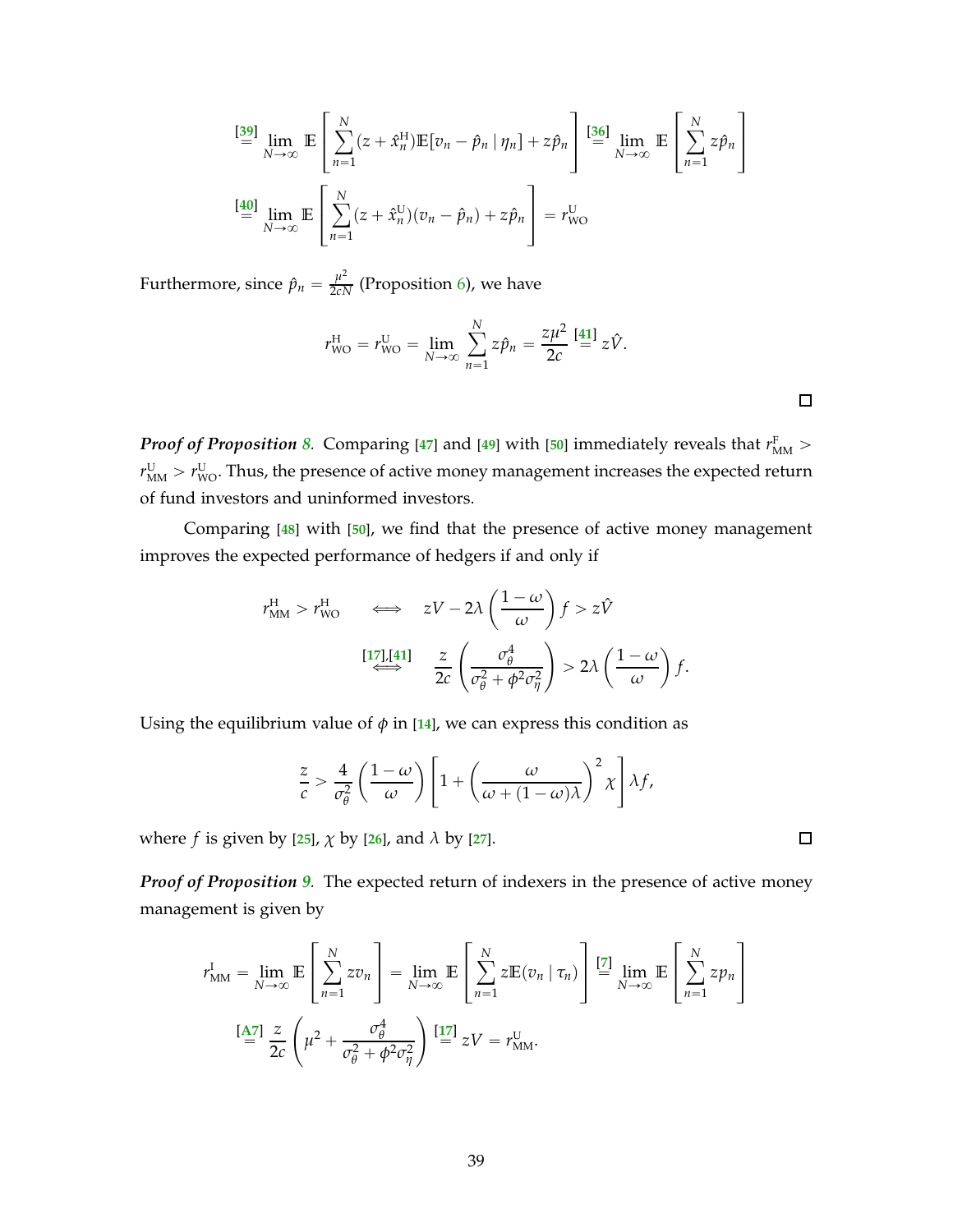In the absence of active money management, indexers earn an expected return of

$$
r_{\text{WO}}^{\text{I}} = \lim_{N \to \infty} \mathbb{E} \left[ \sum_{n=1}^{N} z v_n \right] \stackrel{\text{[36]}}{=} \lim_{N \to \infty} \sum_{n=1}^{N} z \hat{p}_n \stackrel{\text{[36]}}{=} \frac{z \mu^2}{2c} \stackrel{\text{[41]}}{=} z \hat{V} = r_{\text{WO}}^{\text{U}}.
$$

Thus, the expected performance of indexers is identical to that of uninformed investors, with or without money management. This implies that indexers earn higher expected returns in an economy with active money management.

The expected utility of indexers in the presence of active money management is given by

$$
U_{\text{MM}}^{I} = \lim_{N \to \infty} \mathbb{E} \left[ u \left( \sum_{n=1}^{N} z v_{n} \right) \right] = \lim_{N \to \infty} - \prod_{n=1}^{N} \mathbb{E} \left[ \exp \left\{ -\gamma z v_{n} \right\} \right]
$$
  
\n
$$
\stackrel{[1]}{=} \lim_{N \to \infty} - \prod_{n=1}^{N} \mathbb{E} \left[ \mathbb{E} \left( \exp \left\{ -\gamma z \left( k_{n}(\theta_{n} + \varepsilon_{n}) - \frac{\varepsilon}{2} k_{n}^{2} \right) \right\} \Big| \tau_{n} \right) \right]
$$
  
\n
$$
= \lim_{N \to \infty} - \prod_{n=1}^{N} \mathbb{E} \left[ \exp \left\{ -\gamma z \left( k_{n} \mathbb{E}(\theta_{n} \mid \tau_{n}) - \frac{\varepsilon}{2} k_{n}^{2} \right) + \frac{1}{2} \gamma^{2} z^{2} k_{n}^{2} \left( \text{Var}(\theta_{n} \mid \tau_{n}) + \sigma_{\varepsilon}^{2} \right) \right\} \right]
$$
  
\n
$$
\stackrel{[4]}{=} \lim_{N \to \infty} - \prod_{n=1}^{N} \mathbb{E} \left[ \exp \left\{ -\gamma z \left( k_{n} \mathbb{E}(\theta_{n} \mid \tau_{n}) - \frac{\varepsilon}{2} k_{n}^{2} \right) + \frac{1}{2} \gamma^{2} z^{2} k_{n}^{2} \left( (1 - \delta) \frac{\sigma_{\theta}^{2}}{N} + \sigma_{\varepsilon}^{2} \right) \right\} \right]
$$
  
\n
$$
\stackrel{[6]}{=} \lim_{N \to \infty} - \prod_{n=1}^{N} \mathbb{E} \left[ \exp \left\{ -\frac{\gamma z}{2c} \left( 1 - \frac{\gamma z}{c} \left( (1 - \delta) \frac{\sigma_{\theta}^{2}}{N} + \sigma_{\varepsilon}^{2} \right) \right) \left[ \mathbb{E}(\theta_{n} \mid \tau_{n}) \right]^{2} \right\}
$$

The random variable  $\mathbb{E}(\theta_n | \tau_n)$  in the above expression is normally distributed with mean *μ*<sub> $\frac{\mu}{\sqrt{N}}$  and variance  $\frac{\delta \sigma_\theta^2}{N}$ . Furthermore, the term  $1 - 2a^I \delta \sigma_\theta^2/N$  is positive for *N* large enough.</sub> Thus, we can use Result  $2$  from Appendix  $\overline{B}$  $\overline{B}$  $\overline{B}$  to write this expression as

$$
U_{\text{MM}}^{\text{I}} = \lim_{N \to \infty} -\prod_{n=1}^{N} \left[ 1 + \frac{\gamma z}{c} \left( 1 - \frac{\gamma z}{c} \left( (1 - \delta) \frac{\sigma_{\theta}^{2}}{N} + \sigma_{\epsilon}^{2} \right) \right) \frac{\delta \sigma_{\theta}^{2}}{N} \right]^{-\frac{1}{2}}
$$

$$
\times \exp \left\{ -\frac{\gamma z}{2c} \left( 1 - \frac{\gamma z}{c} \left( (1 - \delta) \frac{\sigma_{\theta}^{2}}{N} + \sigma_{\epsilon}^{2} \right) \right) \frac{\mu^{2}}{N} \right\}
$$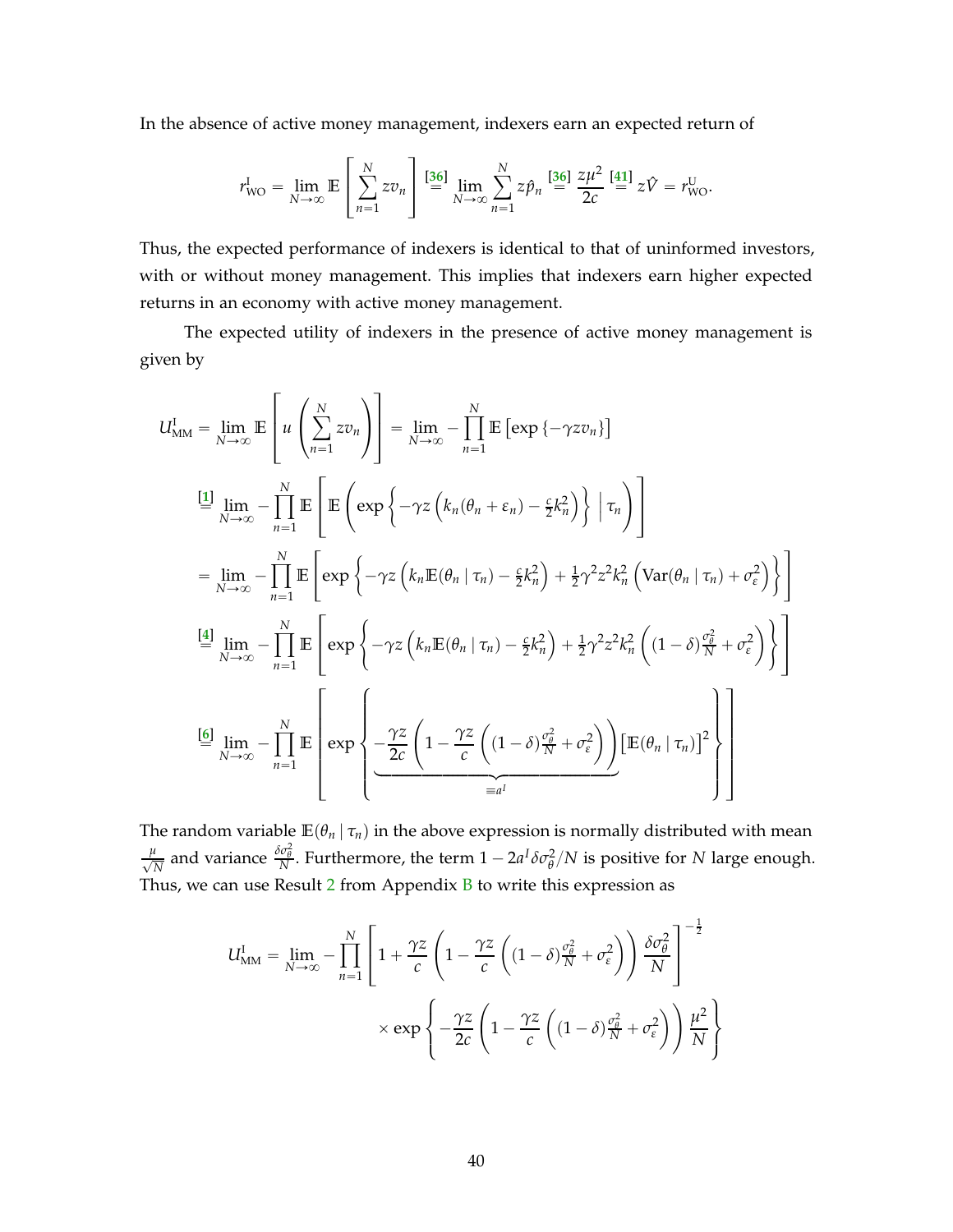$$
= \lim_{N \to \infty} -\left[1 + \frac{\gamma z}{c} \left(1 - \frac{\gamma z}{c} \left( (1 - \delta) \frac{\sigma_{\theta}^{2}}{N} + \sigma_{\epsilon}^{2} \right) \right) \frac{\delta \sigma_{\theta}^{2}}{N} \right]^{-\frac{N}{2}}
$$

$$
\times \exp\left\{-\frac{\gamma z}{2c} \left(1 - \frac{\gamma z}{c} \left( (1 - \delta) \frac{\sigma_{\theta}^{2}}{N} + \sigma_{\epsilon}^{2} \right) \right) \mu^{2} \right\}
$$

$$
= -\exp\left\{-\frac{\gamma z}{2c} \left( 1 - \frac{\gamma z \sigma_{\epsilon}^{2}}{c} \right) \left( \mu^{2} + \delta \sigma_{\theta}^{2} \right) \right\}
$$

$$
\left[\frac{17}{2} - \exp\left\{-\gamma z V \left( 1 - \frac{\gamma z \sigma_{\epsilon}^{2}}{c} \right) \right\}.
$$

In the absence of active money management, the expected utility of indexers is given by

$$
U_{\text{WO}}^{\text{I}} = \lim_{N \to \infty} \mathbb{E} \left[ u \left( \sum_{n=1}^{N} z v_n \right) \right] = \lim_{N \to \infty} - \prod_{n=1}^{N} \mathbb{E} \left[ \exp \left\{ -\gamma z v_n \right\} \right]
$$
  
\n
$$
\stackrel{[1]}{=} \lim_{N \to \infty} - \prod_{n=1}^{N} \mathbb{E} \left[ \exp \left\{ -\gamma z \left( \hat{k}_n (\theta_n + \varepsilon_n) - \frac{\varepsilon}{2} \hat{k}_n^2 \right) \right\} \right]
$$
  
\n
$$
= \lim_{N \to \infty} - \prod_{n=1}^{N} \exp \left\{ -\gamma z \left( \hat{k}_n \frac{\mu}{\sqrt{N}} - \frac{\varepsilon}{2} \hat{k}_n^2 \right) + \frac{1}{2} \gamma^2 z^2 k_n^2 \left( \frac{\sigma_0^2}{N} + \sigma_\varepsilon^2 \right) \right\}
$$
  
\n
$$
\stackrel{[35]}{=} \lim_{N \to \infty} - \prod_{n=1}^{N} \exp \left\{ -\frac{\gamma z \mu^2}{2cN} \left( 1 - \frac{\gamma z}{c} \left( \frac{\sigma_0^2}{N} + \sigma_\varepsilon^2 \right) \right) \right\}
$$
  
\n
$$
= \lim_{N \to \infty} - \exp \left\{ -\frac{\gamma z \mu^2}{2c} \left( 1 - \frac{\gamma z}{c} \left( \frac{\sigma_0^2}{N} + \sigma_\varepsilon^2 \right) \right) \right\}
$$
  
\n
$$
= - \exp \left\{ -\frac{\gamma z \mu^2}{2c} \left( 1 - \frac{\gamma z \sigma_\varepsilon^2}{c} \right) \right\}
$$
  
\n
$$
\stackrel{[41]}{=} - \exp \left\{ -\gamma z \hat{V} \left( 1 - \frac{\gamma z \sigma_\varepsilon^2}{c} \right) \right\}.
$$

<span id="page-41-0"></span>Comparing  $U_{\text{MM}}^{\text{I}}$  and  $U_{\text{WO}}^{\text{I}}$  (and recalling that  $V > \hat{V}$ ), we find that indexers are better of in an economy with active money management if and only if  $1 - \frac{\gamma z \sigma_{\epsilon}^2}{c} > 0$  or, equivalently, if and only if  $\gamma \sigma_{\varepsilon}^2 < c/z$ .  $\Box$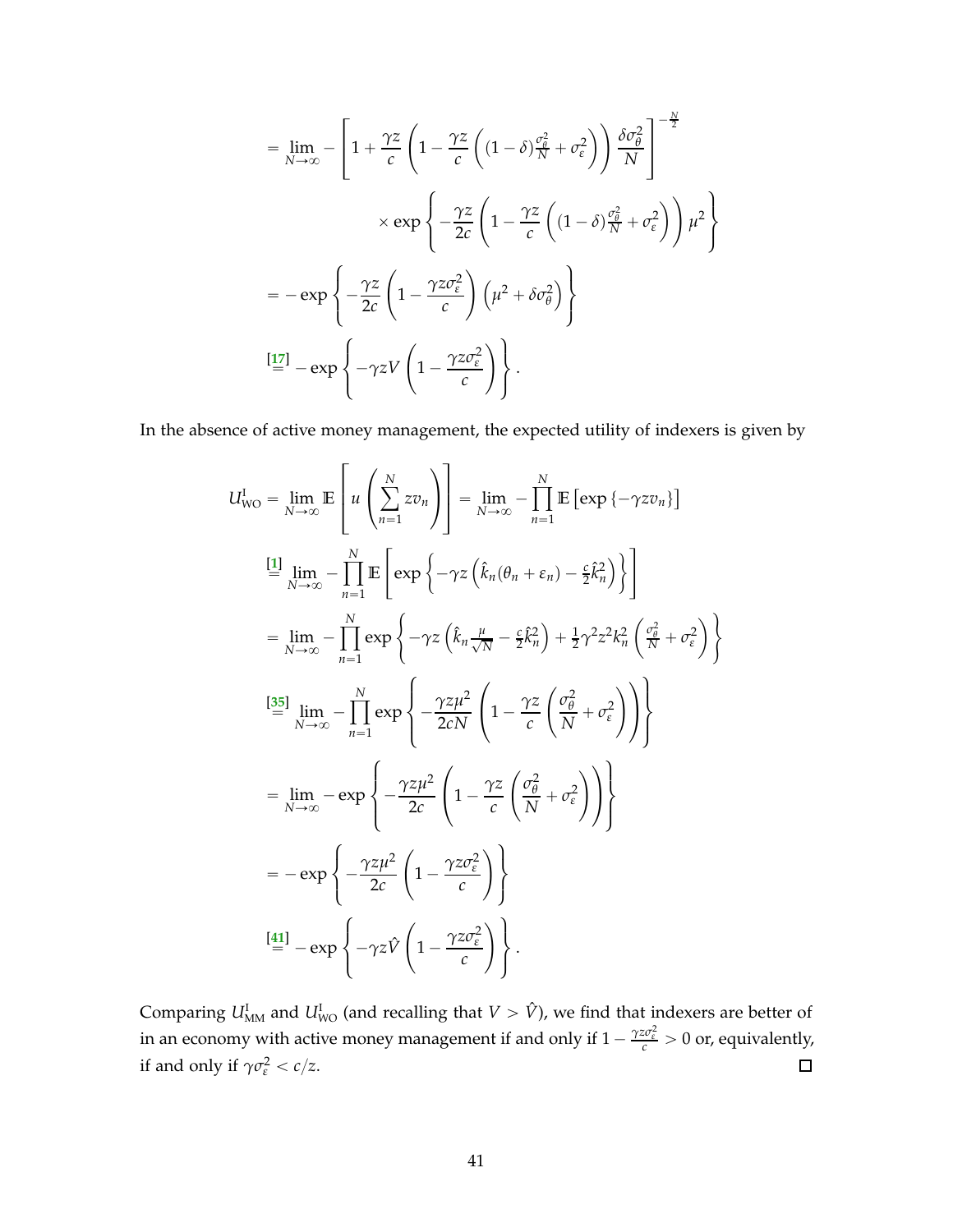# **B. Multivariate Normal Distribution**

In this appendix, we list a number of results about the multivariate normal distribution that are used throughout the paper.

<span id="page-42-5"></span>**Result 1** (Projection Theorem). *Suppose that* X is an  $m \times 1$  *vector, that* Y is an  $n \times 1$  *random vector, and that they have the following multivariate distribution:*

$$
\begin{bmatrix} X \\ Y \end{bmatrix} \sim \mathcal{N} \left( \begin{bmatrix} \mu_x \\ \mu_y \end{bmatrix}, \begin{bmatrix} \Sigma_{xx} & \Sigma_{xy} \\ \Sigma_{yx} & \Sigma_{yy} \end{bmatrix} \right).
$$

*Then the distribution of X conditional on Y is*

$$
X | Y \sim \mathcal{N}\left(\mu_x + \Sigma_{xy}\Sigma_{yy}^{-1}(Y - \mu_y), \Sigma_{xx} - \Sigma_{xy}\Sigma_{yy}^{-1}\Sigma_{xy}^{\top}\right).
$$

<span id="page-42-8"></span>**Result 2.** Suppose that  $X \in \mathbb{R}^n$  is a normally distributed random vector with mean (vector)  $\mu$ *and covariance matrix* Σ. Then, as long as  $I - 2ΣA$  is positive definite, we have

$$
\mathbb{E}\left[e^{X^{\top} A X + b^{\top} X + c}\right]
$$
  
=  $|I - 2\Sigma A|^{-\frac{1}{2}} \exp\left\{c + b^{\top} \mu + \mu^{\top} A \mu + \frac{1}{2}(b + 2A\mu)^{\top} (\Sigma^{-1} - 2A)^{-1} (b + 2A\mu)\right\},$  [B14]

*where A is a symmetric n*  $\times$  *n matrix, b is an n*  $\times$  1 *vector, c is a scalar, and I is the n*  $\times$  *n identity matrix.*

#### <span id="page-42-7"></span>**References**

- <span id="page-42-6"></span>Admati, Anat R. and Paul Pfleiderer (1986). "A Monopolistic Market for Information." *Journal of Economic Theory* 39(2), 400–438 (cit. on p. [15\)](#page-15-6).
- <span id="page-42-3"></span>Baker, Steven D., David A. Chapman, and Michael F. Gallmeyer (2021). "Activism and Indexing in Equilibrium." Working Paper. University of Virginia (cit. on p. [3\)](#page-3-1).
- <span id="page-42-2"></span>Bakke, Tor-Erik and Toni M. Whited (2010). "Which Firms Follow the Market? An Analysis of Corporate Investment Decisions." *Review of Financial Studies* 23(5), 1941–1980 (cit. on p. [1\)](#page-1-1).
- <span id="page-42-4"></span>Benhabib, Jess, Xuewen Liu, and Pengfei Wang (2019). "Financial Markets, the Real Economy, and Self-Fulfilling Uncertainties." *Journal of Finance* 74(3), 1503–1557 (cit. on p. [3\)](#page-3-1).
- <span id="page-42-0"></span>Berk, Jonathan B. and Jules H. van Binsbergen (2015). "Measuring Skill in the Mutual Fund Industry." *Journal of Financial Economics* 118(1), 1–20 (cit. on pp. [1,](#page-1-1) [3\)](#page-3-1).
- <span id="page-42-1"></span>Berk, Jonathan B. and Jules H. van Binsbergen (2016). "Active Managers Are Skilled: On Average, They Add More Than \$3 Million per Year." *Journal of Portfolio Management* 42(2), 131–139 (cit. on pp. [1,](#page-1-1) [3\)](#page-3-1).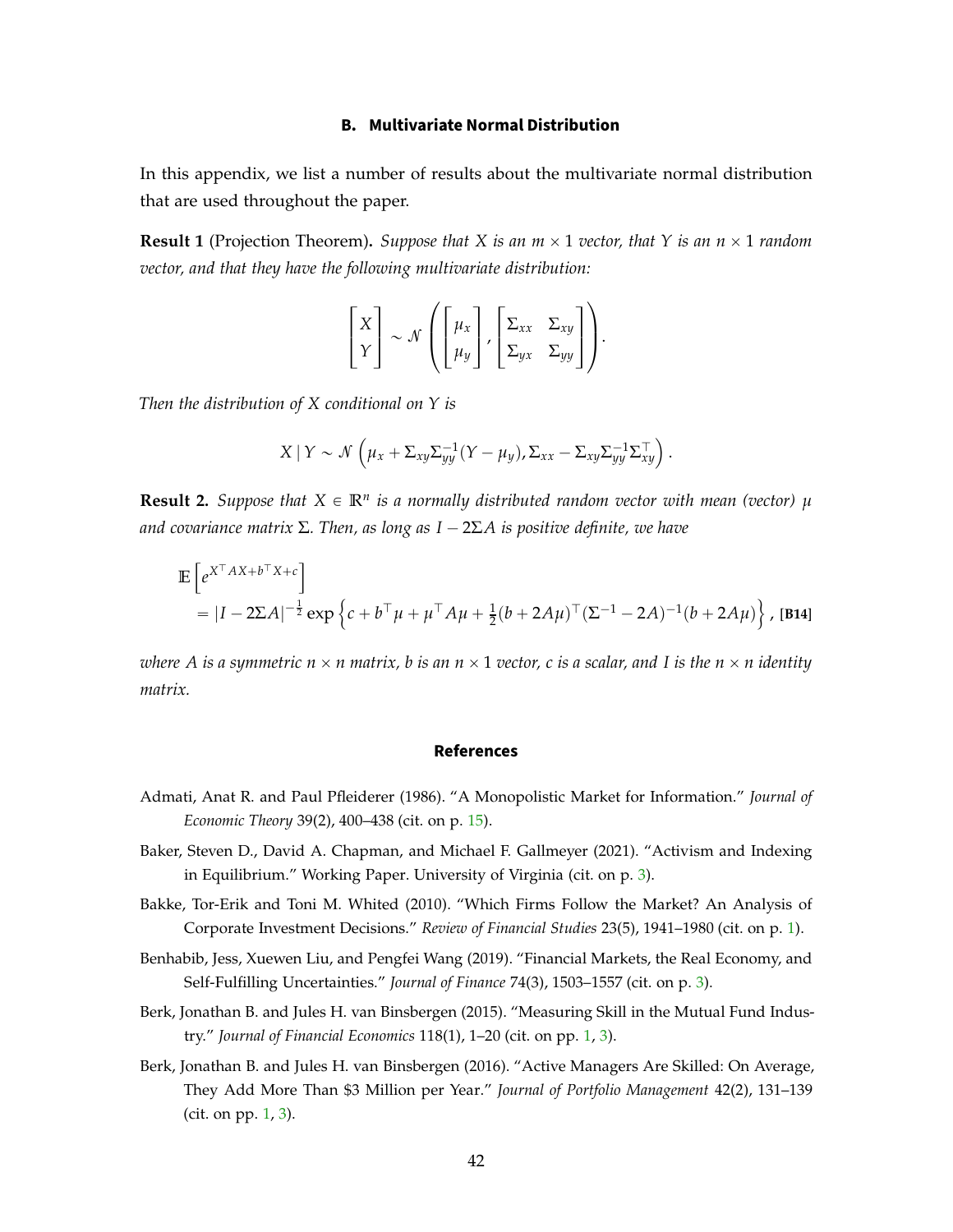- <span id="page-43-13"></span><span id="page-43-10"></span>Bond, Philip, Alex Edmans, and Itay Goldstein (2012). "The Real Effects of Financial Markets." *Annual Review of Financial Economics* 4, 339–360 (cit. on p. [1\)](#page-1-1).
- <span id="page-43-14"></span>Bond, Philip and Diego García (2020). "The Equilibrium Consequences of Indexing." Working Paper. University of Washington (cit. on p. [3\)](#page-3-1).
- <span id="page-43-0"></span>Buss, Adrian and Savitar Sundaresan (2020). "More Risk, More Information: How Passive Ownership Can Improve Informational Efficiency." Working Paper. INSEAD (cit. on p. [3\)](#page-3-1).
- <span id="page-43-9"></span>Carhart, Mark M. (1997). "On Persistence in Mutual Fund Performance." *Journal of Finance* 52(1), 57–82 (cit. on p. [1\)](#page-1-1).
- Chen, Qi, Itay Goldstein, and Wei Jiang (2007). "Price Informativeness and Investment Sensitivity to Stock Price." *Review of Financial Studies* 20(3), 619–650 (cit. on p. [1\)](#page-1-1).
- <span id="page-43-3"></span>Daniel, Kent, Mark Grinblatt, Sheridan Titman, and Russ Wermers (1997). "Measuring Mutual Fund Performance with Characteristic?Based Benchmarks." *Journal of Finance* 52(3), 1035– 1058 (cit. on p. [1\)](#page-1-1).
- <span id="page-43-15"></span>David, Joel M., Hugo A. Hopenhayn, and Venky Venkateswaran (2016). "Information, Misallocation, and Aggregate Productivity." *Quarterly Journal of Economics* 131(2). original, 943–1005 (cit. on p. [3\)](#page-3-1).
- <span id="page-43-16"></span>Diamond, Douglas W. and Robert E. Verrecchia (1981). "Information Aggregation in a Noisy Rational Expectations Economy." *Journal of Financial Economics* 9(3), 221–235 (cit. on p. [4\)](#page-4-1).
- <span id="page-43-5"></span>Dow, James and Gary Gorton (1997). "Stock Market Efficiency and Economic Efficiency: Is There a Connection?" *Journal of Finance* 52(3), 1087–1129 (cit. on pp. [1,](#page-1-1) [3\)](#page-3-1).
- <span id="page-43-6"></span>Dow, James and Rohit Rahi (2003). "Informed Trading, Investment, and Welfare." *Journal of Business* 76(3), 439–454 (cit. on pp. [1,](#page-1-1) [3,](#page-3-1) [4\)](#page-4-1).
- <span id="page-43-1"></span>Fama, Eugene F. and Kenneth R. French (2010). "Luck versus Skill in the Cross-Section of Mutual Fund Returns." *Journal of Finance* 65(5), 1915–1947 (cit. on p. [1\)](#page-1-1).
- <span id="page-43-4"></span>Fama, Eugene F. and Merton H. Miller (1972). *The Theory of Finance*. New York: Holt, Rinehart and Winston (cit. on p. [1\)](#page-1-1).
- <span id="page-43-2"></span>French, Kenneth R. (2008). "Presidential Address: The Cost of Active Investing." *Journal of Finance* 63(4), 1537–1573 (cit. on p. [1\)](#page-1-1).
- <span id="page-43-11"></span>Gârleanu, Nicolae and Lasse Heje Pedersen (2018). "Efficiently Inefficient Markets for Assets and Asset Management." *Journal of Finance* 73(4), 1663–1712 (cit. on pp. [3,](#page-3-1) [4\)](#page-4-1).
- <span id="page-43-12"></span>Gârleanu, Nicolae and Lasse Heje Pedersen (2019). "Active and Passive Investing." Working Paper. University of California at Berkeley (cit. on pp. [3,](#page-3-1) [4\)](#page-4-1).
- <span id="page-43-7"></span>Goldstein, Itay and Alexander Guembel (2008). "Manipulation and the Allocational Role of Prices." *Review of Economic Studies* 75(1), 133–164 (cit. on pp. [1,](#page-1-1) [3\)](#page-3-1).
- <span id="page-43-8"></span>Goldstein, Itay, Emre Ozdenoren, and Kathy Yuan (2013). "Trading Frenzies and Their Impact on Real Investment." *Journal of Financial Economics* 109(2), 566–582 (cit. on pp. [1,](#page-1-1) [3\)](#page-3-1).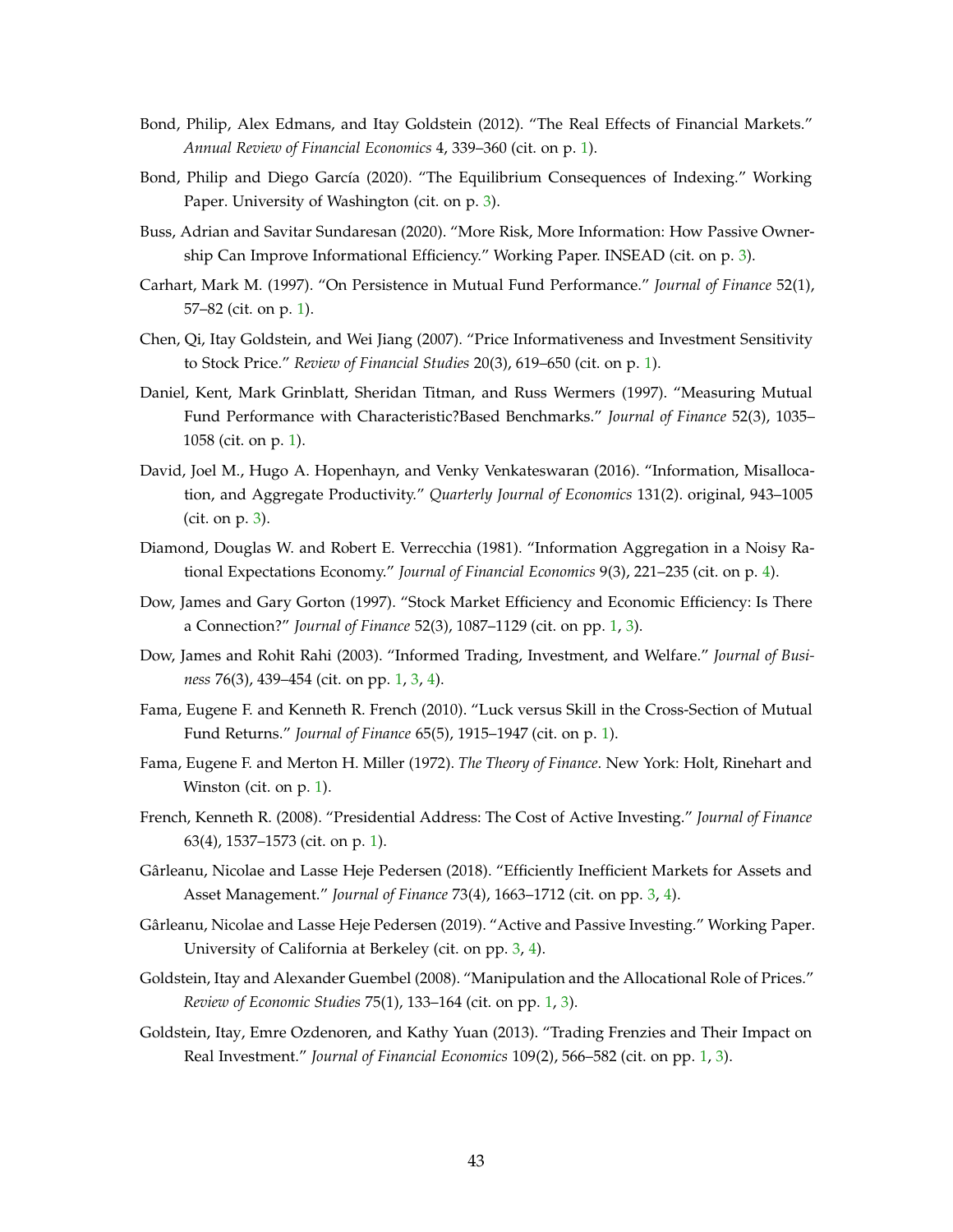- <span id="page-44-3"></span>Grinblatt, Mark, Sheridan Titman, and Russ Wermers (1995). "Momentum Investment Strategies, Portfolio Performance, and Herding: A Study of Mutual Fund Behavior." *American Economic Review* 85(5), 1088–1105 (cit. on p. [1\)](#page-1-1).
- <span id="page-44-12"></span><span id="page-44-9"></span>Grossman, Sanford J. (1976). "On the Efficiency of Competitive Stock Markets Where Traders Have Diverse Information." *Journal of Finance* 31(2), 573–585 (cit. on p. [2\)](#page-2-1).
- Grossman, Sanford J. and Joseph E. Stiglitz (1980). "On the Impossibility of Informationally Efficient Markets." *American Economic Review* 70(3), 393–408 (cit. on pp. [2,](#page-2-1) [4,](#page-4-1) [11\)](#page-11-4).
- <span id="page-44-6"></span><span id="page-44-2"></span>Gruber, Martin J. (1996). "Another Puzzle: The Growth in Actively Managed Mutual Funds." *Journal of Finance* 51(3), 783–810 (cit. on p. [1\)](#page-1-1).
- <span id="page-44-10"></span>Hayek, F. A. (1945). "The Use of Knowledge in Society." *American Economic Review* 35(4), 519–530 (cit. on p. [1\)](#page-1-1).
- <span id="page-44-17"></span>Hellwig, Martin F. (1980). "On the Aggregation of Information in Competitive Markets." *Journal of Economic Theory* 22(3), 477–498 (cit. on pp. [2,](#page-2-1) [4\)](#page-4-1).
- Hirshleifer, Jack (1971). "The Private and Social Value of Information and the Reward to Inventive Activity." *American Economic Review* 61(4), 561–574 (cit. on p. [22\)](#page-22-3).
- <span id="page-44-4"></span><span id="page-44-0"></span>Ibbotson, Roger G., Peng Chen, and Kevin X. Zhu (2011). "The ABCs of Hedge Funds: Alphas, Betas, and Costs." *Financial Analysts Journal* 67(1), 15–25 (cit. on p. [1\)](#page-1-1).
- Jensen, Michael C. (1968). "The Performance of Mutual Funds in the Period 1945-1964." *Journal of Finance* 23(2), 389–416 (cit. on p. [1\)](#page-1-1).
- <span id="page-44-11"></span>Kihlstrom, Richard E. and Leonard J. Mirman (1975). "Information and Market Equilibrium." *Bell Journal of Economics* 6, 357–376 (cit. on p. [2\)](#page-2-1).
- <span id="page-44-16"></span><span id="page-44-13"></span>Kyle, Albert S. (1985). "Continuous Auctions and Insider Trading." *Econometrica* 53(6), 1315–1335 (cit. on p. [6\)](#page-6-2).
- Lee, Jeongmin (2020). "Passive Investing and Price Efficiency." Working Paper. Washington University at St. Louis (cit. on p. [3\)](#page-3-1).
- <span id="page-44-8"></span>Levine, Ross, Norman Loayza, and Thorsten Beck (2000). "Financial Intermediation and Growth: Causality and Causes." *Journal of Monetary Economics* 46(1), 31–77 (cit. on p. [1\)](#page-1-1).
- <span id="page-44-7"></span>Levine, Ross and Sara Zervos (1998). "Stock Markets, Banks, and Economic Growth." *American Economic Review* 88(3), 537–558 (cit. on p. [1\)](#page-1-1).
- <span id="page-44-1"></span>Malkiel, Burton G. (1995). "Returns from Investing in Equity Mutual Funds 1971 to 1991." *Journal of Finance* 50(2), 549–572 (cit. on p. [1\)](#page-1-1).
- <span id="page-44-15"></span>Neuhann, Daniel and Michael Sockin (2020). "Risk-Sharing, Investment, and Asset Prices According to Cournot and Arrow-Debreu." Working Paper. University of Texas at Austin (cit. on p. [3\)](#page-3-1).
- <span id="page-44-5"></span>Petajisto, Antti (2013). "Active Share and Mutual Fund Performance." *Financial Analysts Journal* 69(4), 73–93 (cit. on p. [1\)](#page-1-1).
- <span id="page-44-14"></span>Sockin, Michael (2017). "Not so Great Expectations: A Model of Growth and Informational Frictions." Working Paper. University of Texas at Austin (cit. on p. [3\)](#page-3-1).